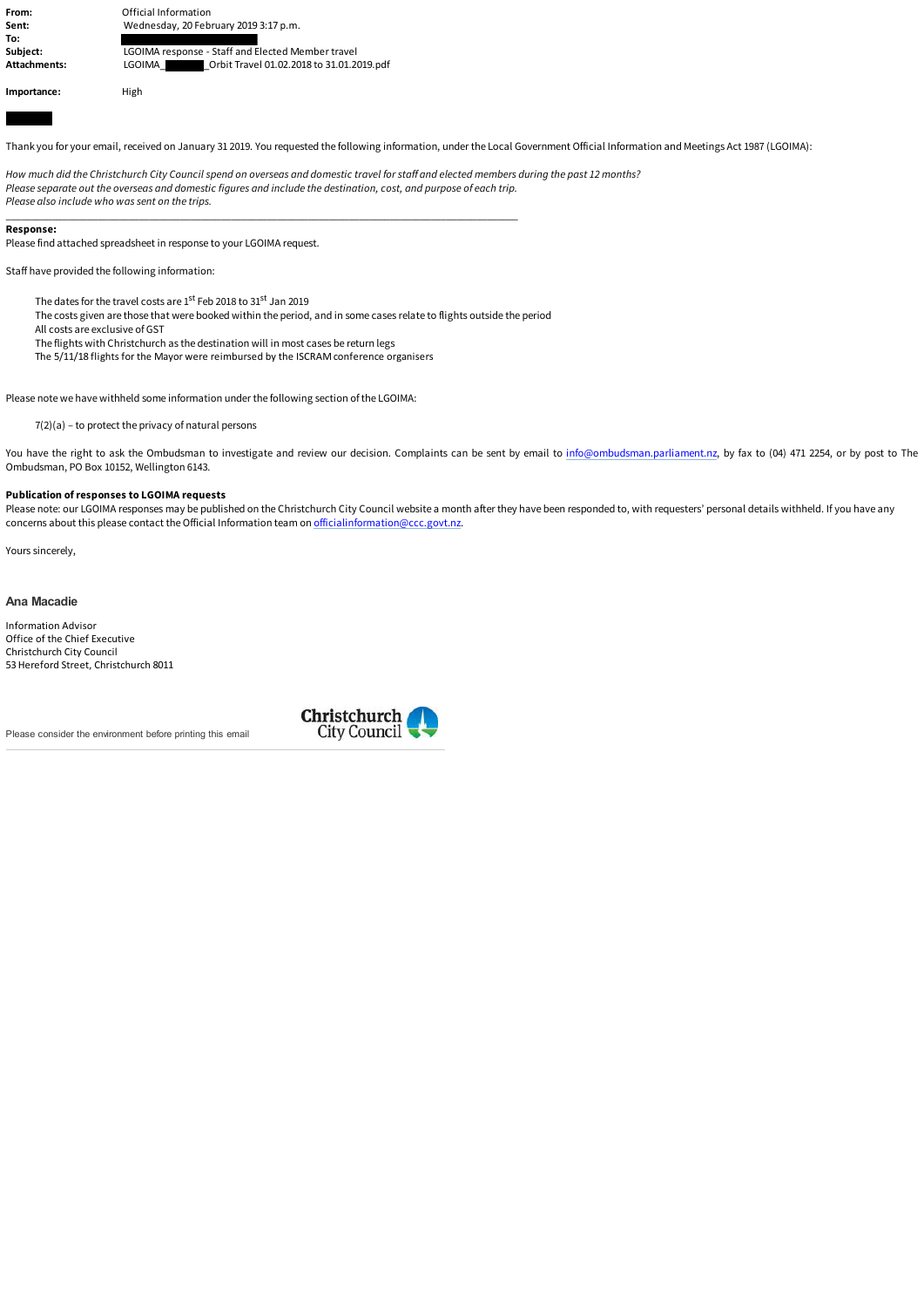| Orbit           |                  |                    | <b>Christchurch City Council</b>   |                                 |                           |        |
|-----------------|------------------|--------------------|------------------------------------|---------------------------------|---------------------------|--------|
|                 |                  |                    | 01 February 2018 - 31 January 2019 |                                 |                           |        |
| <b>Market</b>   | Councillor/Staff | <b>Travel Date</b> | <b>Ticket Destination</b>          | <b>Reason for Travel</b>        |                           | Price  |
| <b>Domestic</b> | <b>Staff</b>     | 3/05/2018          | <b>WLG</b>                         | Meetings general                | \$                        | 522.53 |
| <b>Domestic</b> | <b>Staff</b>     | 7/11/2017          | <b>AKL</b>                         | <b>Conferences and Seminars</b> | $-5$                      | 43.48  |
| <b>Domestic</b> | <b>Staff</b>     | 7/11/2017          | <b>NSN</b>                         | <b>Conferences and Seminars</b> | $-5$                      | 73.04  |
| <b>Domestic</b> | <b>Staff</b>     | 13/11/2018         | <b>WLG</b>                         | <b>Conferences and Seminars</b> | $\boldsymbol{\hat{z}}$    | 142.03 |
| <b>Domestic</b> | <b>Staff</b>     | 28/11/2018         | AKL                                | <b>Training Courses</b>         | $\boldsymbol{\hat{z}}$    | 72.18  |
| <b>Domestic</b> | Staff            | 28/11/2018         | <b>CHC</b>                         | <b>Training Courses</b>         | $\boldsymbol{\hat{z}}$    | 83.49  |
| <b>Domestic</b> | <b>Staff</b>     | 19/09/2018         | <b>CHC</b>                         | <b>Special Events/Guests</b>    | $\boldsymbol{\hat{z}}$    | 62.83  |
| <b>Domestic</b> | <b>Staff</b>     | 19/09/2018         | <b>AKL</b>                         | <b>Special Events/Guests</b>    | $\frac{1}{2}$             | 140.87 |
| <b>Domestic</b> | <b>Staff</b>     | 19/06/2018         | <b>IVC</b>                         | <b>Training Courses</b>         | $\mathfrak{D}$            | 303.02 |
| <b>Domestic</b> | <b>Staff</b>     | 1/03/2018          | <b>AKL</b>                         | <b>Local Govt Meetings</b>      | $\boldsymbol{\hat{z}}$    | 513.08 |
| <b>Domestic</b> | <b>Staff</b>     | 19/03/2018         | <b>WLG</b>                         | <b>Conferences and Seminars</b> | \$                        | 235.02 |
| <b>Domestic</b> | Staff            | 31/10/2018         | <b>AKL</b>                         | Meetings general                | $\boldsymbol{\hat{z}}$    | 323.66 |
| <b>Domestic</b> | <b>Staff</b>     | 29/11/2018         | <b>WLG</b>                         | <b>Local Govt Meetings</b>      | $\boldsymbol{\hat{z}}$    | 151.51 |
| <b>Domestic</b> | <b>Staff</b>     | 20/10/2019         | <b>AKL</b>                         | <b>Conferences and Seminars</b> | $\boldsymbol{\hat{z}}$    | 180.34 |
| <b>Domestic</b> | Staff            | 9/01/2019          | <b>WLG</b>                         | Meetings general                | $\boldsymbol{\hat{z}}$    | 235.86 |
| <b>Domestic</b> | <b>Staff</b>     | 6/03/2018          | <b>CHC</b>                         | <b>Training Courses</b>         | $\boldsymbol{\hat{z}}$    | 164.42 |
| <b>Domestic</b> | <b>Staff</b>     | 6/03/2018          | <b>WLG</b>                         | <b>Training Courses</b>         | $\mathfrak{D}$            | 43.48  |
| <b>Domestic</b> | Staff            | 13/09/2018         | <b>AKL</b>                         | <b>Conferences and Seminars</b> | \$                        | 139.46 |
| <b>Domestic</b> | <b>Staff</b>     | 13/09/2018         | <b>CHC</b>                         | <b>Conferences and Seminars</b> | \$                        | 68.70  |
| <b>Domestic</b> | <b>Staff</b>     | 12/07/2018         | <b>AKL</b>                         | <b>Training Courses</b>         | $\boldsymbol{\hat{z}}$    | 124.35 |
| <b>Domestic</b> | Staff            | 14/05/2018         | <b>AKL</b>                         | <b>Conferences and Seminars</b> | $\boldsymbol{\hat{z}}$    | 184.22 |
| <b>Domestic</b> | <b>Staff</b>     | 29/04/2018         | <b>WLG</b>                         | <b>Conferences and Seminars</b> | \$                        | 182.50 |
| <b>Domestic</b> | <b>Staff</b>     | 24/02/2018         | <b>HLZ</b>                         | <b>Conferences and Seminars</b> | \$                        | 634.45 |
| <b>Domestic</b> | Staff            | 12/04/2018         | <b>HLZ</b>                         | <b>Conferences and Seminars</b> | \$                        | 321.94 |
| <b>Domestic</b> | <b>Staff</b>     | 27/05/2018         | <b>WLG</b>                         | <b>Conferences and Seminars</b> | $\boldsymbol{\hat{z}}$    | 284.08 |
| <b>Domestic</b> | <b>Staff</b>     | 24/10/2018         | <b>AKL</b>                         | <b>Conferences and Seminars</b> | $\boldsymbol{\mathsf{S}}$ | 261.70 |
| <b>Domestic</b> | <b>Staff</b>     | 14/03/2018         | <b>AKL</b>                         | Meetings general                | $\frac{1}{2}$             | 247.92 |
| Domestic        | <b>Staff</b>     | 14/03/2018         | <b>CHC</b>                         | Meetings general                | $\mathfrak{D}$            | 55.65  |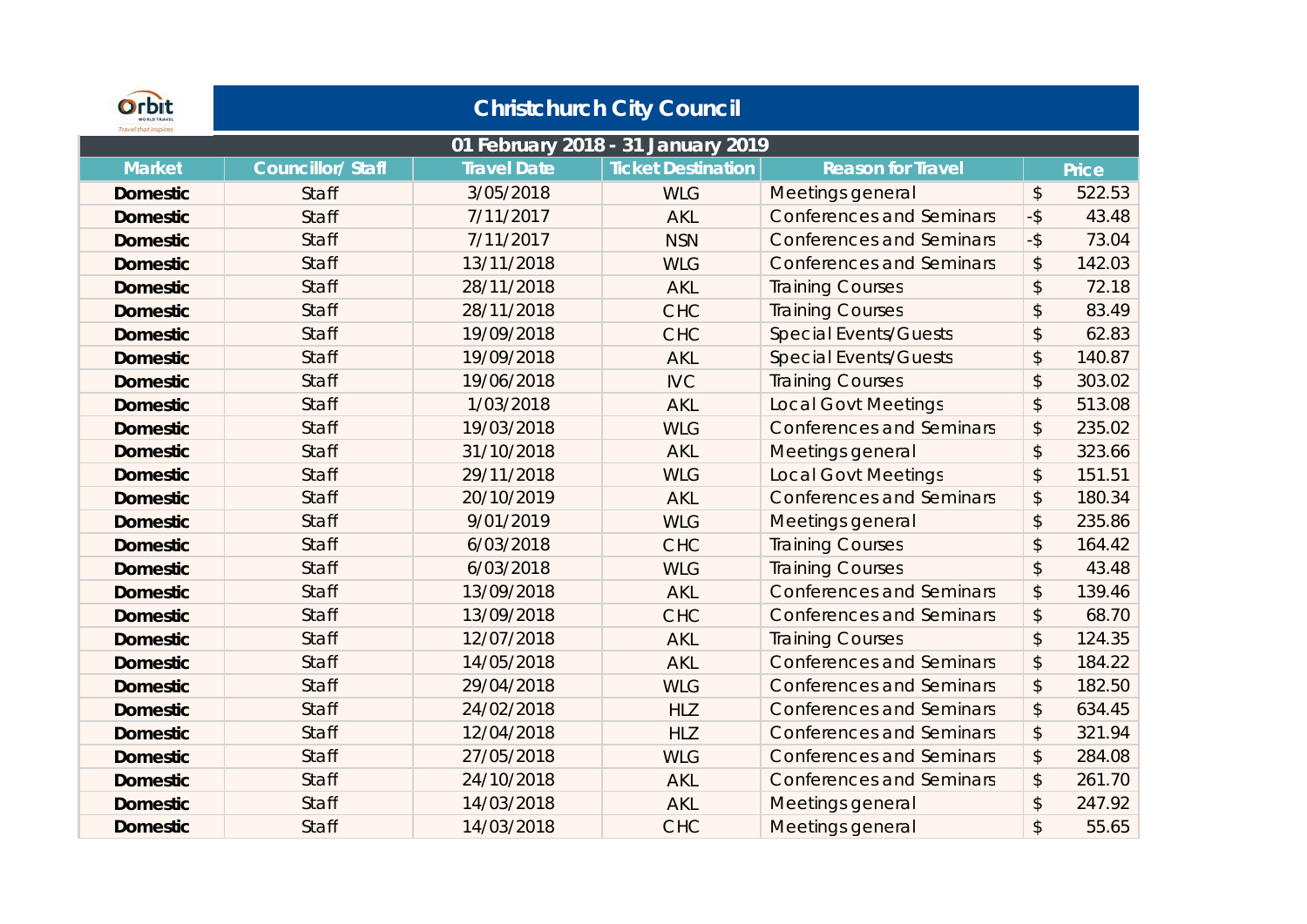| <b>Domestic</b> | <b>Staff</b> | 9/12/2018  | <b>CHC</b> | <b>Special Events/Guests</b>    | $\boldsymbol{\mathsf{S}}$ | 247.05 |
|-----------------|--------------|------------|------------|---------------------------------|---------------------------|--------|
| <b>Domestic</b> | <b>Staff</b> | 22/07/2018 | <b>AKL</b> | <b>Conferences and Seminars</b> | $\boldsymbol{\hat{z}}$    | 196.27 |
| <b>Domestic</b> | <b>Staff</b> | 27/08/2018 | <b>AKL</b> | <b>Conferences and Seminars</b> | \$                        | 60.87  |
| <b>Domestic</b> | <b>Staff</b> | 27/08/2018 | <b>CHC</b> | <b>Conferences and Seminars</b> | $\boldsymbol{\mathsf{S}}$ | 90.39  |
| <b>Domestic</b> | <b>Staff</b> | 21/08/2018 | <b>AKL</b> | <b>Conferences and Seminars</b> | $\boldsymbol{\mathsf{S}}$ | 120.00 |
| <b>Domestic</b> | <b>Staff</b> | 19/08/2018 | <b>AKL</b> | <b>Conferences and Seminars</b> | $\boldsymbol{\hat{z}}$    | 94.78  |
| <b>Domestic</b> | <b>Staff</b> | 19/08/2018 | <b>CHC</b> | <b>Conferences and Seminars</b> | \$                        | 62.83  |
| <b>Domestic</b> | <b>Staff</b> | 21/01/2019 | <b>WLG</b> | Projects                        | $\sqrt{2}$                | 225.22 |
| <b>Domestic</b> | <b>Staff</b> | 13/05/2018 | <b>DUD</b> | <b>Conferences and Seminars</b> | $\boldsymbol{\mathsf{S}}$ | 248.77 |
| <b>Domestic</b> | <b>Staff</b> | 28/06/2018 | <b>AKL</b> | <b>Conferences and Seminars</b> | \$                        | 222.10 |
| <b>Domestic</b> | <b>Staff</b> | 1/03/2018  | <b>AKL</b> | <b>Local Govt Meetings</b>      | $\boldsymbol{\mathsf{S}}$ | 513.08 |
| <b>Domestic</b> | <b>Staff</b> | 29/11/2018 | <b>WLG</b> | <b>Local Govt Meetings</b>      | $\boldsymbol{\mathsf{S}}$ | 115.36 |
| <b>Domestic</b> | <b>Staff</b> | 14/09/2018 | <b>AKL</b> | <b>Conferences and Seminars</b> | \$                        | 298.71 |
| <b>Domestic</b> | <b>Staff</b> | 1/05/2018  | <b>CHC</b> | <b>Conferences and Seminars</b> | $\boldsymbol{\mathsf{S}}$ | 55.09  |
| <b>Domestic</b> | <b>Staff</b> | 1/05/2018  | <b>WLG</b> | <b>Conferences and Seminars</b> | \$                        | 68.70  |
| <b>Domestic</b> | <b>Staff</b> | 8/03/2018  | <b>WLG</b> | Meetings general                | $\sqrt{2}$                | 358.97 |
| <b>Domestic</b> | <b>Staff</b> | 4/07/2018  | <b>WLG</b> | <b>Local Govt Meetings</b>      | \$                        | 449.37 |
| <b>Domestic</b> | <b>Staff</b> | 6/08/2018  | <b>WLG</b> | Meetings general                | $\mathfrak{D}$            | 247.05 |
| <b>Domestic</b> | <b>Staff</b> | 20/02/2018 | <b>CHC</b> | <b>Local Govt Meetings</b>      | \$                        | 190.25 |
| <b>Domestic</b> | <b>Staff</b> | 20/02/2018 | <b>WLG</b> | <b>Local Govt Meetings</b>      | $\frac{1}{2}$             | 164.42 |
| <b>Domestic</b> | <b>Staff</b> | 14/03/2018 | <b>CHC</b> | <b>Conferences and Seminars</b> | $\mathcal{L}$             | 306.05 |
| <b>Domestic</b> | <b>Staff</b> | 24/07/2018 | <b>CHC</b> | <b>Local Govt Meetings</b>      | $\boldsymbol{\mathsf{S}}$ | 81.77  |
| <b>Domestic</b> | <b>Staff</b> | 24/07/2018 | <b>WLG</b> | <b>Local Govt Meetings</b>      | $\sqrt{2}$                | 59.40  |
| <b>Domestic</b> | <b>Staff</b> | 7/08/2018  | <b>AKL</b> | <b>Conferences and Seminars</b> | $\boldsymbol{\mathsf{S}}$ | 208.32 |
| <b>Domestic</b> | <b>Staff</b> | 7/08/2018  | <b>CHC</b> | <b>Conferences and Seminars</b> | \$                        | 119.66 |
| <b>Domestic</b> | <b>Staff</b> | 13/08/2018 | <b>ROT</b> | <b>Local Govt Meetings</b>      | $\sqrt{2}$                | 282.81 |
| <b>Domestic</b> | <b>Staff</b> | 14/08/2018 | <b>AKL</b> | <b>Local Govt Meetings</b>      | $\mathfrak{D}$            | 260.83 |
| <b>Domestic</b> | <b>Staff</b> | 14/08/2018 | <b>CHC</b> | <b>Local Govt Meetings</b>      | $\frac{1}{2}$             | 147.20 |
| <b>Domestic</b> | <b>Staff</b> | 21/11/2018 | <b>CHC</b> | <b>Local Govt Meetings</b>      | $\sqrt{2}$                | 220.37 |
| <b>Domestic</b> | <b>Staff</b> | 21/11/2018 | <b>WLG</b> | <b>Local Govt Meetings</b>      | $\mathcal{L}$             | 53.37  |
| <b>Domestic</b> | <b>Staff</b> | 12/12/2018 | <b>CHC</b> | <b>Conferences and Seminars</b> | \$                        | 225.54 |
| <b>Domestic</b> | <b>Staff</b> | 12/12/2018 | <b>WLG</b> | <b>Conferences and Seminars</b> | $\mathbf{\hat{z}}$        | 292.69 |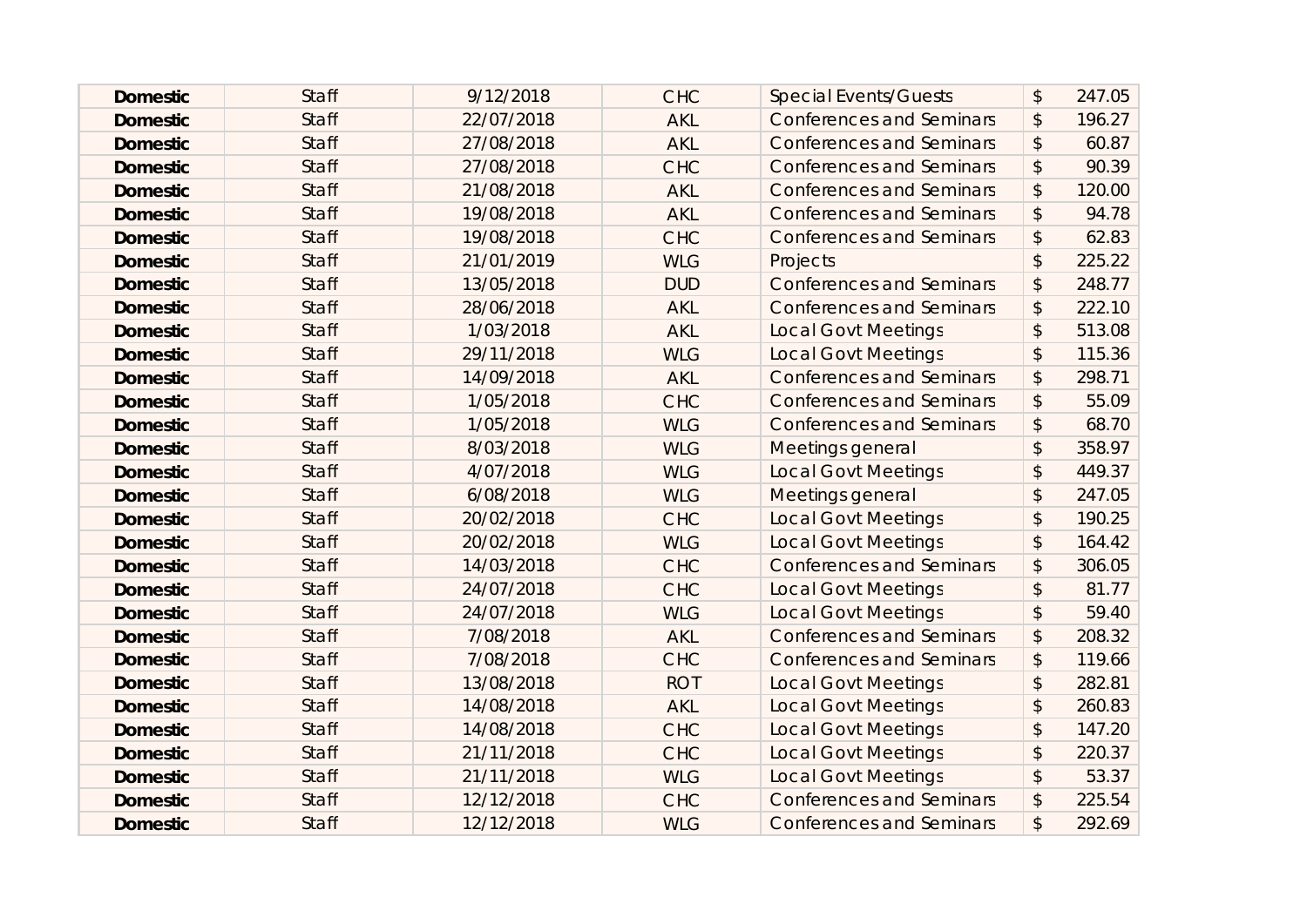| <b>Domestic</b> | <b>Staff</b> | 19/02/2019 | <b>CHC</b> | <b>Local Govt Meetings</b>      | $\boldsymbol{\mathsf{S}}$ | 174.75 |
|-----------------|--------------|------------|------------|---------------------------------|---------------------------|--------|
| <b>Domestic</b> | <b>Staff</b> | 19/02/2019 | <b>WLG</b> | <b>Local Govt Meetings</b>      | $\boldsymbol{\hat{z}}$    | 264.28 |
| <b>Domestic</b> | <b>Staff</b> | 13/05/2018 | <b>DUD</b> | <b>Conferences and Seminars</b> | $\boldsymbol{\hat{z}}$    | 248.77 |
| <b>Domestic</b> | <b>Staff</b> | 16/08/2018 | <b>WLG</b> | <b>Conferences and Seminars</b> | $\boldsymbol{\mathsf{S}}$ | 272.89 |
| <b>Domestic</b> | <b>Staff</b> | 12/04/2018 | <b>AKL</b> | <b>Conferences and Seminars</b> | $\boldsymbol{\mathsf{S}}$ | 267.83 |
| <b>Domestic</b> | <b>Staff</b> | 20/08/2018 | <b>TRG</b> | <b>Conferences and Seminars</b> | $\boldsymbol{\hat{z}}$    | 639.62 |
| <b>Domestic</b> | <b>Staff</b> | 13/09/2018 | <b>AKL</b> | <b>Conferences and Seminars</b> | \$                        | 263.86 |
| <b>Domestic</b> | <b>Staff</b> | 25/06/2018 | <b>WLG</b> | <b>Conferences and Seminars</b> | $\boldsymbol{\mathsf{S}}$ | 151.51 |
| <b>Domestic</b> | <b>Staff</b> | 13/09/2018 | <b>AKL</b> | <b>Conferences and Seminars</b> | \$                        | 263.86 |
| <b>Domestic</b> | <b>Staff</b> | 26/02/2018 | <b>AKL</b> | Meetings general                | $\boldsymbol{\mathsf{S}}$ | 616.37 |
| <b>Domestic</b> | <b>Staff</b> | 2/05/2018  | <b>CHC</b> | <b>Conferences and Seminars</b> | $\boldsymbol{\mathsf{S}}$ | 50.79  |
| <b>Domestic</b> | <b>Staff</b> | 2/05/2018  | <b>WLG</b> | <b>Conferences and Seminars</b> | \$                        | 34.78  |
| <b>Domestic</b> | <b>Staff</b> | 20/06/2018 | <b>ROT</b> | <b>Conferences and Seminars</b> | \$                        | 239.31 |
| <b>Domestic</b> | <b>Staff</b> | 26/09/2018 | <b>AKL</b> | Meetings general                | $\mathfrak{D}$            | 620.67 |
| <b>Domestic</b> | Staff        | 6/03/2018  | <b>ROT</b> | <b>Conferences and Seminars</b> | $\mathcal{L}$             | 265.13 |
| <b>Domestic</b> | <b>Staff</b> | 18/06/2018 | <b>KKE</b> | <b>Site Visits</b>              | $\boldsymbol{\mathsf{S}}$ |        |
| <b>Domestic</b> | <b>Staff</b> | 11/07/2018 | <b>KKE</b> | Meetings general                | $\mathsf{\$}$             | 742.06 |
| <b>Domestic</b> | <b>Staff</b> | 15/04/2018 | <b>CHC</b> | <b>Special Events/Guests</b>    | $\mathcal{L}$             | 153.22 |
| <b>Domestic</b> | <b>Staff</b> | 19/09/2018 | <b>CHC</b> | <b>Special Events/Guests</b>    | $\boldsymbol{\mathsf{S}}$ | 62.83  |
| <b>Domestic</b> | <b>Staff</b> | 19/09/2018 | <b>WLG</b> | <b>Special Events/Guests</b>    | $\sqrt{2}$                | 58.26  |
| <b>Domestic</b> | <b>Staff</b> | 17/10/2018 | <b>CHC</b> | <b>Conferences and Seminars</b> | $\boldsymbol{\mathsf{S}}$ | 92.97  |
| <b>Domestic</b> | <b>Staff</b> | 17/10/2018 | <b>WLG</b> | <b>Conferences and Seminars</b> | $\boldsymbol{\mathsf{S}}$ | 93.83  |
| <b>Domestic</b> | <b>Staff</b> | 28/10/2018 | <b>AKL</b> | <b>Conferences and Seminars</b> | $\frac{1}{2}$             | 245.34 |
| <b>Domestic</b> | <b>Staff</b> | 14/12/2018 | <b>CHC</b> | <b>Conferences and Seminars</b> | $\mathcal{L}$             | 201.02 |
| <b>Domestic</b> | <b>Staff</b> | 14/12/2018 | <b>WLG</b> | <b>Conferences and Seminars</b> | \$                        | 102.43 |
| <b>Domestic</b> | <b>Staff</b> | 27/03/2019 | <b>CHC</b> | <b>Conferences and Seminars</b> | $\frac{1}{2}$             | 225.54 |
| <b>Domestic</b> | <b>Staff</b> | 27/03/2019 | <b>WLG</b> | <b>Conferences and Seminars</b> | $\boldsymbol{\mathsf{S}}$ | 115.35 |
| <b>Domestic</b> | <b>Staff</b> | 27/11/2018 | <b>AKL</b> | <b>Conferences and Seminars</b> | \$                        | 237.59 |
| <b>Domestic</b> | <b>Staff</b> | 15/05/2018 | <b>AKL</b> | Meetings general                | $\mathsf{\$}$             | 403.74 |
| <b>Domestic</b> | <b>Staff</b> | 15/05/2018 | <b>CHC</b> | Meetings general                | $\mathcal{L}$             | 55.65  |
| <b>Domestic</b> | <b>Staff</b> | 24/09/2018 | <b>TRG</b> | <b>Conferences and Seminars</b> | \$                        | 520.80 |
| <b>Domestic</b> | <b>Staff</b> | 13/02/2019 | <b>DUD</b> | <b>Conferences and Seminars</b> | \$                        | 274.18 |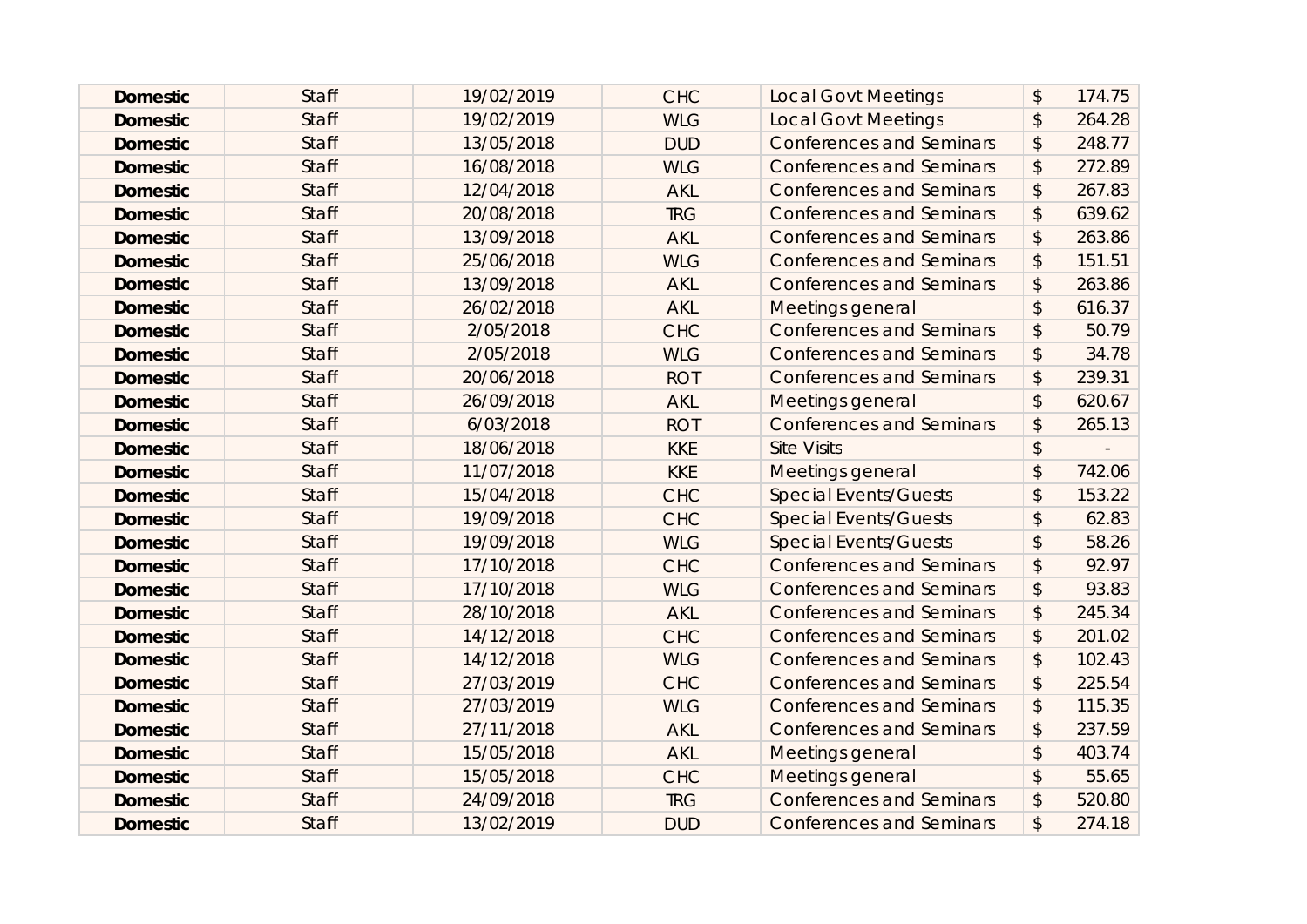| <b>Domestic</b> | <b>Staff</b>      | 19/09/2018 | <b>CHC</b> | <b>Special Events/Guests</b>    | $\boldsymbol{\mathsf{S}}$ | 134.29 |
|-----------------|-------------------|------------|------------|---------------------------------|---------------------------|--------|
| <b>Domestic</b> | <b>Staff</b>      | 23/05/2018 | <b>ZQN</b> | <b>Conferences and Seminars</b> | $\boldsymbol{\mathsf{S}}$ | 278.06 |
| <b>Domestic</b> | <b>Staff</b>      | 19/09/2018 | <b>CHC</b> | <b>Special Events/Guests</b>    | $\boldsymbol{\mathsf{S}}$ | 261.68 |
| <b>Domestic</b> | <b>Staff</b>      | 19/11/2018 | <b>WLG</b> | <b>Conferences and Seminars</b> | $\boldsymbol{\mathsf{S}}$ | 133.43 |
| <b>Domestic</b> | <b>Staff</b>      | 21/03/2018 | <b>TRG</b> | <b>Conferences and Seminars</b> | $\boldsymbol{\mathsf{S}}$ | 371.02 |
| <b>Domestic</b> | <b>Staff</b>      | 30/04/2018 | <b>WLG</b> | <b>Conferences and Seminars</b> | $\boldsymbol{\mathsf{S}}$ | 76.53  |
| <b>Domestic</b> | <b>Staff</b>      | 21/06/2018 | <b>WLG</b> | <b>Local Govt Meetings</b>      | \$                        | 245.22 |
| <b>Domestic</b> | <b>Staff</b>      | 5/09/2018  | <b>WLG</b> | <b>Conferences and Seminars</b> | $\boldsymbol{\mathsf{S}}$ | 123.96 |
| <b>Domestic</b> | <b>Staff</b>      | 25/10/2018 | <b>WLG</b> | Meetings general                | $\mathcal{L}$             | 125.66 |
| <b>Domestic</b> | <b>Staff</b>      | 15/11/2018 | <b>WLG</b> | Meetings general                | $\mathcal{L}$             | 264.73 |
| <b>Domestic</b> | <b>Staff</b>      | 22/11/2018 | <b>WLG</b> | Meetings general                | $\mathcal{L}$             | 106.74 |
| <b>Domestic</b> | <b>Vicki Buck</b> | 21/08/2018 | <b>AKL</b> | <b>Training Courses</b>         | $\mathcal{L}$             | 77.39  |
| <b>Domestic</b> | <b>Vicki Buck</b> | 21/08/2018 | <b>CHC</b> | <b>Training Courses</b>         | \$                        | 62.83  |
| <b>Domestic</b> | <b>Vicki Buck</b> | 7/09/2018  | <b>WLG</b> | <b>Conferences and Seminars</b> | $\boldsymbol{\mathsf{S}}$ | 165.26 |
| <b>Domestic</b> | <b>Vicki Buck</b> | 8/10/2018  | <b>AKL</b> | <b>Conferences and Seminars</b> | \$                        | 249.22 |
| <b>Domestic</b> | <b>Staff</b>      | 25/06/2018 | <b>WLG</b> | <b>Conferences and Seminars</b> | \$                        | 151.51 |
| <b>Domestic</b> | <b>Staff</b>      | 3/05/2018  | <b>WLG</b> | <b>Conferences and Seminars</b> | $\boldsymbol{\mathsf{S}}$ | 460.54 |
| <b>Domestic</b> | <b>Staff</b>      | 15/06/2018 | <b>AKL</b> | <b>Special Events/Guests</b>    | \$                        | 136.87 |
| <b>Domestic</b> | <b>Staff</b>      | 15/06/2018 | <b>CHC</b> | <b>Special Events/Guests</b>    | $\boldsymbol{\mathsf{S}}$ |        |
| <b>Domestic</b> | <b>Staff</b>      | 15/05/2018 | <b>AKL</b> | Meetings general                | $\boldsymbol{\mathsf{S}}$ | 403.74 |
| <b>Domestic</b> | <b>Staff</b>      | 15/05/2018 | <b>CHC</b> | Meetings general                | $\mathcal{L}$             | 55.65  |
| <b>Domestic</b> | <b>Staff</b>      | 7/11/2018  | <b>AKL</b> | <b>Special Events/Guests</b>    | $\boldsymbol{\mathsf{S}}$ | 140.87 |
| <b>Domestic</b> | <b>Staff</b>      | 7/11/2018  | <b>CHC</b> | <b>Special Events/Guests</b>    | $\sqrt{2}$                | 260.83 |
| <b>Domestic</b> | <b>Staff</b>      | 14/12/2018 | <b>CHC</b> | <b>Special Events/Guests</b>    | $\mathcal{L}$             | 574.18 |
| <b>Domestic</b> | <b>Staff</b>      | 25/07/2018 | <b>WLG</b> | <b>Training Courses</b>         | \$                        | 125.66 |
| <b>Domestic</b> | <b>Staff</b>      | 22/08/2018 | <b>AKL</b> | Meetings general                | $\sqrt{2}$                | 128.70 |
| <b>Domestic</b> | <b>Staff</b>      | 22/08/2018 | <b>CHC</b> | <b>Local Govt Meetings</b>      | $\boldsymbol{\mathsf{S}}$ | 185.94 |
| <b>Domestic</b> | <b>Staff</b>      | 22/08/2018 | <b>WLG</b> | <b>Local Govt Meetings</b>      | \$                        | 49.57  |
| <b>Domestic</b> | <b>Staff</b>      | 19/09/2018 | <b>AKL</b> | <b>Special Events/Guests</b>    | $\sqrt{2}$                | 113.05 |
| <b>Domestic</b> | <b>Staff</b>      | 19/09/2018 | <b>CHC</b> | <b>Special Events/Guests</b>    | $\mathcal{L}$             | 140.31 |
| <b>Domestic</b> | <b>Staff</b>      | 6/10/2018  | <b>ROT</b> | <b>Special Events/Guests</b>    | $\mathcal{L}$             | 500.15 |
| <b>Domestic</b> | <b>Staff</b>      | 27/08/2018 | <b>WLG</b> | <b>Conferences and Seminars</b> | $\mathbf{\hat{z}}$        | 154.08 |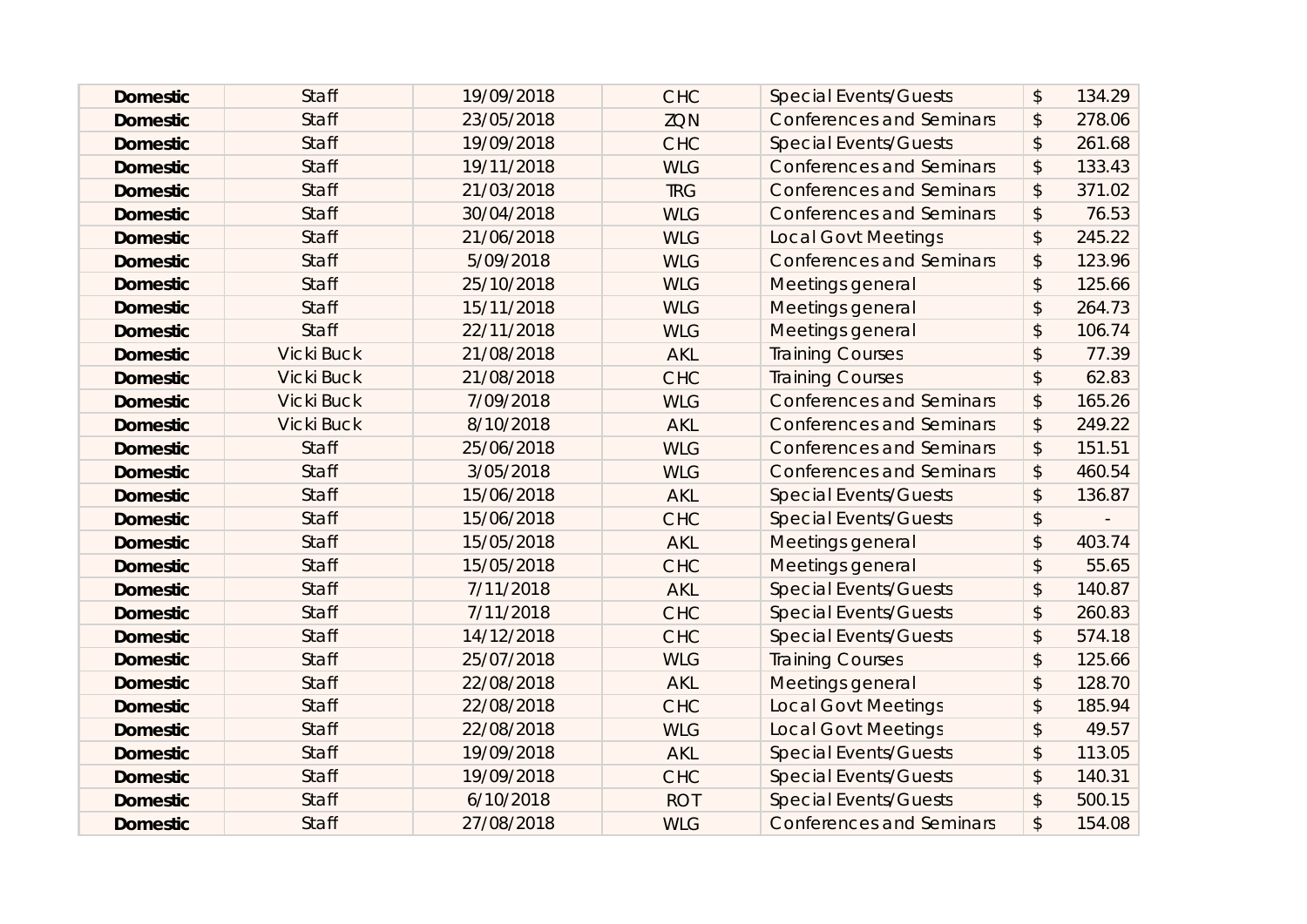| <b>Domestic</b> | <b>Staff</b>           | 17/11/2018 | <b>ROT</b> | <b>Conferences and Seminars</b> | \$                        | 315.07 |
|-----------------|------------------------|------------|------------|---------------------------------|---------------------------|--------|
| <b>Domestic</b> | <b>Staff</b>           | 21/03/2018 | <b>TRG</b> | <b>Conferences and Seminars</b> | \$                        | 344.33 |
| <b>Domestic</b> | <b>Staff</b>           | 19/01/2019 | <b>CHC</b> | <b>Special Events/Guests</b>    | \$                        | 294.92 |
| <b>Domestic</b> | <b>Staff</b>           | 19/01/2019 | <b>WLG</b> | <b>Special Events/Guests</b>    | \$                        | 28.92  |
| <b>Domestic</b> | <b>Staff</b>           | 24/09/2018 | <b>TRG</b> | <b>Conferences and Seminars</b> | \$                        | 353.80 |
| <b>Domestic</b> | Jimmy Chen             | 20/04/2018 | <b>CHC</b> | <b>Local Govt Meetings</b>      | \$                        | 129.12 |
| <b>Domestic</b> | Jimmy Chen             | 20/04/2018 | <b>NSN</b> | <b>Local Govt Meetings</b>      | $\mathfrak{D}$            | 114.49 |
| <b>Domestic</b> | Jimmy Chen             | 25/05/2018 | <b>WLG</b> | <b>Conferences and Seminars</b> | \$                        | 110.19 |
| <b>Domestic</b> | Jimmy Chen             | 23/06/2018 | <b>WLG</b> | Meetings general                | \$                        | 153.22 |
| <b>Domestic</b> | Jimmy Chen             | 25/10/2018 | <b>IVC</b> | <b>Local Govt Meetings</b>      | \$                        | 248.77 |
| <b>Domestic</b> | Jimmy Chen             | 19/11/2018 | <b>AKL</b> | <b>Conferences and Seminars</b> | \$                        | 639.60 |
| <b>Domestic</b> | <b>Staff</b>           | 3/09/2018  | <b>WLG</b> | <b>Conferences and Seminars</b> | \$                        | 106.74 |
| <b>Domestic</b> | <b>Staff</b>           | 6/12/2018  | <b>AKL</b> | <b>Training Courses</b>         | $\boldsymbol{\mathsf{S}}$ | 363.27 |
| <b>Domestic</b> | <b>Staff</b>           | 13/03/2018 | <b>AKL</b> | Meetings general                | $\boldsymbol{\mathsf{S}}$ | 179.06 |
| <b>Domestic</b> | Staff                  | 21/02/2018 | <b>WLG</b> | Meetings general                | $\boldsymbol{\mathsf{S}}$ | 415.79 |
| <b>Domestic</b> | <b>Staff</b>           | 13/05/2018 | <b>DUD</b> | <b>Conferences and Seminars</b> | \$                        | 248.77 |
| <b>Domestic</b> | <b>Staff</b>           | 12/04/2018 | <b>AKL</b> | <b>Conferences and Seminars</b> | \$                        | 267.83 |
| <b>Domestic</b> | <b>Staff</b>           | 29/05/2018 | <b>AKL</b> | <b>Conferences and Seminars</b> | \$                        | 121.74 |
| <b>Domestic</b> | <b>Phil Clearwater</b> | 25/05/2018 | <b>WLG</b> | <b>Conferences and Seminars</b> | \$                        | 148.07 |
| <b>Domestic</b> | <b>Phil Clearwater</b> | 3/07/2018  | <b>WLG</b> | <b>Special Events/Guests</b>    | \$                        | 183.34 |
| <b>Domestic</b> | <b>Staff</b>           | 14/03/2018 | <b>CHC</b> | Projects                        | $\mathfrak{D}$            | 147.83 |
| <b>Domestic</b> | <b>Staff</b>           | 30/11/2018 | <b>WLG</b> | <b>Conferences and Seminars</b> | \$                        | 195.66 |
| <b>Domestic</b> | <b>Staff</b>           | 20/11/2018 | <b>CHC</b> | <b>Conferences and Seminars</b> | \$                        | 42.61  |
| <b>Domestic</b> | <b>Staff</b>           | 20/11/2018 | <b>WLG</b> | <b>Conferences and Seminars</b> | $\boldsymbol{\mathsf{S}}$ | 80.91  |
| <b>Domestic</b> | <b>Staff</b>           | 21/11/2018 | <b>WLG</b> | <b>Conferences and Seminars</b> | \$                        | 135.60 |
| <b>Domestic</b> | <b>Staff</b>           | 3/05/2018  | <b>WLG</b> | <b>Conferences and Seminars</b> | \$                        | 225.52 |
| <b>Domestic</b> | <b>Staff</b>           | 15/05/2018 | <b>CHC</b> | <b>Conferences and Seminars</b> | \$                        | 34.78  |
| <b>Domestic</b> | <b>Staff</b>           | 15/05/2018 | <b>WLG</b> | <b>Conferences and Seminars</b> | \$                        | 265.14 |
| <b>Domestic</b> | <b>Staff</b>           | 26/09/2018 | <b>AKL</b> | Meetings general                | $\mathfrak{D}$            | 195.41 |
| <b>Domestic</b> | <b>Staff</b>           | 26/09/2018 | <b>CHC</b> | Meetings general                | $\mathfrak{L}$            | 198.00 |
| <b>Domestic</b> | <b>Staff</b>           | 14/11/2018 | <b>CHC</b> | <b>Special Events/Guests</b>    | \$                        | 289.23 |
| <b>Domestic</b> | <b>Staff</b>           | 14/12/2018 | <b>WLG</b> | <b>Conferences and Seminars</b> | $\mathfrak{D}$            | 317.65 |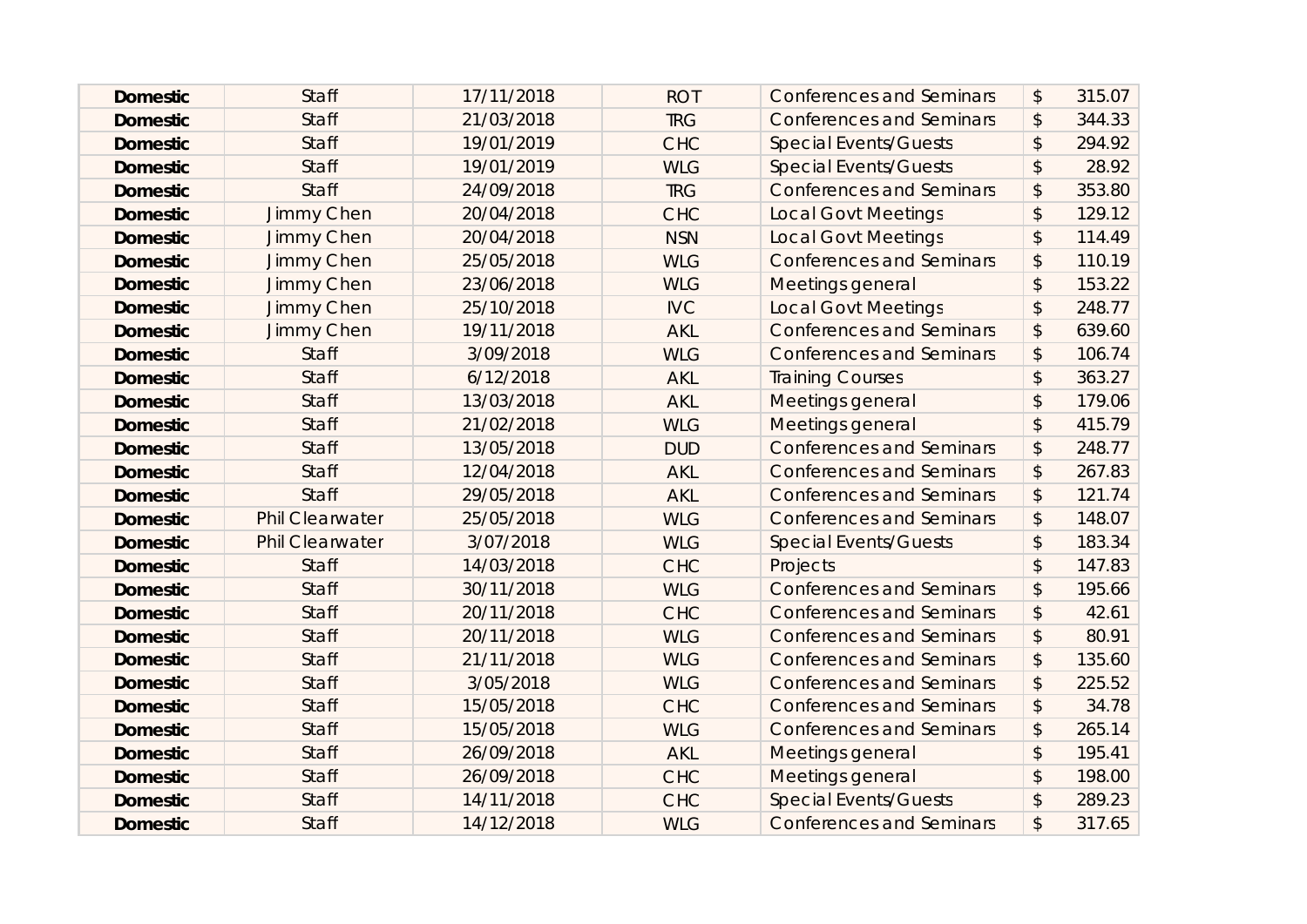| <b>Domestic</b> | <b>Staff</b>          | 28/06/2018 | <b>WLG</b> | <b>Conferences and Seminars</b> | $\boldsymbol{\mathsf{S}}$ | 73.05  |
|-----------------|-----------------------|------------|------------|---------------------------------|---------------------------|--------|
| <b>Domestic</b> | <b>Staff</b>          | 3/07/2018  | <b>WLG</b> | <b>Conferences and Seminars</b> | $\boldsymbol{\hat{z}}$    | 82.61  |
| <b>Domestic</b> | <b>Staff</b>          | 23/08/2018 | <b>CHC</b> | <b>Local Govt Meetings</b>      | $\boldsymbol{\mathsf{S}}$ | 102.43 |
| <b>Domestic</b> | <b>Staff</b>          | 23/08/2018 | <b>WLG</b> | <b>Local Govt Meetings</b>      | $\mathcal{L}$             | 49.57  |
| <b>Domestic</b> | <b>Staff</b>          | 5/09/2018  | <b>CHC</b> | <b>Conferences and Seminars</b> | $\boldsymbol{\hat{z}}$    | 62.83  |
| <b>Domestic</b> | <b>Staff</b>          | 5/09/2018  | <b>WLG</b> | <b>Conferences and Seminars</b> | $\boldsymbol{\hat{z}}$    | 36.52  |
| <b>Domestic</b> | <b>Staff</b>          | 26/09/2018 | <b>CHC</b> | Meetings general                | $\mathbf{\hat{z}}$        | 36.52  |
| <b>Domestic</b> | <b>Staff</b>          | 26/09/2018 | <b>WLG</b> | Meetings general                | $\mathfrak{D}$            | 57.68  |
| <b>Domestic</b> | <b>Staff</b>          | 9/10/2018  | <b>CHC</b> | <b>Local Govt Meetings</b>      | \$                        | 49.57  |
| <b>Domestic</b> | <b>Staff</b>          | 9/10/2018  | <b>WLG</b> | <b>Local Govt Meetings</b>      | $\frac{1}{2}$             | 53.37  |
| <b>Domestic</b> | <b>Staff</b>          | 24/10/2018 | <b>WLG</b> | Meetings general                | $\mathfrak{D}$            | 125.66 |
| <b>Domestic</b> | Staff                 | 12/02/2019 | <b>WLG</b> | <b>Local Govt Meetings</b>      | $\boldsymbol{\hat{z}}$    | 87.83  |
| <b>Domestic</b> | <b>Pauline Cotter</b> | 16/04/2018 | <b>WLG</b> | <b>Conferences and Seminars</b> | \$                        | 547.93 |
| <b>Domestic</b> | <b>Pauline Cotter</b> | 7/09/2018  | <b>WLG</b> | <b>Conferences and Seminars</b> | $\boldsymbol{\mathsf{S}}$ | 165.26 |
| <b>Domestic</b> | <b>Pauline Cotter</b> | 13/11/2018 | <b>WLG</b> | <b>Special Events/Guests</b>    | $\boldsymbol{\mathsf{S}}$ | 125.66 |
| <b>Domestic</b> | <b>Staff</b>          | 6/12/2018  | <b>AKL</b> | <b>Conferences and Seminars</b> | $\boldsymbol{\mathsf{S}}$ | 254.80 |
| <b>Domestic</b> | <b>Staff</b>          | 27/05/2018 | <b>CHC</b> | <b>Conferences and Seminars</b> | $\frac{1}{2}$             | 61.55  |
| <b>Domestic</b> | <b>Staff</b>          | 27/05/2018 | <b>WLG</b> | <b>Conferences and Seminars</b> | $\mathcal{L}$             | 303.02 |
| <b>Domestic</b> | <b>Staff</b>          | 4/10/2018  | <b>WLG</b> | <b>Conferences and Seminars</b> | \$                        | 424.40 |
| <b>Domestic</b> | <b>Staff</b>          | 12/10/2018 | <b>CHC</b> | Meetings general                | $\sqrt{2}$                | 159.13 |
| <b>Domestic</b> | <b>Staff</b>          | 12/10/2018 | <b>WLG</b> | Meetings general                | $\boldsymbol{\mathsf{S}}$ | 220.37 |
| <b>Domestic</b> | <b>Staff</b>          | 18/06/2018 | <b>KKE</b> | <b>Site Visits</b>              | $\frac{1}{2}$             |        |
| <b>Domestic</b> | <b>Staff</b>          | 11/07/2018 | <b>KKE</b> | Meetings general                | $\mathbf{\hat{z}}$        | 742.06 |
| <b>Domestic</b> | <b>Staff</b>          | 1/11/2018  | <b>WLG</b> | Meetings general                | $\mathcal{L}$             | 145.22 |
| <b>Domestic</b> | <b>Staff</b>          | 2/07/2018  | <b>CHC</b> | <b>Conferences and Seminars</b> | \$                        | 36.52  |
| <b>Domestic</b> | <b>Staff</b>          | 2/07/2018  | <b>WLG</b> | <b>Conferences and Seminars</b> | $\frac{1}{2}$             | 62.83  |
| <b>Domestic</b> | <b>Staff</b>          | 14/05/2018 | <b>AKL</b> | <b>Conferences and Seminars</b> | $\boldsymbol{\mathsf{S}}$ | 210.04 |
| <b>Domestic</b> | <b>Staff</b>          | 8/05/2018  | <b>AKL</b> | <b>Conferences and Seminars</b> | $\frac{1}{2}$             | 170.45 |
| <b>Domestic</b> | <b>Staff</b>          | 30/05/2018 | <b>WLG</b> | <b>Conferences and Seminars</b> | $\boldsymbol{\mathsf{S}}$ | 364.13 |
| <b>Domestic</b> | <b>Staff</b>          | 6/09/2018  | <b>WLG</b> | <b>Conferences and Seminars</b> | $\mathcal{L}$             | 226.40 |
| <b>Domestic</b> | <b>Staff</b>          | 25/09/2018 | <b>AKL</b> | <b>Conferences and Seminars</b> | $\mathcal{L}$             | 66.28  |
| <b>Domestic</b> | <b>Staff</b>          | 25/09/2018 | <b>CHC</b> | <b>Conferences and Seminars</b> | \$                        | 167.86 |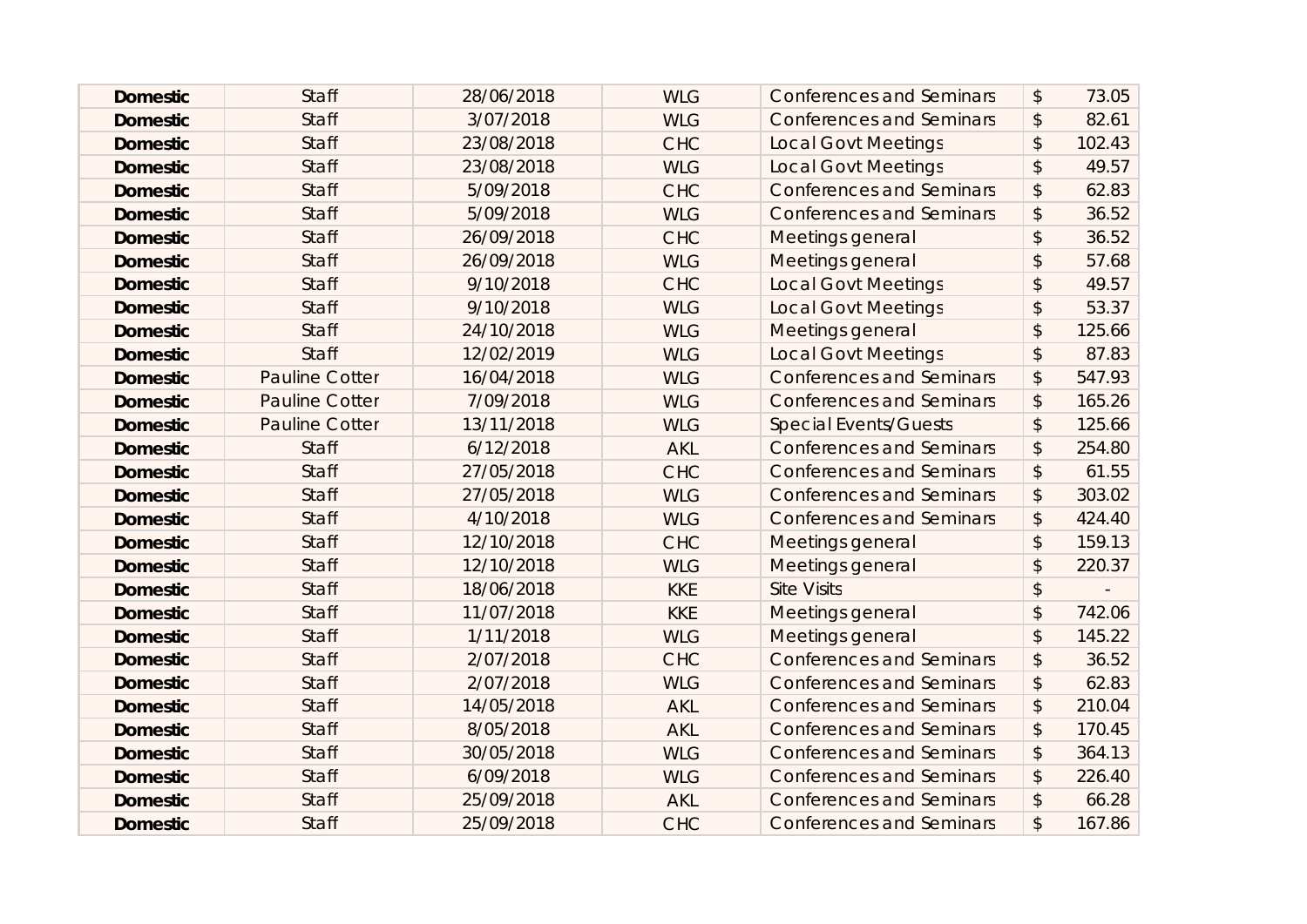| <b>Domestic</b> | <b>Staff</b>         | 8/10/2018  | <b>AKL</b> | <b>Conferences and Seminars</b> | \$                         | 258.24 |
|-----------------|----------------------|------------|------------|---------------------------------|----------------------------|--------|
| <b>Domestic</b> | <b>Staff</b>         | 18/05/2018 | <b>AKL</b> | <b>Special Events/Guests</b>    | \$                         | 271.17 |
| <b>Domestic</b> | <b>Staff</b>         | 14/10/2018 | <b>WLG</b> | <b>Training Courses</b>         | \$                         | 611.20 |
| <b>Domestic</b> | Lianne Dalziel       | 20/04/2018 | <b>NSN</b> | <b>Local Govt Meetings</b>      | \$                         |        |
| <b>Domestic</b> | Lianne Dalziel       | 5/11/2018  | <b>CHC</b> | <b>Conferences and Seminars</b> | \$                         | 100.71 |
| <b>Domestic</b> | Lianne Dalziel       | 5/11/2018  | <b>WLG</b> | <b>Conferences and Seminars</b> | \$                         | 173.03 |
| <b>Domestic</b> | <b>Staff</b>         | 6/06/2018  | <b>AKL</b> | <b>Special Events/Guests</b>    | $\mathfrak{D}$             | 77.48  |
| <b>Domestic</b> | <b>Staff</b>         | 6/06/2018  | <b>CHC</b> | <b>Special Events/Guests</b>    | \$                         | 164.42 |
| <b>Domestic</b> | <b>Staff</b>         | 15/11/2018 | <b>NPL</b> | <b>Conferences and Seminars</b> | \$                         | 274.60 |
| <b>Domestic</b> | <b>Mike Davidson</b> | 9/04/2018  | <b>WLG</b> | Meetings general                | \$                         | 136.01 |
| <b>Domestic</b> | <b>Mike Davidson</b> | 16/04/2018 | <b>WLG</b> | <b>Conferences and Seminars</b> | \$                         | 447.64 |
| <b>Domestic</b> | <b>Mike Davidson</b> | 20/04/2018 | <b>CHC</b> | <b>Local Govt Meetings</b>      | \$                         | 129.12 |
| <b>Domestic</b> | <b>Mike Davidson</b> | 20/04/2018 | <b>NSN</b> | <b>Local Govt Meetings</b>      | \$                         | 114.49 |
| <b>Domestic</b> | <b>Mike Davidson</b> | 27/07/2018 | <b>WLG</b> | <b>Local Govt Meetings</b>      | $\boldsymbol{\mathsf{S}}$  | 113.05 |
| <b>Domestic</b> | <b>Mike Davidson</b> | 25/10/2018 | <b>IVC</b> | <b>Local Govt Meetings</b>      | \$                         | 248.77 |
| <b>Domestic</b> | <b>Mike Davidson</b> | 16/11/2018 | <b>CHC</b> | <b>Conferences and Seminars</b> | \$                         | 102.43 |
| <b>Domestic</b> | Mike Davidson        | 16/11/2018 | <b>WLG</b> | <b>Conferences and Seminars</b> | \$                         | 159.13 |
| <b>Domestic</b> | <b>Mike Davidson</b> | 4/03/2019  | <b>WLG</b> | <b>Conferences and Seminars</b> | $\boldsymbol{\mathsf{S}}$  | 197.14 |
| <b>Domestic</b> | <b>Staff</b>         | 12/03/2018 | <b>CHC</b> | Recruitment                     | $\boldsymbol{\mathsf{S}}$  | 116.52 |
| <b>Domestic</b> | <b>Staff</b>         | 12/03/2018 | <b>WLG</b> | Recruitment                     | $\mathcal{L}$              | 176.48 |
| <b>Domestic</b> | <b>Staff</b>         | 29/05/2018 | <b>AKL</b> | <b>Conferences and Seminars</b> | \$                         | 59.13  |
| <b>Domestic</b> | <b>Staff</b>         | 22/08/2018 | <b>AKL</b> | <b>Conferences and Seminars</b> | \$                         | 419.23 |
| <b>Domestic</b> | <b>Staff</b>         | 27/11/2018 | <b>WLG</b> | <b>Local Govt Meetings</b>      | $\boldsymbol{\hat{\zeta}}$ | 88.70  |
| <b>Domestic</b> | <b>Staff</b>         | 16/02/2018 | <b>WLG</b> | Meetings general                | $\mathfrak{D}$             | 217.79 |
| <b>Domestic</b> | <b>Staff</b>         | 10/05/2018 | <b>WLG</b> | <b>Conferences and Seminars</b> | \$                         | 215.21 |
| <b>Domestic</b> | <b>Staff</b>         | 29/07/2018 | <b>AKL</b> | <b>Conferences and Seminars</b> | \$                         | 301.74 |
| <b>Domestic</b> | <b>Staff</b>         | 29/07/2018 | <b>CHC</b> | <b>Conferences and Seminars</b> | \$                         | 301.29 |
| <b>Domestic</b> | <b>Staff</b>         | 29/07/2018 | <b>PMR</b> | <b>Conferences and Seminars</b> | \$                         | 301.29 |
| <b>Domestic</b> | <b>Staff</b>         | 17/08/2018 | <b>WLG</b> | Meetings general                | $\sqrt{2}$                 | 424.40 |
| <b>Domestic</b> | <b>Staff</b>         | 29/11/2018 | <b>AKL</b> | <b>Conferences and Seminars</b> | \$                         | 456.24 |
| <b>Domestic</b> | <b>Staff</b>         | 13/04/2018 | <b>WLG</b> | <b>Conferences and Seminars</b> | $\boldsymbol{\mathsf{S}}$  | 189.57 |
| <b>Domestic</b> | <b>Staff</b>         | 16/06/2018 | <b>WLG</b> | <b>Local Govt Meetings</b>      | $\mathfrak{D}$             | 116.20 |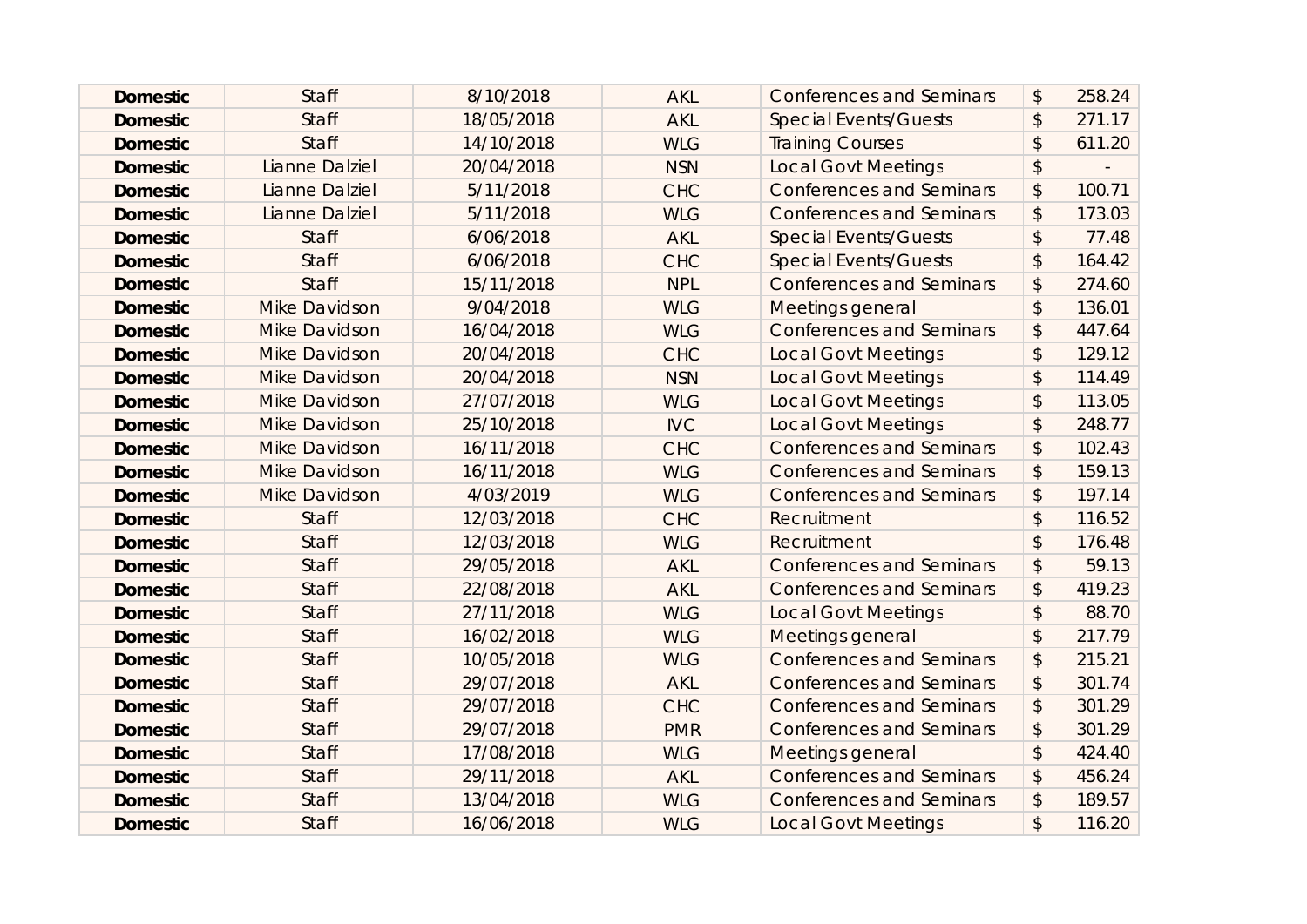| <b>Domestic</b> | <b>Staff</b> | 28/07/2018 | <b>WLG</b> | <b>Local Govt Meetings</b>      | $\boldsymbol{\mathsf{S}}$ | 143.74 |
|-----------------|--------------|------------|------------|---------------------------------|---------------------------|--------|
| <b>Domestic</b> | <b>Staff</b> | 29/05/2018 | <b>AKL</b> | <b>Conferences and Seminars</b> | \$                        | 121.74 |
| <b>Domestic</b> | <b>Staff</b> | 18/01/2019 | <b>AKL</b> | <b>Special Events/Guests</b>    | $\boldsymbol{\mathsf{S}}$ | 78.26  |
| <b>Domestic</b> | <b>Staff</b> | 18/01/2019 | <b>CHC</b> | <b>Special Events/Guests</b>    | $\boldsymbol{\mathsf{S}}$ | 162.69 |
| <b>Domestic</b> | <b>Staff</b> | 18/01/2019 | <b>CHC</b> | <b>Special Events/Guests</b>    | $\mathcal{L}$             | 123.96 |
| <b>Domestic</b> | <b>Staff</b> | 30/05/2018 | <b>WLG</b> | <b>Conferences and Seminars</b> | $\boldsymbol{\mathsf{S}}$ | 336.59 |
| <b>Domestic</b> | <b>Staff</b> | 15/02/2018 | <b>WLG</b> | Meetings general                | $\mathcal{L}$             | 460.54 |
| <b>Domestic</b> | <b>Staff</b> | 29/05/2018 | <b>AKL</b> | Meetings general                | $\mathcal{L}$             | 260.83 |
| <b>Domestic</b> | <b>Staff</b> | 29/05/2018 | <b>CHC</b> | Meetings general                | $\mathsf{\$}$             | 55.65  |
| <b>Domestic</b> | <b>Staff</b> | 14/11/2018 | <b>AKL</b> | <b>Conferences and Seminars</b> | $\frac{1}{2}$             | 400.29 |
| <b>Domestic</b> | <b>Staff</b> | 26/09/2018 | <b>AKL</b> | <b>Conferences and Seminars</b> | $\boldsymbol{\mathsf{S}}$ | 77.39  |
| <b>Domestic</b> | <b>Staff</b> | 26/09/2018 | <b>CHC</b> | <b>Conferences and Seminars</b> | $\boldsymbol{\mathsf{S}}$ | 378.77 |
| <b>Domestic</b> | <b>Staff</b> | 13/09/2018 | <b>WLG</b> | <b>Training Courses</b>         | $\mathcal{L}$             | 272.88 |
| <b>Domestic</b> | <b>Staff</b> | 17/10/2018 | <b>WLG</b> | <b>Special Events/Guests</b>    | $\boldsymbol{\mathsf{S}}$ | 115.36 |
| <b>Domestic</b> | <b>Staff</b> | 17/11/2018 | <b>ROT</b> | <b>Conferences and Seminars</b> | \$                        | 315.07 |
| <b>Domestic</b> | <b>Staff</b> | 29/11/2018 | <b>AKL</b> | <b>Training Courses</b>         | $\mathcal{L}$             | 308.70 |
| <b>Domestic</b> | <b>Staff</b> | 22/02/2018 | <b>NSN</b> | <b>External Consultants</b>     | $\mathcal{L}$             | 55.65  |
| <b>Domestic</b> | <b>Staff</b> | 30/05/2018 | <b>AKL</b> | <b>External Consultants</b>     | $\mathcal{L}$             | 518.23 |
| <b>Domestic</b> | <b>Staff</b> | 4/07/2018  | <b>CHC</b> | <b>Conferences and Seminars</b> | \$                        | 232.43 |
| <b>Domestic</b> | <b>Staff</b> | 4/07/2018  | <b>WLG</b> | <b>Conferences and Seminars</b> | $\boldsymbol{\mathsf{S}}$ | 49.57  |
| <b>Domestic</b> | <b>Staff</b> | 6/07/2018  | <b>WLG</b> | <b>Conferences and Seminars</b> | $\boldsymbol{\mathsf{S}}$ | 84.35  |
| <b>Domestic</b> | <b>Staff</b> | 11/04/2018 | <b>AKL</b> | <b>Conferences and Seminars</b> | \$                        | 379.20 |
| <b>Domestic</b> | <b>Staff</b> | 12/03/2018 | <b>WLG</b> | <b>Training Courses</b>         | $\sqrt{2}$                | 333.14 |
| <b>Domestic</b> | <b>Staff</b> | 13/04/2018 | <b>WLG</b> | <b>Conferences and Seminars</b> | $\boldsymbol{\mathsf{S}}$ | 189.57 |
| <b>Domestic</b> | <b>Staff</b> | 25/08/2018 | <b>AKL</b> | <b>Conferences and Seminars</b> | \$                        | 205.74 |
| <b>Domestic</b> | <b>Staff</b> | 1/02/2019  | <b>CHC</b> | <b>Conferences and Seminars</b> | \$                        | 86.94  |
| <b>Domestic</b> | <b>Staff</b> | 6/12/2018  | <b>AKL</b> | Meetings general                | $\mathcal{L}$             | 260.83 |
| <b>Domestic</b> | <b>Staff</b> | 6/12/2018  | <b>CHC</b> | Meetings general                | $\mathsf{\$}$             | 113.05 |
| <b>Domestic</b> | <b>Staff</b> | 23/02/2018 | <b>AKL</b> | Projects                        | $\mathsf{\$}$             | 420.09 |
| <b>Domestic</b> | <b>Staff</b> | 26/04/2018 | <b>WLG</b> | Projects                        | $\mathcal{L}$             | 367.16 |
| <b>Domestic</b> | <b>Staff</b> | 22/11/2018 | <b>AKL</b> | Projects                        | \$                        | 273.75 |
| <b>Domestic</b> | <b>Staff</b> | 22/11/2018 | <b>CHC</b> | Projects                        | $\mathbf{\hat{z}}$        | 195.41 |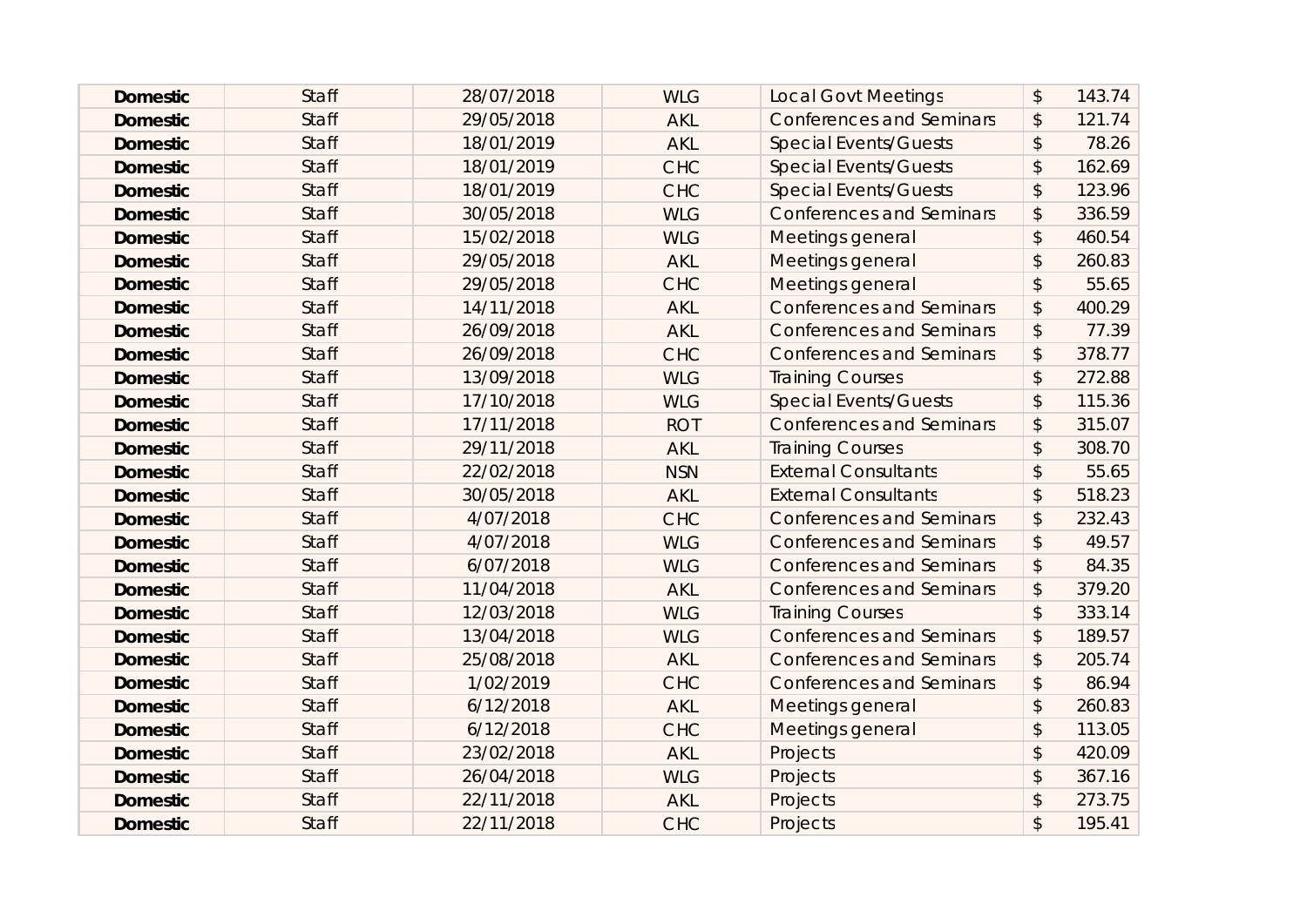| <b>Domestic</b> | <b>Staff</b> | 27/06/2018 | <b>WLG</b> | <b>Local Govt Meetings</b>      | $\boldsymbol{\hat{z}}$    | 161.82 |
|-----------------|--------------|------------|------------|---------------------------------|---------------------------|--------|
| <b>Domestic</b> | <b>Staff</b> | 16/05/2018 | <b>AKL</b> | Meetings general                | \$                        | 244.91 |
| <b>Domestic</b> | <b>Staff</b> | 19/02/2018 | <b>WLG</b> | <b>Training Courses</b>         | \$                        | 235.87 |
| <b>Domestic</b> | <b>Staff</b> | 23/02/2018 | <b>WLG</b> | Meetings general                | $\mathfrak{D}$            | 460.54 |
| <b>Domestic</b> | <b>Staff</b> | 12/04/2018 | <b>AKL</b> | <b>Local Govt Meetings</b>      | $\mathfrak{D}$            | 601.30 |
| <b>Domestic</b> | <b>Staff</b> | 19/04/2018 | <b>NSN</b> | <b>Local Govt Meetings</b>      | $\mathcal{L}$             | 365.86 |
| <b>Domestic</b> | <b>Staff</b> | 20/04/2018 | <b>NSN</b> | <b>Local Govt Meetings</b>      | $-5$                      | 365.86 |
| <b>Domestic</b> | <b>Staff</b> | 11/05/2018 | <b>WLG</b> | <b>Local Govt Meetings</b>      | $\mathfrak{D}$            | 358.97 |
| <b>Domestic</b> | <b>Staff</b> | 22/05/2018 | <b>WLG</b> | <b>Local Govt Meetings</b>      | $\boldsymbol{\hat{z}}$    | 284.51 |
| <b>Domestic</b> | <b>Staff</b> | 18/06/2018 | <b>WLG</b> | <b>Local Govt Meetings</b>      | \$                        | 267.72 |
| <b>Domestic</b> | <b>Staff</b> | 4/07/2018  | <b>WLG</b> | Meetings general                | $\mathcal{L}$             | 556.11 |
| <b>Domestic</b> | <b>Staff</b> | 3/08/2018  | <b>WLG</b> | <b>Local Govt Meetings</b>      | $\mathcal{L}$             | 336.59 |
| <b>Domestic</b> | <b>Staff</b> | 7/08/2018  | <b>WLG</b> | <b>Local Govt Meetings</b>      | \$                        | 116.20 |
| <b>Domestic</b> | <b>Staff</b> | 3/09/2018  | <b>WLG</b> | <b>Local Govt Meetings</b>      | $\boldsymbol{\mathsf{S}}$ | 253.08 |
| <b>Domestic</b> | <b>Staff</b> | 7/09/2018  | ZQN        | <b>Local Govt Meetings</b>      | $\boldsymbol{\mathsf{S}}$ | 313.34 |
| <b>Domestic</b> | <b>Staff</b> | 8/09/2018  | <b>ZQN</b> | <b>Local Govt Meetings</b>      | \$                        | 43.48  |
| <b>Domestic</b> | <b>Staff</b> | 25/10/2018 | <b>IVC</b> | Meetings general                | $\mathfrak{D}$            | 237.58 |
| <b>Domestic</b> | <b>Staff</b> | 8/11/2018  | <b>CHC</b> | <b>Local Govt Meetings</b>      | $\mathcal{L}$             | 291.83 |
| <b>Domestic</b> | <b>Staff</b> | 8/11/2018  | <b>ZQN</b> | <b>Local Govt Meetings</b>      | \$                        | 166.99 |
| <b>Domestic</b> | <b>Staff</b> | 19/11/2018 | <b>WLG</b> | <b>Local Govt Meetings</b>      | $\sqrt{2}$                | 43.48  |
| <b>Domestic</b> | <b>Staff</b> | 21/11/2018 | <b>WLG</b> | <b>Local Govt Meetings</b>      | $\boldsymbol{\mathsf{S}}$ | 83.08  |
| <b>Domestic</b> | <b>Staff</b> | 24/01/2019 | <b>BHE</b> | <b>Local Govt Meetings</b>      | \$                        | 264.28 |
| <b>Domestic</b> | <b>Staff</b> | 16/02/2018 | <b>CHC</b> | Recruitment                     | $\mathsf{\$}$             | 346.09 |
| <b>Domestic</b> | <b>Staff</b> | 14/07/2018 | <b>CHC</b> | <b>External Consultants</b>     | $\mathcal{L}$             | 376.18 |
| <b>Domestic</b> | <b>Staff</b> | 13/08/2018 | <b>AKL</b> | Meetings general                | \$                        | 250.44 |
| <b>Domestic</b> | <b>Staff</b> | 13/08/2018 | <b>CHC</b> | Meetings general                | $\sqrt{2}$                | 260.83 |
| <b>Domestic</b> | <b>Staff</b> | 18/09/2018 | <b>AKL</b> | <b>Conferences and Seminars</b> | \$                        | 220.38 |
| <b>Domestic</b> | <b>Staff</b> | 13/03/2018 | <b>AKL</b> | Meetings general                | $\frac{1}{2}$             | 179.06 |
| <b>Domestic</b> | <b>Staff</b> | 20/09/2018 | <b>WLG</b> | <b>Conferences and Seminars</b> | \$                        | 362.42 |
| <b>Domestic</b> | <b>Staff</b> | 4/04/2018  | <b>AKL</b> | <b>Conferences and Seminars</b> | $\mathcal{L}$             | 450.23 |
| <b>Domestic</b> | <b>Staff</b> | 4/07/2018  | <b>AKL</b> | Meetings general                | $\mathcal{L}$             | 363.27 |
| <b>Domestic</b> | <b>Staff</b> | 15/08/2018 | <b>NPE</b> | <b>Conferences and Seminars</b> | \$                        | 271.15 |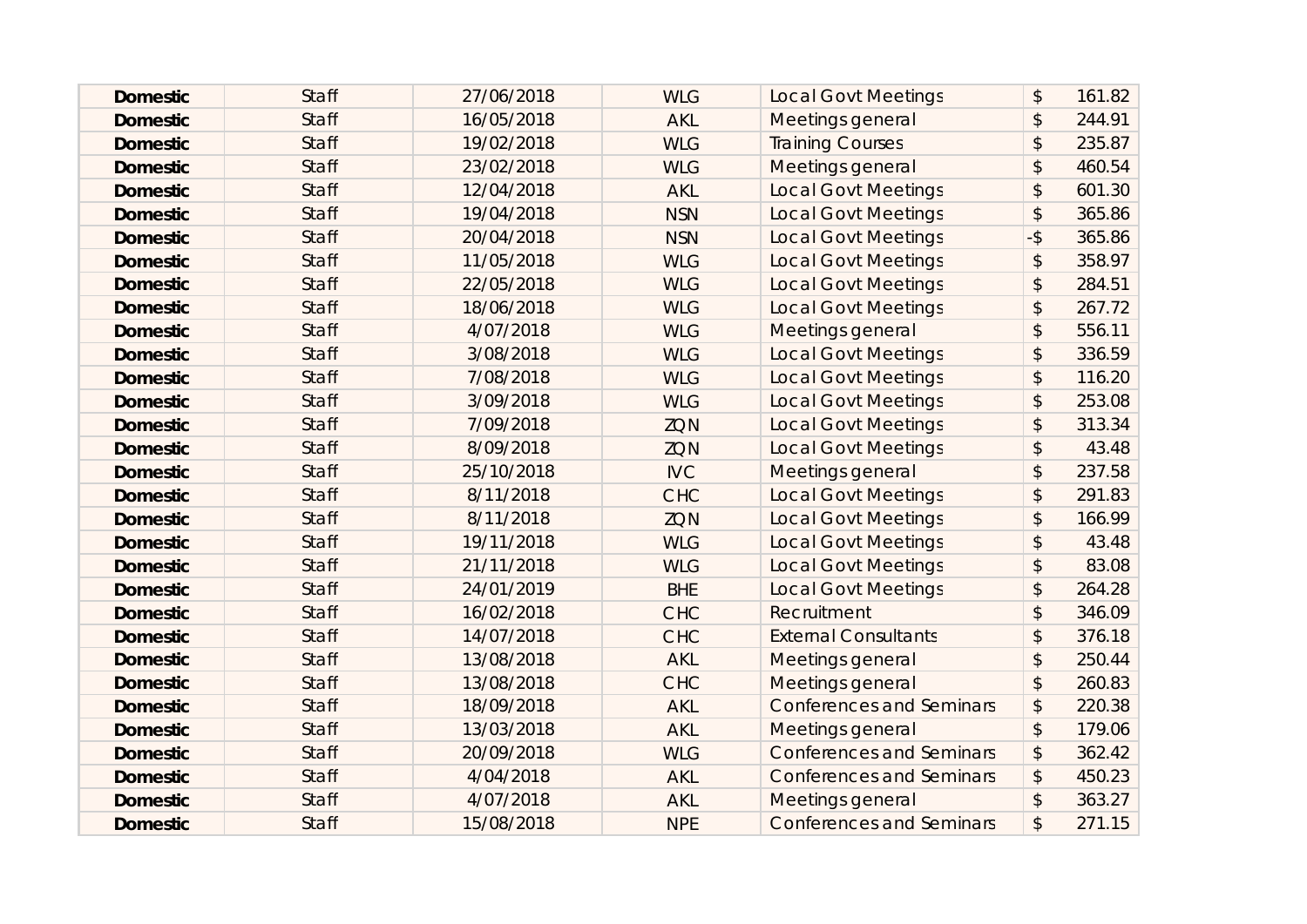| <b>Domestic</b> | <b>Staff</b> | 17/02/2019 | <b>AKL</b> | <b>Conferences and Seminars</b> | $\boldsymbol{\mathsf{S}}$ | 244.48 |
|-----------------|--------------|------------|------------|---------------------------------|---------------------------|--------|
| <b>Domestic</b> | <b>Staff</b> | 28/11/2018 | <b>AKL</b> | <b>Training Courses</b>         | $\boldsymbol{\hat{z}}$    | 100.00 |
| <b>Domestic</b> | <b>Staff</b> | 20/06/2018 | <b>ROT</b> | <b>Conferences and Seminars</b> | \$                        | 361.55 |
| <b>Domestic</b> | <b>Staff</b> | 28/06/2018 | <b>HLZ</b> | <b>Local Govt Meetings</b>      | $\boldsymbol{\mathsf{S}}$ | 355.52 |
| <b>Domestic</b> | <b>Staff</b> | 20/11/2018 | <b>AKL</b> | <b>Conferences and Seminars</b> | $\boldsymbol{\mathsf{S}}$ | 94.78  |
| <b>Domestic</b> | <b>Staff</b> | 20/11/2018 | <b>CHC</b> | <b>Conferences and Seminars</b> | $\boldsymbol{\hat{z}}$    | 62.83  |
| <b>Domestic</b> | <b>Staff</b> | 27/07/2018 | <b>AKL</b> | <b>Conferences and Seminars</b> | \$                        | 81.75  |
| <b>Domestic</b> | <b>Staff</b> | 27/07/2018 | <b>CHC</b> | <b>Conferences and Seminars</b> | $\boldsymbol{\mathsf{S}}$ | 245.34 |
| <b>Domestic</b> | <b>Staff</b> | 27/07/2018 | <b>PMR</b> | <b>Conferences and Seminars</b> | \$                        | 226.40 |
| <b>Domestic</b> | <b>Staff</b> | 27/05/2018 | <b>WLG</b> | <b>Conferences and Seminars</b> | \$                        | 284.08 |
| <b>Domestic</b> | <b>Staff</b> | 19/09/2018 | <b>HLZ</b> | <b>Training Courses</b>         | $\mathfrak{D}$            | 374.46 |
| <b>Domestic</b> | <b>Staff</b> | 3/04/2018  | <b>AKL</b> | Meetings general                | $\mathcal{L}$             | 247.92 |
| <b>Domestic</b> | <b>Staff</b> | 3/04/2018  | <b>CHC</b> | Meetings general                | \$                        | 46.96  |
| <b>Domestic</b> | <b>Staff</b> | 3/12/2018  | <b>WLG</b> | <b>Training Courses</b>         | $\mathcal{L}$             | 113.92 |
| <b>Domestic</b> | <b>Staff</b> | 20/08/2018 | <b>TRG</b> | <b>Conferences and Seminars</b> | $\boldsymbol{\hat{z}}$    | 639.62 |
| <b>Domestic</b> | <b>Staff</b> | 15/08/2018 | <b>WLG</b> | <b>Conferences and Seminars</b> | \$                        | 169.58 |
| <b>Domestic</b> | <b>Staff</b> | 14/03/2019 | <b>WLG</b> | <b>Conferences and Seminars</b> | $\boldsymbol{\mathsf{S}}$ | 213.06 |
| <b>Domestic</b> | <b>Staff</b> | 11/07/2019 | <b>WLG</b> | <b>Conferences and Seminars</b> | \$                        | 142.03 |
| <b>Domestic</b> | <b>Staff</b> | 30/05/2018 | <b>CHC</b> | <b>Local Govt Meetings</b>      | \$                        | 210.05 |
| <b>Domestic</b> | <b>Staff</b> | 30/05/2018 | <b>WLG</b> | <b>Local Govt Meetings</b>      | $\frac{1}{2}$             | 34.78  |
| <b>Domestic</b> | <b>Staff</b> | 20/06/2018 | <b>ROT</b> | <b>Conferences and Seminars</b> | $\boldsymbol{\hat{z}}$    | 300.43 |
| <b>Domestic</b> | <b>Staff</b> | 5/11/2018  | <b>CHC</b> | <b>Conferences and Seminars</b> | \$                        | 57.68  |
| <b>Domestic</b> | <b>Staff</b> | 27/05/2018 | <b>WLG</b> | <b>Conferences and Seminars</b> | \$                        | 284.08 |
| <b>Domestic</b> | <b>Staff</b> | 12/03/2018 | <b>WLG</b> | <b>External Consultants</b>     | $\mathfrak{D}$            | 296.99 |
| <b>Domestic</b> | <b>Staff</b> | 21/06/2018 | <b>WLG</b> | <b>Meetings general</b>         | \$                        | 402.40 |
| <b>Domestic</b> | <b>Staff</b> | 6/07/2018  | <b>CHC</b> | Meetings general                | $\sqrt{2}$                | 232.43 |
| <b>Domestic</b> | <b>Staff</b> | 6/07/2018  | <b>WLG</b> | Meetings general                | $\boldsymbol{\mathsf{S}}$ | 126.54 |
| <b>Domestic</b> | <b>Staff</b> | 11/07/2018 | <b>AKL</b> | <b>Meetings general</b>         | $\mathcal{L}$             | 260.83 |
| <b>Domestic</b> | <b>Staff</b> | 11/07/2018 | <b>CHC</b> | Meetings general                | $\mathsf{\$}$             | 297.86 |
| <b>Domestic</b> | <b>Staff</b> | 2/08/2018  | <b>AKL</b> | Meetings general                | $\mathcal{L}$             | 101.74 |
| <b>Domestic</b> | <b>Staff</b> | 30/08/2018 | <b>WLG</b> | <b>Meetings general</b>         | \$                        | 295.26 |
| <b>Domestic</b> | <b>Staff</b> | 11/02/2019 | <b>WLG</b> | Projects                        | \$                        | 119.13 |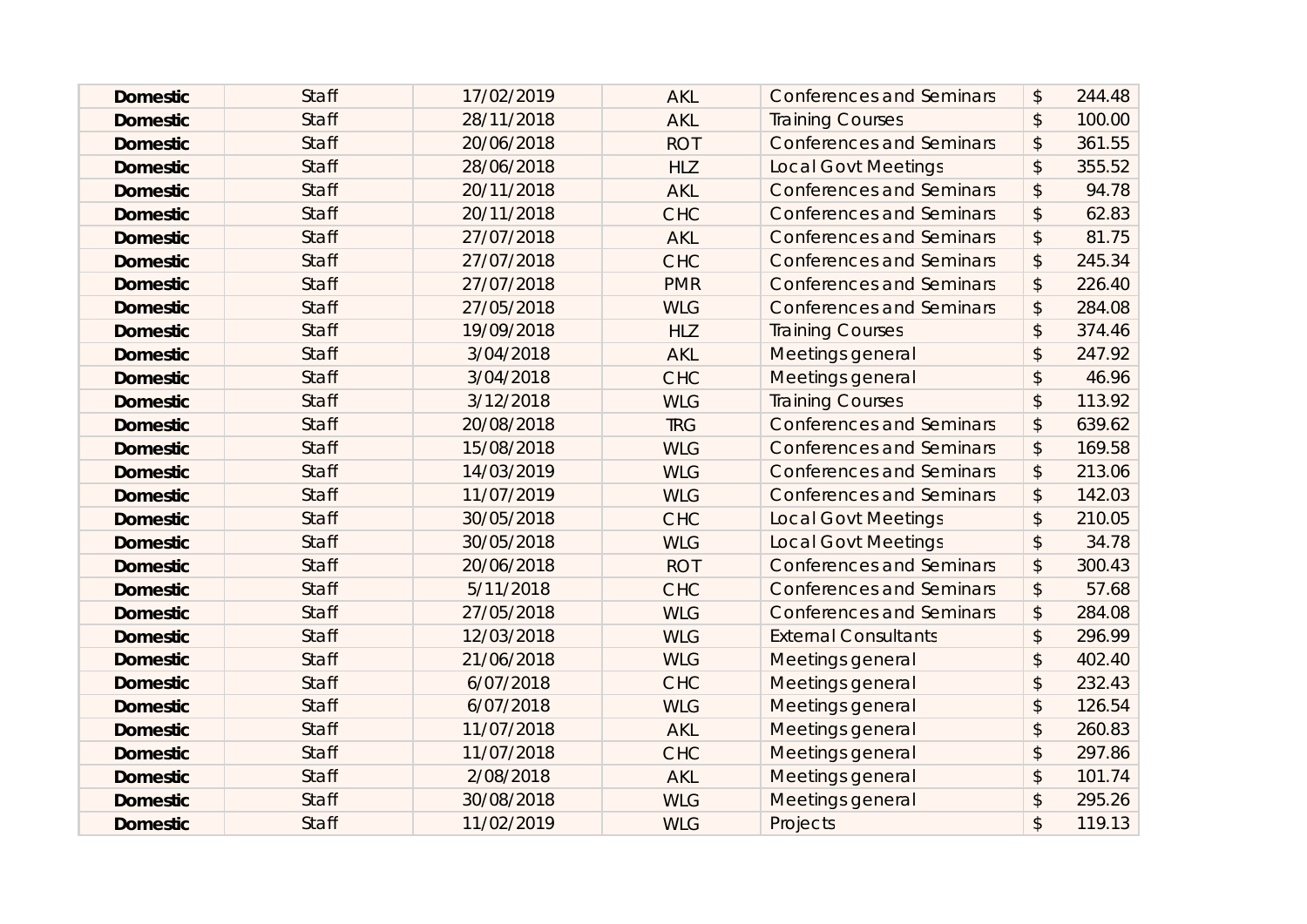| <b>Domestic</b> | <b>Staff</b> | 28/02/2018 | <b>WLG</b> | Meetings general                | $\boldsymbol{\mathsf{S}}$ | 403.73 |
|-----------------|--------------|------------|------------|---------------------------------|---------------------------|--------|
| <b>Domestic</b> | <b>Staff</b> | 30/05/2018 | <b>CHC</b> | <b>Conferences and Seminars</b> | $\boldsymbol{\mathsf{S}}$ | 220.37 |
| <b>Domestic</b> | <b>Staff</b> | 30/05/2018 | <b>WLG</b> | <b>Conferences and Seminars</b> | $\boldsymbol{\mathsf{S}}$ | 210.05 |
| <b>Domestic</b> | <b>Staff</b> | 15/10/2018 | <b>CHC</b> | <b>Conferences and Seminars</b> | $\frac{1}{2}$             | 57.68  |
| <b>Domestic</b> | <b>Staff</b> | 15/10/2018 | <b>WLG</b> | <b>Conferences and Seminars</b> | $\mathcal{L}$             | 58.26  |
| <b>Domestic</b> | <b>Staff</b> | 19/11/2018 | <b>AKL</b> | Meetings general                | $\mathcal{L}$             | 297.86 |
| <b>Domestic</b> | <b>Staff</b> | 20/11/2018 | <b>AKL</b> | <b>Conferences and Seminars</b> | $\boldsymbol{\mathsf{S}}$ | 62.83  |
| <b>Domestic</b> | <b>Staff</b> | 20/11/2018 | <b>CHC</b> | <b>Conferences and Seminars</b> | $\boldsymbol{\mathsf{S}}$ | 53.05  |
| <b>Domestic</b> | <b>Staff</b> | 9/01/2019  | <b>CHC</b> | <b>Local Govt Meetings</b>      | $\boldsymbol{\mathsf{S}}$ | 62.83  |
| <b>Domestic</b> | <b>Staff</b> | 9/01/2019  | <b>WLG</b> | <b>Local Govt Meetings</b>      | $\sqrt{2}$                | 86.09  |
| <b>Domestic</b> | <b>Staff</b> | 14/05/2018 | <b>WLG</b> | <b>Local Govt Meetings</b>      | $\boldsymbol{\mathsf{S}}$ | 320.22 |
| <b>Domestic</b> | <b>Staff</b> | 25/05/2018 | <b>NSN</b> | <b>Local Govt Meetings</b>      | $\boldsymbol{\mathsf{S}}$ | 132.57 |
| <b>Domestic</b> | <b>Staff</b> | 25/05/2018 | <b>WLG</b> | <b>Local Govt Meetings</b>      | \$                        | 34.78  |
| <b>Domestic</b> | <b>Staff</b> | 12/04/2018 | <b>AKL</b> | <b>Local Govt Meetings</b>      | $\mathcal{L}$             | 73.17  |
| <b>Domestic</b> | <b>Staff</b> | 12/04/2018 | <b>CHC</b> | <b>Local Govt Meetings</b>      | $\sqrt{2}$                | 55.65  |
| <b>Domestic</b> | <b>Staff</b> | 25/07/2018 | <b>CHC</b> | Meetings general                | $\sqrt{2}$                | 29.57  |
| <b>Domestic</b> | <b>Staff</b> | 25/07/2018 | <b>WLG</b> | Meetings general                | $\sqrt{2}$                | 53.37  |
| <b>Domestic</b> | <b>Staff</b> | 25/09/2018 | <b>AKL</b> | <b>Conferences and Seminars</b> | $\boldsymbol{\mathsf{S}}$ | 115.66 |
| <b>Domestic</b> | <b>Staff</b> | 1/11/2018  | <b>AKL</b> | <b>Conferences and Seminars</b> | \$                        | 166.09 |
| <b>Domestic</b> | <b>Staff</b> | 23/05/2018 | <b>ZQN</b> | <b>Conferences and Seminars</b> | $\frac{1}{2}$             | 269.02 |
| <b>Domestic</b> | <b>Staff</b> | 27/11/2018 | <b>AKL</b> | <b>Conferences and Seminars</b> | $\mathcal{L}$             | 64.78  |
| <b>Domestic</b> | <b>Staff</b> | 27/11/2018 | <b>CHC</b> | <b>Conferences and Seminars</b> | \$                        | 66.28  |
| <b>Domestic</b> | <b>Staff</b> | 15/04/2018 | <b>CHC</b> | <b>Special Events/Guests</b>    | $\sqrt{2}$                | 153.22 |
| <b>Domestic</b> | <b>Staff</b> | 15/10/2018 | <b>WLG</b> | <b>Conferences and Seminars</b> | $\mathfrak{D}$            | 556.97 |
| <b>Domestic</b> | <b>Staff</b> | 20/02/2018 | <b>AKL</b> | Meetings general                | $\boldsymbol{\mathsf{S}}$ | 411.31 |
| <b>Domestic</b> | <b>Staff</b> | 3/08/2018  | <b>AKL</b> | <b>Conferences and Seminars</b> | $\frac{1}{2}$             | 312.49 |
| <b>Domestic</b> | <b>Staff</b> | 18/09/2018 | <b>CHC</b> | <b>Conferences and Seminars</b> | $\boldsymbol{\mathsf{S}}$ | 90.39  |
| <b>Domestic</b> | <b>Staff</b> | 9/04/2018  | <b>PMR</b> | <b>Conferences and Seminars</b> | \$                        | 407.17 |
| <b>Domestic</b> | <b>Staff</b> | 28/06/2018 | <b>WLG</b> | <b>Conferences and Seminars</b> | $\sqrt{2}$                | 451.94 |
| <b>Domestic</b> | <b>Staff</b> | 27/07/2018 | <b>WLG</b> | <b>Conferences and Seminars</b> | \$                        | 312.48 |
| <b>Domestic</b> | <b>Staff</b> | 19/11/2018 | <b>WLG</b> | <b>Conferences and Seminars</b> | \$                        | 244.06 |
| <b>Domestic</b> | <b>Staff</b> | 15/05/2019 | <b>WLG</b> | <b>Conferences and Seminars</b> | \$                        | 43.48  |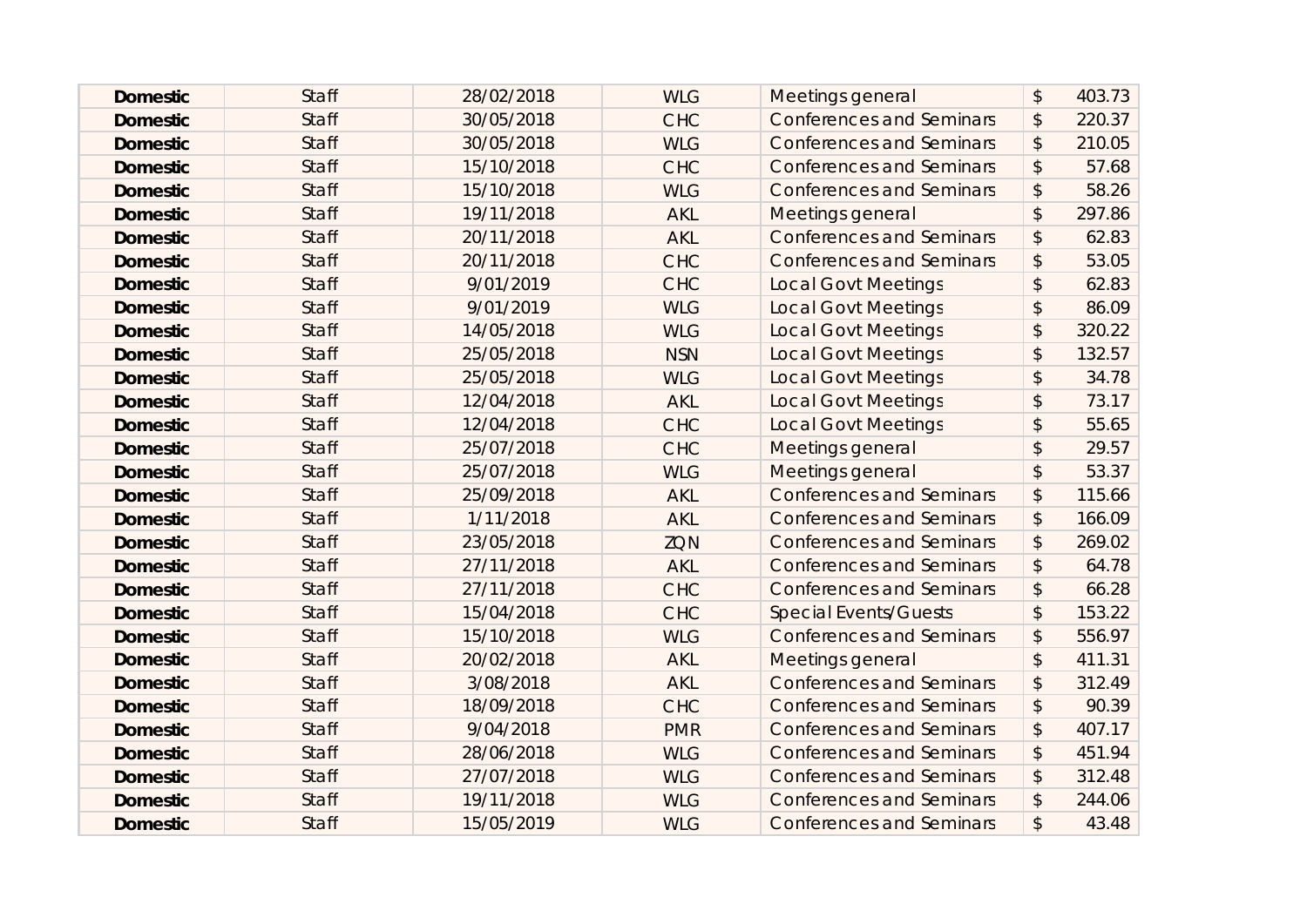| <b>Domestic</b> | <b>Staff</b> | 16/04/2018 | <b>WLG</b> | <b>Local Govt Meetings</b>      | $\boldsymbol{\mathsf{S}}$ | 420.94 |
|-----------------|--------------|------------|------------|---------------------------------|---------------------------|--------|
| <b>Domestic</b> | <b>Staff</b> | 19/09/2018 | <b>AKL</b> | <b>Conferences and Seminars</b> | $\boldsymbol{\hat{z}}$    | 220.38 |
| <b>Domestic</b> | <b>Staff</b> | 23/02/2018 | <b>AKL</b> | <b>Conferences and Seminars</b> | $\boldsymbol{\hat{z}}$    | 215.66 |
| <b>Domestic</b> | <b>Staff</b> | 8/06/2018  | <b>AKL</b> | <b>Conferences and Seminars</b> | $\boldsymbol{\mathsf{S}}$ | 139.46 |
| <b>Domestic</b> | <b>Staff</b> | 8/06/2018  | <b>CHC</b> | <b>Conferences and Seminars</b> | $\boldsymbol{\hat{z}}$    | 55.65  |
| <b>Domestic</b> | <b>Staff</b> | 25/05/2018 | <b>WLG</b> | <b>Local Govt Meetings</b>      | $\boldsymbol{\hat{z}}$    | 172.18 |
| <b>Domestic</b> | <b>Staff</b> | 19/08/2018 | <b>CHC</b> | <b>Conferences and Seminars</b> | \$                        | 75.75  |
| <b>Domestic</b> | <b>Staff</b> | 17/10/2018 | <b>WLG</b> | <b>Special Events/Guests</b>    | $\boldsymbol{\mathsf{S}}$ | 125.66 |
| <b>Domestic</b> | <b>Staff</b> | 19/09/2018 | <b>HLZ</b> | <b>Training Courses</b>         | $\boldsymbol{\mathsf{S}}$ | 374.46 |
| <b>Domestic</b> | <b>Staff</b> | 4/09/2018  | <b>CHC</b> | <b>Conferences and Seminars</b> | $\frac{1}{2}$             | 130.44 |
| <b>Domestic</b> | <b>Staff</b> | 4/09/2018  | <b>WLG</b> | <b>Conferences and Seminars</b> | $\boldsymbol{\mathsf{S}}$ | 66.28  |
| <b>Domestic</b> | <b>Staff</b> | 12/02/2019 | <b>WLG</b> | <b>Conferences and Seminars</b> | $\boldsymbol{\hat{z}}$    | 299.57 |
| <b>Domestic</b> | <b>Staff</b> | 15/03/2018 | <b>CHC</b> | Meetings general                | \$                        | 221.23 |
| <b>Domestic</b> | <b>Staff</b> | 15/03/2018 | <b>WLG</b> | Meetings general                | $\mathfrak{D}$            | 73.05  |
| <b>Domestic</b> | <b>Staff</b> | 1/03/2018  | <b>AKL</b> | <b>Special Events/Guests</b>    | $\mathcal{L}$             | 333.92 |
| <b>Domestic</b> | <b>Staff</b> | 1/03/2018  | <b>CHC</b> | <b>Special Events/Guests</b>    | $\sqrt{2}$                | 247.92 |
| <b>Domestic</b> | <b>Staff</b> | 16/03/2018 | <b>WLG</b> | <b>Special Events/Guests</b>    | $\sqrt{2}$                | 393.40 |
| <b>Domestic</b> | <b>Staff</b> | 15/10/2018 | <b>WLG</b> | <b>Training Courses</b>         | $\mathcal{L}$             | 317.65 |
| <b>Domestic</b> | <b>Staff</b> | 18/03/2018 | <b>AKL</b> | <b>Conferences and Seminars</b> | \$                        | 177.40 |
| <b>Domestic</b> | <b>Staff</b> | 26/03/2018 | <b>AKL</b> | Meetings general                | $\boldsymbol{\mathsf{S}}$ | 371.89 |
| <b>Domestic</b> | <b>Staff</b> | 5/04/2018  | <b>NPE</b> | Meetings general                | $\mathcal{L}$             | 326.41 |
| <b>Domestic</b> | <b>Staff</b> | 12/04/2018 | <b>AKL</b> | <b>Conferences and Seminars</b> | $\boldsymbol{\mathsf{S}}$ | 212.63 |
| <b>Domestic</b> | <b>Staff</b> | 12/04/2018 | <b>CHC</b> | <b>Conferences and Seminars</b> | $\sqrt{2}$                | 138.27 |
| <b>Domestic</b> | <b>Staff</b> | 2/08/2018  | <b>AKL</b> | Meetings general                | $\mathcal{L}$             | 101.74 |
| <b>Domestic</b> | <b>Staff</b> | 22/08/2018 | <b>AKL</b> | Meetings general                | \$                        | 128.70 |
| <b>Domestic</b> | <b>Staff</b> | 22/08/2018 | <b>CHC</b> | <b>Local Govt Meetings</b>      | $\sqrt{2}$                | 185.94 |
| <b>Domestic</b> | <b>Staff</b> | 22/08/2018 | <b>WLG</b> | <b>Local Govt Meetings</b>      | $\boldsymbol{\mathsf{S}}$ | 49.57  |
| <b>Domestic</b> | <b>Staff</b> | 9/11/2018  | <b>DUD</b> | <b>Meetings general</b>         | $\mathcal{L}$             | 261.68 |
| <b>Domestic</b> | <b>Staff</b> | 20/05/2018 | <b>CHC</b> | Meetings general                | $\mathsf{\$}$             | 161.83 |
| <b>Domestic</b> | <b>Staff</b> | 4/11/2018  | <b>WLG</b> | <b>Training Courses</b>         | $\mathcal{L}$             | 233.29 |
| <b>Domestic</b> | <b>Staff</b> | 13/02/2019 | <b>CHC</b> | <b>Training Courses</b>         | \$                        | 53.37  |
| <b>Domestic</b> | <b>Staff</b> | 13/02/2019 | <b>WLG</b> | <b>Training Courses</b>         | \$                        | 42.61  |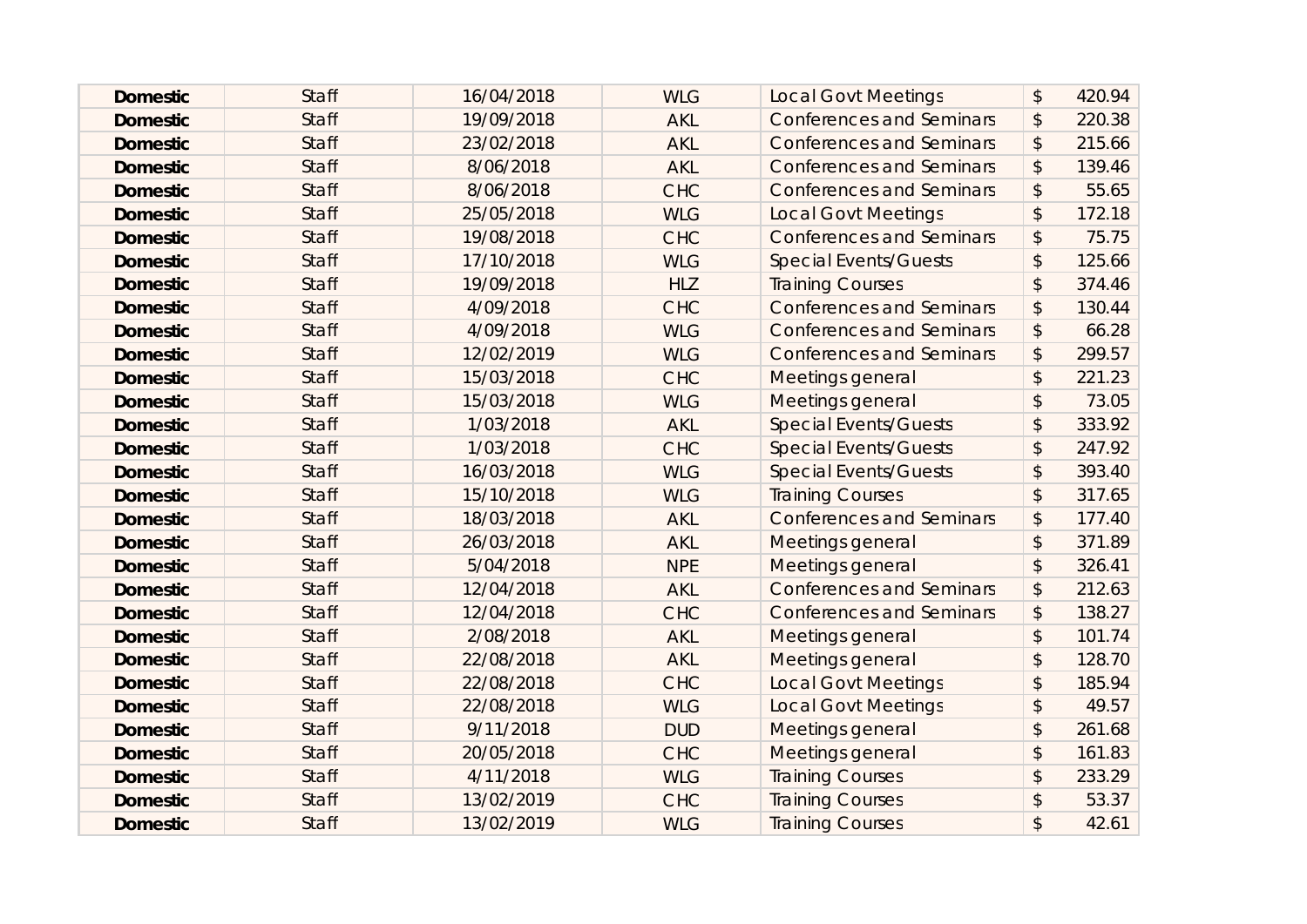| <b>Domestic</b> | <b>Staff</b> | 25/06/2018 | <b>WLG</b> | <b>Conferences and Seminars</b> | $\boldsymbol{\mathsf{S}}$ | 151.51 |
|-----------------|--------------|------------|------------|---------------------------------|---------------------------|--------|
| <b>Domestic</b> | <b>Staff</b> | 22/05/2018 | <b>HLZ</b> | <b>Conferences and Seminars</b> | $\boldsymbol{\mathsf{S}}$ | 256.52 |
| <b>Domestic</b> | <b>Staff</b> | 12/03/2018 | <b>WLG</b> | <b>Training Courses</b>         | $\boldsymbol{\mathsf{S}}$ | 333.14 |
| <b>Domestic</b> | <b>Staff</b> | 30/07/2018 | <b>PMR</b> | <b>Conferences and Seminars</b> | $\frac{1}{2}$             | 407.17 |
| <b>Domestic</b> | <b>Staff</b> | 22/08/2018 | <b>AKL</b> | <b>Conferences and Seminars</b> | $\boldsymbol{\mathsf{S}}$ | 208.32 |
| <b>Domestic</b> | <b>Staff</b> | 22/08/2018 | <b>CHC</b> | <b>Conferences and Seminars</b> | $\boldsymbol{\mathsf{S}}$ | 93.92  |
| <b>Domestic</b> | <b>Staff</b> | 25/11/2018 | <b>TRG</b> | <b>Conferences and Seminars</b> | \$                        | 393.41 |
| <b>Domestic</b> | <b>Staff</b> | 4/05/2018  | <b>CHC</b> | <b>Special Events/Guests</b>    | $\sqrt{2}$                | 302.16 |
| <b>Domestic</b> | <b>Staff</b> | 31/10/2018 | <b>AKL</b> | <b>Conferences and Seminars</b> | $\boldsymbol{\mathsf{S}}$ | 258.24 |
| <b>Domestic</b> | <b>Staff</b> | 13/03/2018 | <b>AKL</b> | Meetings general                | $\boldsymbol{\mathsf{S}}$ | 179.06 |
| <b>Domestic</b> | <b>Staff</b> | 7/03/2018  | <b>AKL</b> | <b>Conferences and Seminars</b> | $\boldsymbol{\mathsf{S}}$ | 73.17  |
| <b>Domestic</b> | <b>Staff</b> | 7/03/2018  | <b>CHC</b> | <b>Conferences and Seminars</b> | $\boldsymbol{\mathsf{S}}$ | 90.44  |
| <b>Domestic</b> | <b>Staff</b> | 17/05/2018 | <b>AKL</b> | Meetings general                | \$                        | 29.57  |
| <b>Domestic</b> | <b>Staff</b> | 17/05/2018 | <b>CHC</b> | Meetings general                | $\mathcal{L}$             | 85.22  |
| <b>Domestic</b> | <b>Staff</b> | 23/05/2018 | <b>ZQN</b> | <b>Conferences and Seminars</b> | $\boldsymbol{\mathsf{S}}$ | 317.66 |
| <b>Domestic</b> | <b>Staff</b> | 21/06/2018 | <b>CHC</b> | <b>Conferences and Seminars</b> | \$                        | 46.96  |
| <b>Domestic</b> | <b>Staff</b> | 21/06/2018 | <b>WLG</b> | <b>Conferences and Seminars</b> | $\boldsymbol{\mathsf{S}}$ | 59.40  |
| <b>Domestic</b> | <b>Staff</b> | 7/09/2018  | <b>WLG</b> | <b>Conferences and Seminars</b> | \$                        | 225.53 |
| <b>Domestic</b> | <b>Staff</b> | 20/02/2018 | <b>AKL</b> | Meetings general                | \$                        | 107.83 |
| <b>Domestic</b> | <b>Staff</b> | 20/02/2018 | <b>CHC</b> | Meetings general                | $\boldsymbol{\mathsf{S}}$ | 185.94 |
| <b>Domestic</b> | <b>Staff</b> | 14/05/2018 | <b>WLG</b> | Projects                        | $\mathcal{L}$             | 223.82 |
| <b>Domestic</b> | <b>Staff</b> | 22/06/2018 | <b>WLG</b> | Projects                        | \$                        | 334.86 |
| <b>Domestic</b> | <b>Staff</b> | 5/09/2018  | <b>WLG</b> | <b>Training Courses</b>         | $\sqrt{2}$                | 151.50 |
| <b>Domestic</b> | <b>Staff</b> | 29/08/2018 | <b>AKL</b> | <b>Conferences and Seminars</b> | $\boldsymbol{\mathsf{S}}$ | 41.74  |
| <b>Domestic</b> | <b>Staff</b> | 29/08/2018 | <b>CHC</b> | <b>Conferences and Seminars</b> | $\boldsymbol{\mathsf{S}}$ | 77.48  |
| <b>Domestic</b> | <b>Staff</b> | 20/03/2019 | <b>DUD</b> | <b>Conferences and Seminars</b> | $\frac{1}{2}$             | 175.60 |
| <b>Domestic</b> | <b>Staff</b> | 29/05/2018 | <b>WLG</b> | <b>Conferences and Seminars</b> | $\boldsymbol{\mathsf{S}}$ | 261.70 |
| <b>Domestic</b> | <b>Staff</b> | 26/06/2018 | <b>WLG</b> | <b>Conferences and Seminars</b> | \$                        | 115.36 |
| <b>Domestic</b> | <b>Staff</b> | 31/05/2018 | <b>WLG</b> | <b>Conferences and Seminars</b> | $\sqrt{2}$                | 358.97 |
| <b>Domestic</b> | <b>Staff</b> | 2/03/2018  | <b>HLZ</b> | Meetings general                | $\mathcal{L}$             | 712.79 |
| <b>Domestic</b> | <b>Staff</b> | 6/07/2018  | <b>ROT</b> | Meetings general                | $\boldsymbol{\mathsf{S}}$ | 584.53 |
| <b>Domestic</b> | <b>Staff</b> | 31/08/2018 | <b>WLG</b> | <b>Special Events/Guests</b>    | \$                        | 325.40 |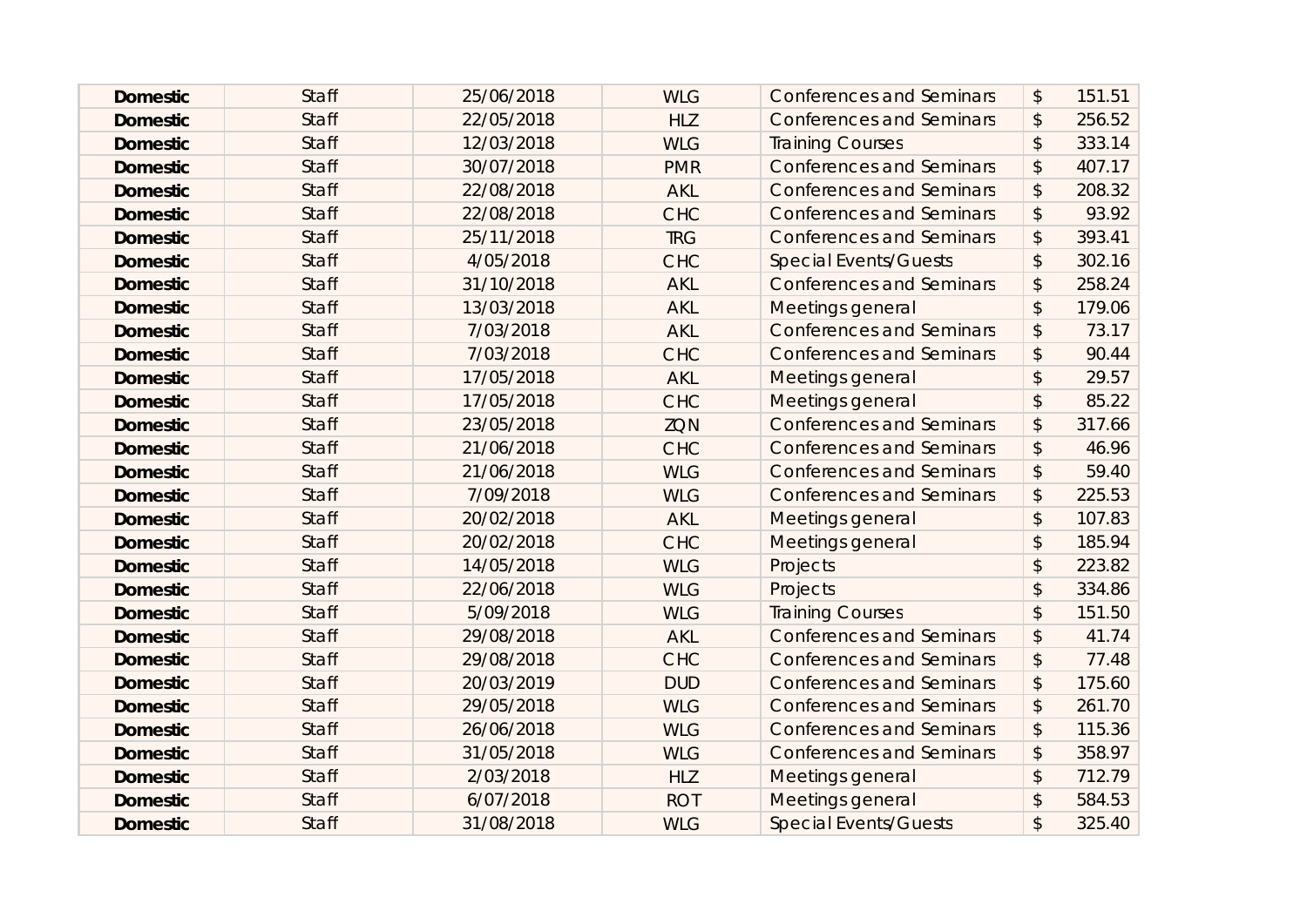| <b>Domestic</b> | <b>Staff</b> | 7/09/2018  | <b>WLG</b> | <b>Special Events/Guests</b>    | \$<br>450.22 |
|-----------------|--------------|------------|------------|---------------------------------|--------------|
| <b>Domestic</b> | <b>Staff</b> | 29/11/2018 | <b>AKL</b> | Meetings general                | \$<br>308.70 |
| <b>Domestic</b> | <b>Staff</b> | 12/02/2019 | <b>WLG</b> | <b>Conferences and Seminars</b> | \$<br>272.89 |
| <b>Domestic</b> | <b>Staff</b> | 20/04/2018 | <b>AKL</b> | Projects                        | \$<br>225.54 |
| <b>Domestic</b> | <b>Staff</b> | 20/04/2018 | <b>CHC</b> | Projects                        | \$<br>125.22 |
| <b>Domestic</b> | <b>Staff</b> | 23/04/2018 | <b>CHC</b> | Projects                        | \$<br>106.74 |
| <b>Domestic</b> | <b>Staff</b> | 23/04/2018 | <b>WLG</b> | Projects                        | \$<br>72.31  |
| <b>Domestic</b> | <b>Staff</b> | 27/04/2018 | <b>AKL</b> | Projects                        | \$<br>163.48 |
| <b>Domestic</b> | <b>Staff</b> | 27/07/2018 | <b>AKL</b> | Projects                        | \$<br>167.86 |
| <b>Domestic</b> | <b>Staff</b> | 27/07/2018 | <b>CHC</b> | Projects                        | \$<br>60.00  |
| <b>Domestic</b> | <b>Staff</b> | 25/10/2018 | <b>CHC</b> | <b>Special Events/Guests</b>    | \$<br>62.83  |
| <b>Domestic</b> | Staff        | 25/10/2018 | <b>WLG</b> | <b>Special Events/Guests</b>    | \$           |
| <b>Domestic</b> | <b>Staff</b> | 26/11/2018 | <b>CHC</b> | <b>Projects</b>                 | \$<br>191.97 |
| <b>Domestic</b> | <b>Staff</b> | 26/11/2018 | <b>WLG</b> | Projects                        | \$<br>144.62 |
| <b>Domestic</b> | <b>Staff</b> | 29/11/2018 | <b>AKL</b> | Projects                        | \$<br>390.82 |
| <b>Domestic</b> | <b>Staff</b> | 22/02/2018 | <b>AKL</b> | Meetings general                | \$<br>403.74 |
| <b>Domestic</b> | <b>Staff</b> | 22/02/2018 | <b>CHC</b> | Meetings general                | \$<br>160.00 |
| <b>Domestic</b> | <b>Staff</b> | 16/03/2018 | <b>WLG</b> | <b>Special Events/Guests</b>    | \$<br>314.22 |
| <b>Domestic</b> | <b>Staff</b> | 28/05/2018 | <b>DUD</b> | Projects                        | \$<br>185.07 |
| <b>Domestic</b> | <b>Staff</b> | 6/07/2018  | <b>AKL</b> | Meetings general                | \$<br>152.35 |
| <b>Domestic</b> | Staff        | 16/08/2018 | <b>AKL</b> | Meetings general                | \$<br>250.08 |
| <b>Domestic</b> | <b>Staff</b> | 13/09/2018 | ZQN        | <b>Special Events/Guests</b>    | \$<br>142.90 |
| <b>Domestic</b> | <b>Staff</b> | 18/09/2018 | <b>AKL</b> | Projects                        | \$<br>166.14 |
| <b>Domestic</b> | <b>Staff</b> | 18/09/2018 | <b>CHC</b> | <b>Projects</b>                 | \$<br>56.52  |
| <b>Domestic</b> | <b>Staff</b> | 9/11/2018  | <b>WLG</b> | Meetings general                | \$<br>317.65 |
| <b>Domestic</b> | <b>Staff</b> | 24/11/2018 | <b>NPL</b> | <b>Special Events/Guests</b>    | \$<br>669.76 |
| <b>Domestic</b> | <b>Staff</b> | 12/12/2018 | <b>DUD</b> | Meetings general                | \$<br>352.51 |
| <b>Domestic</b> | <b>Staff</b> | 20/07/2018 | <b>CHC</b> | Projects                        | \$<br>120.51 |
| <b>Domestic</b> | <b>Staff</b> | 20/07/2018 | <b>NSN</b> | Projects                        | \$<br>102.43 |
| <b>Domestic</b> | <b>Staff</b> | 7/03/2018  | <b>CHC</b> | <b>Local Govt Meetings</b>      | \$<br>76.61  |
| <b>Domestic</b> | <b>Staff</b> | 7/03/2018  | <b>WLG</b> | <b>Local Govt Meetings</b>      | \$<br>34.78  |
| <b>Domestic</b> | <b>Staff</b> | 24/10/2018 | <b>CHC</b> | <b>Local Govt Meetings</b>      | \$<br>102.43 |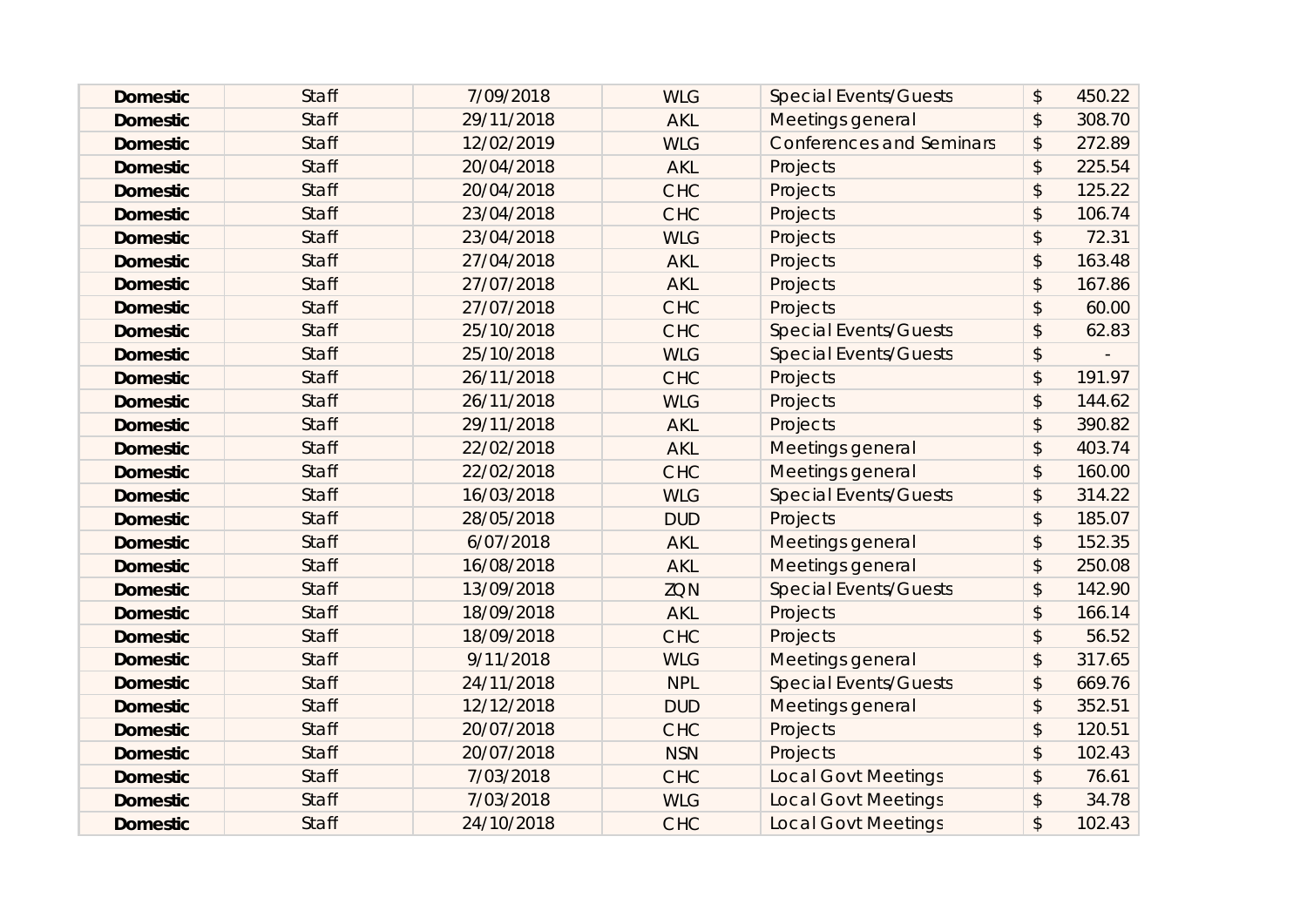| <b>Domestic</b> | <b>Staff</b>  | 24/10/2018 | <b>WLG</b> | <b>Local Govt Meetings</b>      | $\mathcal{L}$             | 46.09  |
|-----------------|---------------|------------|------------|---------------------------------|---------------------------|--------|
| <b>Domestic</b> | <b>Staff</b>  | 5/12/2018  | <b>CHC</b> | <b>Local Govt Meetings</b>      | $\boldsymbol{\mathsf{S}}$ | 195.41 |
| <b>Domestic</b> | <b>Staff</b>  | 5/12/2018  | <b>WLG</b> | <b>Local Govt Meetings</b>      | $\boldsymbol{\mathsf{S}}$ | 42.61  |
| <b>Domestic</b> | <b>Staff</b>  | 22/05/2018 | <b>WLG</b> | <b>Conferences and Seminars</b> | \$                        | 241.02 |
| <b>Domestic</b> | <b>Staff</b>  | 28/10/2018 | <b>AKL</b> | <b>Conferences and Seminars</b> | $\boldsymbol{\mathsf{S}}$ | 312.49 |
| <b>Domestic</b> | Yani Johanson | 20/04/2018 | <b>CHC</b> | <b>Local Govt Meetings</b>      | $\mathcal{L}$             | 154.95 |
| <b>Domestic</b> | Yani Johanson | 20/04/2018 | <b>NSN</b> | <b>Local Govt Meetings</b>      | $\boldsymbol{\hat{z}}$    | 129.12 |
| <b>Domestic</b> | Yani Johanson | 25/10/2018 | <b>IVC</b> | <b>Conferences and Seminars</b> | $\boldsymbol{\mathsf{S}}$ | 248.77 |
| <b>Domestic</b> | <b>Staff</b>  | 19/01/2019 | <b>CHC</b> | <b>Special Events/Guests</b>    | $\boldsymbol{\mathsf{S}}$ | 202.30 |
| <b>Domestic</b> | <b>Staff</b>  | 19/03/2018 | <b>AKL</b> | <b>Conferences and Seminars</b> | $\sqrt[6]{\frac{1}{2}}$   | 116.52 |
| <b>Domestic</b> | <b>Staff</b>  | 26/03/2018 | <b>AKL</b> | Meetings general                | $\mathcal{L}$             | 90.43  |
| <b>Domestic</b> | <b>Staff</b>  | 26/03/2018 | <b>CHC</b> | Meetings general                | $\mathcal{L}$             | 212.63 |
| <b>Domestic</b> | <b>Staff</b>  | 9/11/2018  | <b>DUD</b> | Meetings general                | $\mathcal{L}$             | 121.37 |
| <b>Domestic</b> | <b>Staff</b>  | 15/05/2018 | <b>CHC</b> | Projects                        | $\mathcal{L}$             | 420.95 |
| <b>Domestic</b> | <b>Staff</b>  | 11/11/2018 | <b>CHC</b> | Projects                        | $\mathcal{L}$             | 397.71 |
| <b>Domestic</b> | <b>Staff</b>  | 18/09/2018 | <b>HLZ</b> | <b>Conferences and Seminars</b> | \$                        | 341.75 |
| <b>Domestic</b> | <b>Staff</b>  | 17/04/2018 | <b>WLG</b> | <b>Conferences and Seminars</b> | $\boldsymbol{\mathsf{S}}$ | 235.00 |
| <b>Domestic</b> | <b>Staff</b>  | 20/04/2018 | <b>WLG</b> | Meetings general                | $\mathcal{L}$             | 340.90 |
| <b>Domestic</b> | <b>Staff</b>  | 31/05/2018 | <b>AKL</b> | Meetings general                | \$                        | 59.40  |
| <b>Domestic</b> | <b>Staff</b>  | 31/05/2018 | <b>CHC</b> | Meetings general                | $\boldsymbol{\mathsf{S}}$ | 90.44  |
| <b>Domestic</b> | <b>Staff</b>  | 19/11/2018 | <b>CHC</b> | <b>Conferences and Seminars</b> | $\boldsymbol{\mathsf{S}}$ | 53.37  |
| <b>Domestic</b> | <b>Staff</b>  | 19/11/2018 | <b>WLG</b> | <b>Conferences and Seminars</b> | \$                        | 29.57  |
| <b>Domestic</b> | <b>Staff</b>  | 7/05/2018  | <b>AKL</b> | <b>Training Courses</b>         | $\sqrt{2}$                | 269.44 |
| <b>Domestic</b> | <b>Staff</b>  | 20/03/2018 | <b>TRG</b> | <b>Conferences and Seminars</b> | $\boldsymbol{\mathsf{S}}$ | 278.91 |
| <b>Domestic</b> | <b>Staff</b>  | 27/11/2018 | <b>AKL</b> | <b>Conferences and Seminars</b> | \$                        | 152.35 |
| <b>Domestic</b> | <b>Staff</b>  | 22/01/2019 | <b>WLG</b> | Meetings general                | $\sqrt{2}$                | 179.91 |
| <b>Domestic</b> | <b>Staff</b>  | 13/08/2018 | <b>CHC</b> | <b>Special Events/Guests</b>    | $\mathcal{L}$             | 111.31 |
| <b>Domestic</b> | <b>Staff</b>  | 12/03/2018 | <b>WLG</b> | <b>Training Courses</b>         | $\mathcal{L}$             | 333.14 |
| <b>Domestic</b> | <b>Staff</b>  | 12/04/2018 | <b>AKL</b> | <b>Special Events/Guests</b>    | $\mathsf{\$}$             | 495.84 |
| <b>Domestic</b> | <b>Staff</b>  | 18/10/2018 | <b>CHC</b> | <b>Special Events/Guests</b>    | $\mathcal{L}$             | 143.76 |
| <b>Domestic</b> | <b>Staff</b>  | 21/10/2018 | <b>AKL</b> | <b>Special Events/Guests</b>    | $\mathcal{L}$             | 66.28  |
| <b>Domestic</b> | <b>Staff</b>  | 18/09/2018 | <b>HLZ</b> | <b>Conferences and Seminars</b> | \$                        | 365.00 |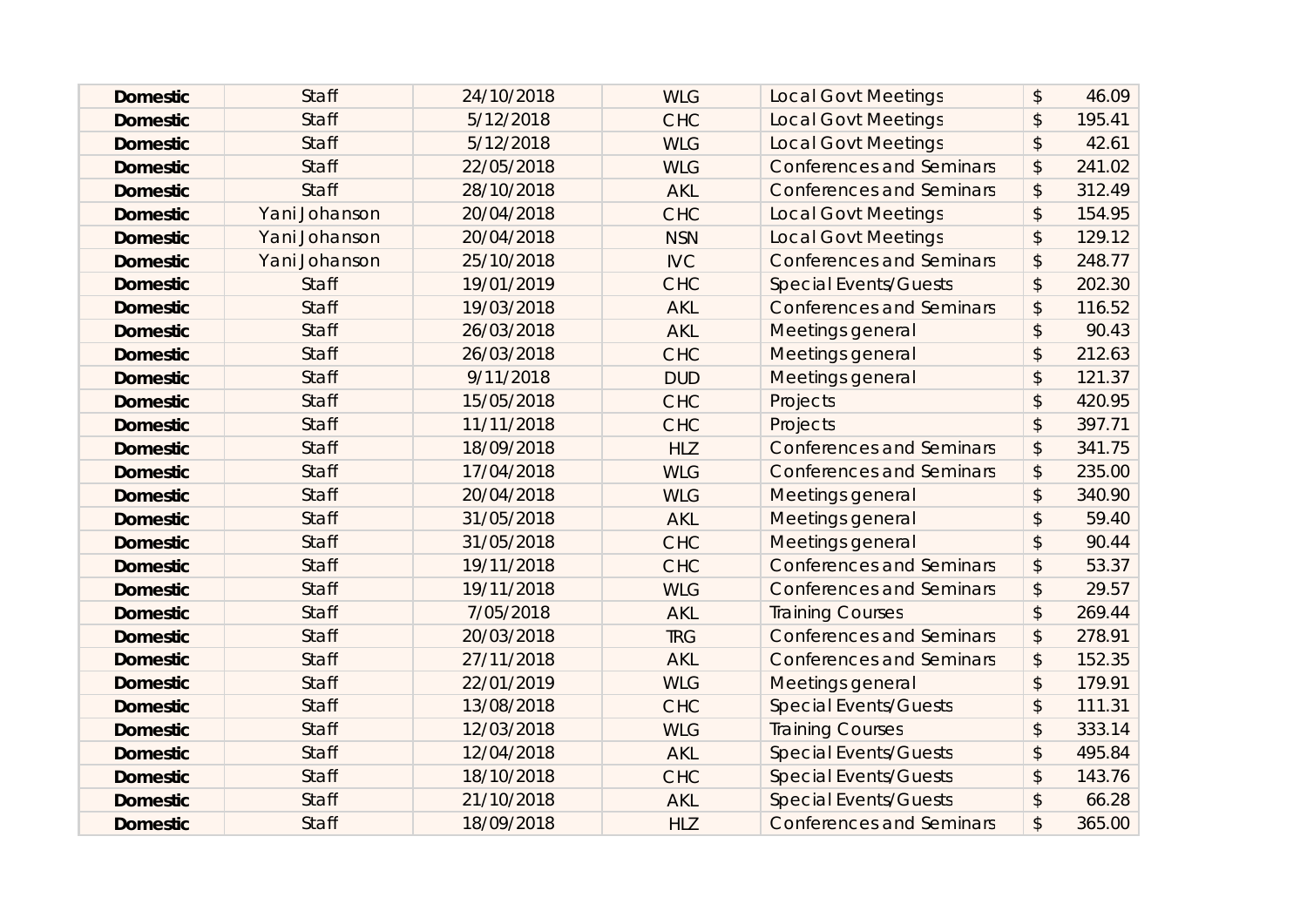| <b>Domestic</b> | <b>Staff</b>             | 31/10/2018 | <b>CHC</b> | Recruitment                     | $\boldsymbol{\mathsf{S}}$ | 285.78 |
|-----------------|--------------------------|------------|------------|---------------------------------|---------------------------|--------|
| <b>Domestic</b> | <b>Staff</b>             | 19/09/2018 | <b>AKL</b> | <b>Conferences and Seminars</b> | $\boldsymbol{\mathsf{S}}$ | 90.39  |
| <b>Domestic</b> | <b>Staff</b>             | 19/09/2018 | <b>CHC</b> | <b>Conferences and Seminars</b> | \$                        | 93.92  |
| <b>Domestic</b> | <b>Staff</b>             | 23/03/2018 | <b>PMR</b> | <b>Conferences and Seminars</b> | $\boldsymbol{\mathsf{S}}$ | 309.03 |
| <b>Domestic</b> | <b>Staff</b>             | 15/05/2018 | <b>AKL</b> | <b>Conferences and Seminars</b> | $\boldsymbol{\mathsf{S}}$ | 43.48  |
| <b>Domestic</b> | <b>Staff</b>             | 15/05/2018 | <b>CHC</b> | <b>Conferences and Seminars</b> | $\boldsymbol{\mathsf{S}}$ | 59.40  |
| <b>Domestic</b> | <b>Staff</b>             | 23/08/2018 | <b>AKL</b> | Projects                        | $\mathcal{L}$             | 222.61 |
| <b>Domestic</b> | <b>Staff</b>             | 23/08/2018 | <b>CHC</b> | Projects                        | $\mathcal{L}$             | 225.54 |
| <b>Domestic</b> | <b>Staff</b>             | 8/06/2018  | <b>AKL</b> | <b>Conferences and Seminars</b> | $\boldsymbol{\mathsf{S}}$ | 139.46 |
| <b>Domestic</b> | <b>Staff</b>             | 8/06/2018  | <b>CHC</b> | <b>Conferences and Seminars</b> | \$                        | 55.65  |
| <b>Domestic</b> | <b>Staff</b>             | 11/09/2018 | <b>CHC</b> | <b>Conferences and Seminars</b> | $\boldsymbol{\mathsf{S}}$ | 173.03 |
| <b>Domestic</b> | <b>Staff</b>             | 11/09/2018 | <b>WLG</b> | <b>Conferences and Seminars</b> | $\boldsymbol{\mathsf{S}}$ | 36.52  |
| <b>Domestic</b> | <b>Staff</b>             | 17/06/2018 | <b>AKL</b> | <b>Conferences and Seminars</b> | \$                        | 132.57 |
| <b>Domestic</b> | <b>Staff</b>             | 5/09/2018  | <b>WLG</b> | <b>Training Courses</b>         | $\mathcal{L}$             | 151.50 |
| <b>Domestic</b> | <b>Staff</b>             | 15/03/2018 | <b>WLG</b> | Meetings general                | $\mathcal{L}$             | 204.88 |
| <b>Domestic</b> | <b>Staff</b>             | 22/08/2018 | <b>CHC</b> | <b>Special Events/Guests</b>    | $\boldsymbol{\mathsf{S}}$ | 281.48 |
| <b>Domestic</b> | <b>Staff</b>             | 24/01/2019 | <b>BHE</b> | <b>Conferences and Seminars</b> | $\sqrt{2}$                | 301.56 |
| <b>Domestic</b> | <b>Staff</b>             | 13/02/2018 | <b>WLG</b> | Meetings general                | $\mathcal{L}$             | 364.13 |
| <b>Domestic</b> | <b>Staff</b>             | 8/03/2018  | <b>WLG</b> | Meetings general                | $\mathcal{L}$             | 566.01 |
| <b>Domestic</b> | <b>Staff</b>             | 20/06/2018 | <b>ROT</b> | <b>Conferences and Seminars</b> | $\boldsymbol{\mathsf{S}}$ | 239.31 |
| <b>Domestic</b> | <b>Staff</b>             | 17/07/2018 | <b>AKL</b> | Meetings general                | $\mathcal{L}$             | 297.86 |
| <b>Domestic</b> | <b>Staff</b>             | 17/07/2018 | <b>CHC</b> | Meetings general                | $\mathcal{L}$             | 136.88 |
| <b>Domestic</b> | <b>Staff</b>             | 4/09/2018  | <b>AKL</b> | <b>Conferences and Seminars</b> | $\frac{1}{2}$             | 456.24 |
| <b>Domestic</b> | <b>Staff</b>             | 22/01/2019 | <b>WLG</b> | Meetings general                | $\mathcal{L}$             | 116.20 |
| <b>Domestic</b> | <b>Staff</b>             | 4/04/2018  | ZQN        | <b>Special Events/Guests</b>    | \$                        | 402.02 |
| <b>Domestic</b> | <b>Staff</b>             | 4/04/2018  | <b>ZQN</b> | <b>Special Events/Guests</b>    | $\sqrt[6]{\frac{1}{2}}$   | 259.97 |
| <b>Domestic</b> | <b>Staff</b>             | 2/05/2018  | <b>CHC</b> | <b>Special Events/Guests</b>    | $\mathcal{L}$             | 120.51 |
| <b>Domestic</b> | <b>Staff</b>             | 2/05/2018  | <b>WLG</b> | <b>Special Events/Guests</b>    | $\boldsymbol{\mathsf{S}}$ | 43.48  |
| <b>Domestic</b> | <b>Staff</b>             | 28/08/2018 | <b>AKL</b> | <b>Training Courses</b>         | $\boldsymbol{\mathsf{S}}$ | 115.66 |
| <b>Domestic</b> | <b>Staff</b>             | 18/09/2018 | <b>AKL</b> | <b>Conferences and Seminars</b> | \$                        | 46.96  |
| <b>Domestic</b> | <b>Staff</b>             | 18/09/2018 | <b>CHC</b> | <b>Conferences and Seminars</b> | \$                        | 77.48  |
| <b>Domestic</b> | <b>Glenn Livingstone</b> | 29/03/2018 | <b>AKL</b> | Meetings general                | \$                        | 503.60 |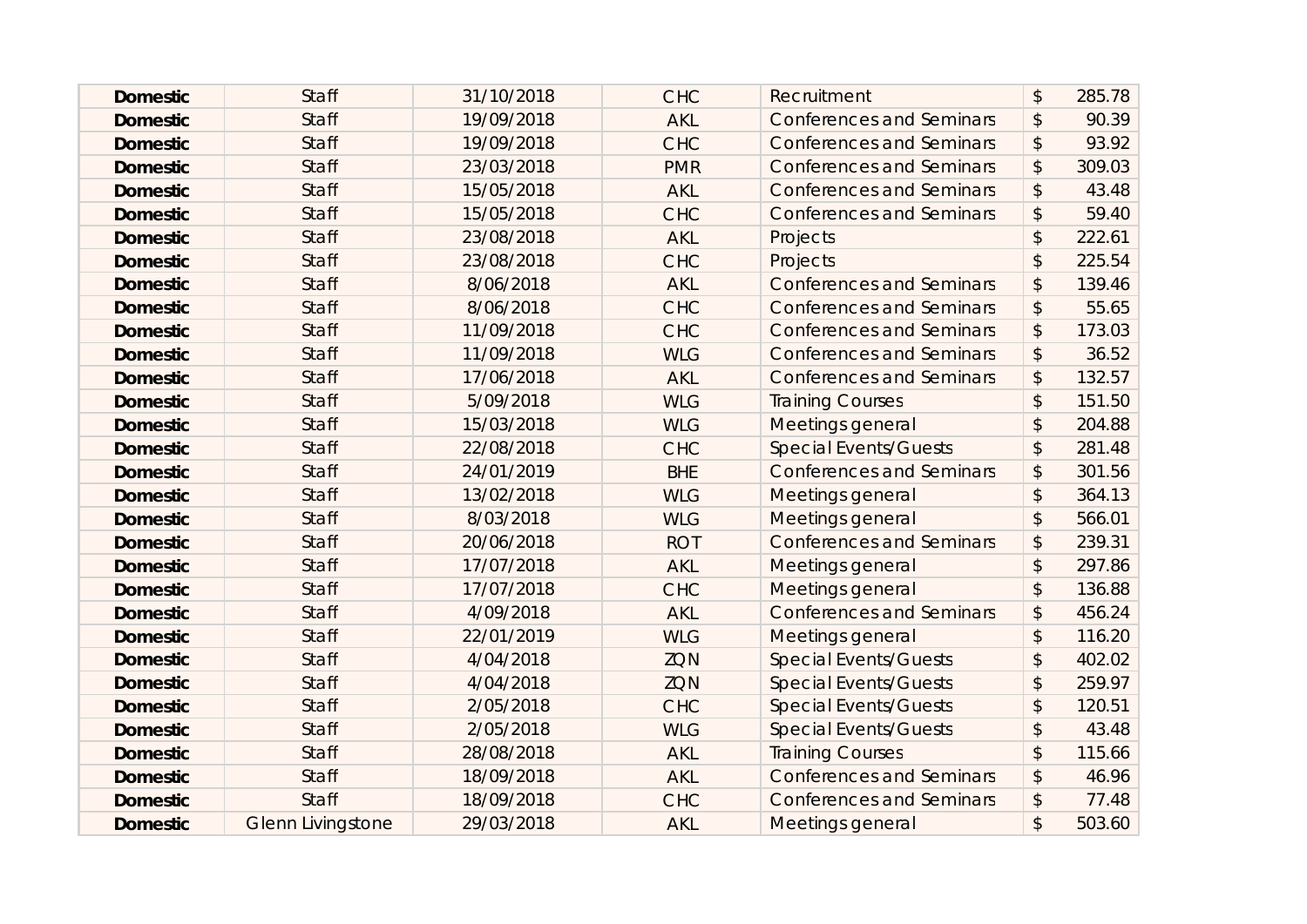| <b>Domestic</b> | <b>Glenn Livingstone</b> | 28/06/2018 | <b>WLG</b> | <b>Conferences and Seminars</b> | $\boldsymbol{\mathsf{S}}$ | 549.23 |
|-----------------|--------------------------|------------|------------|---------------------------------|---------------------------|--------|
| <b>Domestic</b> | <b>Glenn Livingstone</b> | 13/02/2019 | <b>WLG</b> | <b>Conferences and Seminars</b> | $\boldsymbol{\mathsf{S}}$ | 85.22  |
| <b>Domestic</b> | <b>Staff</b>             | 25/07/2018 | <b>AKL</b> | <b>Conferences and Seminars</b> | \$                        | 93.92  |
| <b>Domestic</b> | <b>Staff</b>             | 12/05/2018 | <b>DUD</b> | <b>Conferences and Seminars</b> | $\boldsymbol{\mathsf{S}}$ | 230.70 |
| <b>Domestic</b> | <b>Staff</b>             | 20/08/2018 | <b>AKL</b> | <b>Conferences and Seminars</b> | $\boldsymbol{\mathsf{S}}$ | 77.39  |
| <b>Domestic</b> | <b>Staff</b>             | 20/08/2018 | <b>CHC</b> | <b>Conferences and Seminars</b> | $\boldsymbol{\mathsf{S}}$ | 62.83  |
| <b>Domestic</b> | <b>Staff</b>             | 4/05/2018  | <b>CHC</b> | <b>Special Events/Guests</b>    | \$                        | 274.60 |
| <b>Domestic</b> | <b>Staff</b>             | 20/04/2018 | <b>AKL</b> | Meetings general                | $\mathsf{\$}$             | 160.00 |
| <b>Domestic</b> | <b>Staff</b>             | 20/04/2018 | <b>CHC</b> | Meetings general                | $\mathcal{L}$             | 132.57 |
| <b>Domestic</b> | <b>Staff</b>             | 10/05/2018 | <b>CHC</b> | Meetings general                | $\mathcal{L}$             | 55.09  |
| <b>Domestic</b> | <b>Staff</b>             | 10/05/2018 | <b>WLG</b> | Meetings general                | $\mathcal{L}$             | 34.78  |
| <b>Domestic</b> | <b>Staff</b>             | 22/08/2018 | <b>AKL</b> | Meetings general                | $\mathcal{L}$             | 113.05 |
| <b>Domestic</b> | <b>Staff</b>             | 22/08/2018 | <b>CHC</b> | Meetings general                | \$                        | 119.66 |
| <b>Domestic</b> | <b>Staff</b>             | 4/03/2019  | <b>CHC</b> | <b>Conferences and Seminars</b> | $\boldsymbol{\mathsf{S}}$ | 74.89  |
| <b>Domestic</b> | <b>Staff</b>             | 4/03/2019  | <b>WLG</b> | <b>Conferences and Seminars</b> | \$                        | 58.26  |
| <b>Domestic</b> | <b>Staff</b>             | 18/09/2018 | <b>CHC</b> | Projects                        | $\boldsymbol{\mathsf{S}}$ | 56.52  |
| <b>Domestic</b> | <b>Staff</b>             | 30/05/2018 | <b>CHC</b> | <b>Conferences and Seminars</b> | $\frac{1}{2}$             | 191.97 |
| <b>Domestic</b> | <b>Staff</b>             | 30/05/2018 | <b>WLG</b> | <b>Conferences and Seminars</b> | $\mathcal{L}$             | 173.03 |
| <b>Domestic</b> | <b>Staff</b>             | 1/11/2018  | <b>AKL</b> | <b>Conferences and Seminars</b> | \$                        | 361.54 |
| <b>Domestic</b> | <b>Staff</b>             | 7/03/2018  | <b>AKL</b> | <b>Conferences and Seminars</b> | $\frac{1}{2}$             | 163.48 |
| <b>Domestic</b> | <b>Staff</b>             | 27/02/2019 | <b>CHC</b> | <b>Conferences and Seminars</b> | $\boldsymbol{\mathsf{S}}$ | 46.96  |
| <b>Domestic</b> | <b>Staff</b>             | 26/06/2018 | <b>WLG</b> | <b>Conferences and Seminars</b> | \$                        | 115.36 |
| <b>Domestic</b> | <b>Staff</b>             | 28/09/2018 | <b>WLG</b> | Projects                        | $\mathsf{\$}$             | 595.72 |
| <b>Domestic</b> | <b>Staff</b>             | 30/08/2018 | <b>WLG</b> | <b>Conferences and Seminars</b> | $\boldsymbol{\hat{z}}$    | 123.96 |
| <b>Domestic</b> | <b>Staff</b>             | 10/12/2018 | <b>NSN</b> | <b>Conferences and Seminars</b> | \$                        | 204.86 |
| <b>Domestic</b> | <b>Staff</b>             | 14/11/2018 | <b>AKL</b> | <b>Conferences and Seminars</b> | \$                        | 125.66 |
| <b>Domestic</b> | <b>Staff</b>             | 3/12/2018  | <b>WLG</b> | <b>Training Courses</b>         | $\boldsymbol{\mathsf{S}}$ | 113.92 |
| <b>Domestic</b> | <b>Staff</b>             | 18/03/2018 | <b>WLG</b> | <b>Conferences and Seminars</b> | $\frac{1}{2}$             | 320.22 |
| <b>Domestic</b> | <b>Staff</b>             | 9/04/2018  | <b>CHC</b> | <b>Conferences and Seminars</b> | $\frac{1}{2}$             | 97.28  |
| <b>Domestic</b> | <b>Staff</b>             | 9/04/2018  | <b>WLG</b> | <b>Conferences and Seminars</b> | \$                        | 43.48  |
| <b>Domestic</b> | <b>Staff</b>             | 21/11/2018 | <b>CHC</b> | <b>Conferences and Seminars</b> | \$                        | 340.03 |
| <b>Domestic</b> | <b>Staff</b>             | 21/11/2018 | <b>WLG</b> | <b>Conferences and Seminars</b> | \$                        | 144.62 |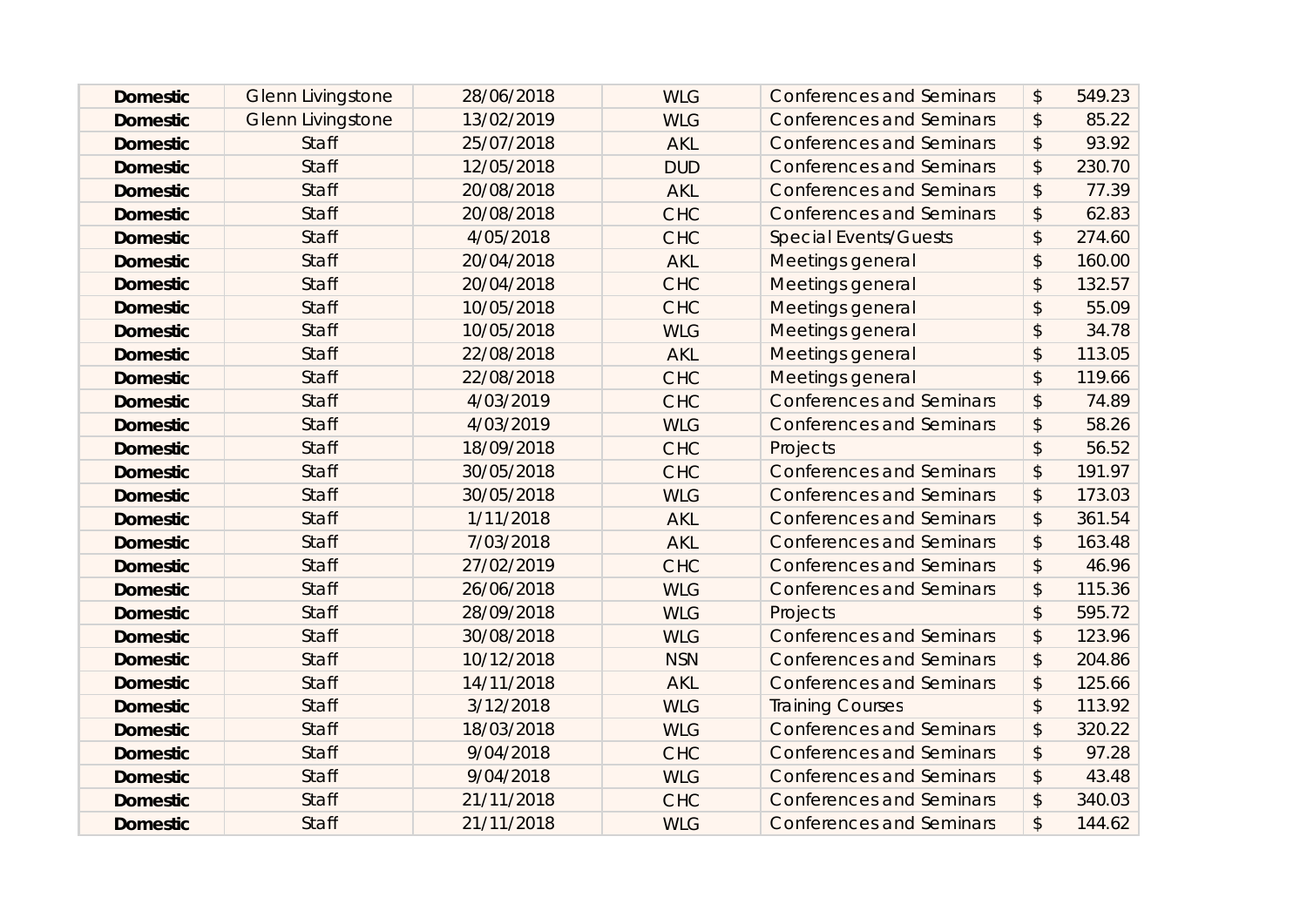| <b>Domestic</b> | <b>Staff</b> | 13/03/2018 | <b>CHC</b> | Recruitment                     | $\boldsymbol{\mathsf{S}}$ | 230.70 |
|-----------------|--------------|------------|------------|---------------------------------|---------------------------|--------|
| <b>Domestic</b> | <b>Staff</b> | 20/06/2018 | <b>WLG</b> | <b>Conferences and Seminars</b> | \$                        | 295.26 |
| <b>Domestic</b> | <b>Staff</b> | 11/11/2018 | <b>WLG</b> | <b>Conferences and Seminars</b> | \$                        | 233.29 |
| <b>Domestic</b> | <b>Staff</b> | 23/10/2018 | <b>CHC</b> | <b>Conferences and Seminars</b> | \$                        | 152.35 |
| <b>Domestic</b> | <b>Staff</b> | 3/05/2018  | <b>WLG</b> | <b>Conferences and Seminars</b> | \$                        | 107.83 |
| <b>Domestic</b> | <b>Staff</b> | 20/02/2018 | <b>AKL</b> | Meetings general                | $\boldsymbol{\mathsf{S}}$ | 411.31 |
| <b>Domestic</b> | <b>Staff</b> | 29/05/2018 | <b>WLG</b> | <b>Conferences and Seminars</b> | \$                        | 136.01 |
| <b>Domestic</b> | <b>Staff</b> | 20/06/2018 | <b>AKL</b> | <b>Conferences and Seminars</b> | \$                        | 90.44  |
| <b>Domestic</b> | <b>Staff</b> | 20/06/2018 | <b>CHC</b> | <b>Conferences and Seminars</b> | \$                        | 117.08 |
| <b>Domestic</b> | <b>Staff</b> | 26/09/2018 | <b>AKL</b> | Meetings general                | \$                        | 195.41 |
| <b>Domestic</b> | <b>Staff</b> | 26/09/2018 | <b>CHC</b> | Meetings general                | \$                        | 198.00 |
| <b>Domestic</b> | <b>Staff</b> | 18/11/2018 | <b>ROT</b> | <b>Conferences and Seminars</b> | \$                        | 333.15 |
| <b>Domestic</b> | <b>Staff</b> | 26/03/2019 | <b>AKL</b> | <b>Conferences and Seminars</b> | \$                        | 266.85 |
| <b>Domestic</b> | <b>Staff</b> | 25/07/2018 | <b>AKL</b> | <b>Conferences and Seminars</b> | \$                        | 77.39  |
| <b>Domestic</b> | <b>Staff</b> | 25/07/2018 | <b>CHC</b> | <b>Conferences and Seminars</b> | \$                        | 223.82 |
| <b>Domestic</b> | <b>Staff</b> | 30/07/2018 | <b>WLG</b> | <b>Local Govt Meetings</b>      | \$                        | 82.61  |
| <b>Domestic</b> | <b>Staff</b> | 28/09/2018 | <b>DUD</b> | <b>Conferences and Seminars</b> | \$                        | 222.94 |
| <b>Domestic</b> | <b>Staff</b> | 13/03/2019 | <b>WLG</b> | <b>Conferences and Seminars</b> | \$                        | 155.80 |
| <b>Domestic</b> | <b>Staff</b> | 14/09/2018 | <b>AKL</b> | <b>Conferences and Seminars</b> | \$                        | 301.30 |
| <b>Domestic</b> | <b>Staff</b> | 31/07/2018 | <b>PMR</b> | <b>Conferences and Seminars</b> | \$                        | 363.28 |
| <b>Domestic</b> | <b>Staff</b> | 18/10/2018 | <b>AKL</b> | <b>Conferences and Seminars</b> | \$                        | 245.22 |
| <b>Domestic</b> | <b>Staff</b> | 12/11/2018 | <b>CHC</b> | <b>Conferences and Seminars</b> | \$                        | 102.43 |
| <b>Domestic</b> | <b>Staff</b> | 12/11/2018 | <b>WLG</b> | <b>Conferences and Seminars</b> | \$                        | 203.48 |
| <b>Domestic</b> | <b>Staff</b> | 13/02/2019 | <b>DUD</b> | <b>Conferences and Seminars</b> | \$                        | 175.60 |
| <b>Domestic</b> | <b>Staff</b> | 8/07/2018  | <b>DUD</b> | <b>Conferences and Seminars</b> | \$                        | 383.94 |
| <b>Domestic</b> | <b>Staff</b> | 12/03/2018 | <b>WLG</b> | <b>Training Courses</b>         | \$                        | 333.14 |
| <b>Domestic</b> | <b>Staff</b> | 20/06/2018 | <b>WLG</b> | Meetings general                | \$                        | 235.86 |
| <b>Domestic</b> | <b>Staff</b> | 15/02/2019 | <b>CHC</b> | Projects                        | \$                        | 62.83  |
| <b>Domestic</b> | <b>Staff</b> | 15/02/2019 | <b>WLG</b> | Projects                        | \$                        | 115.66 |
| <b>Domestic</b> | <b>Staff</b> | 28/06/2018 | <b>WLG</b> | <b>Conferences and Seminars</b> | \$                        | 73.05  |
| <b>Domestic</b> | <b>Staff</b> | 13/09/2018 | <b>ZQN</b> | <b>Special Events/Guests</b>    | \$                        | 150.64 |
| <b>Domestic</b> | <b>Staff</b> | 20/03/2018 | <b>HLZ</b> | <b>Conferences and Seminars</b> | \$                        | 459.69 |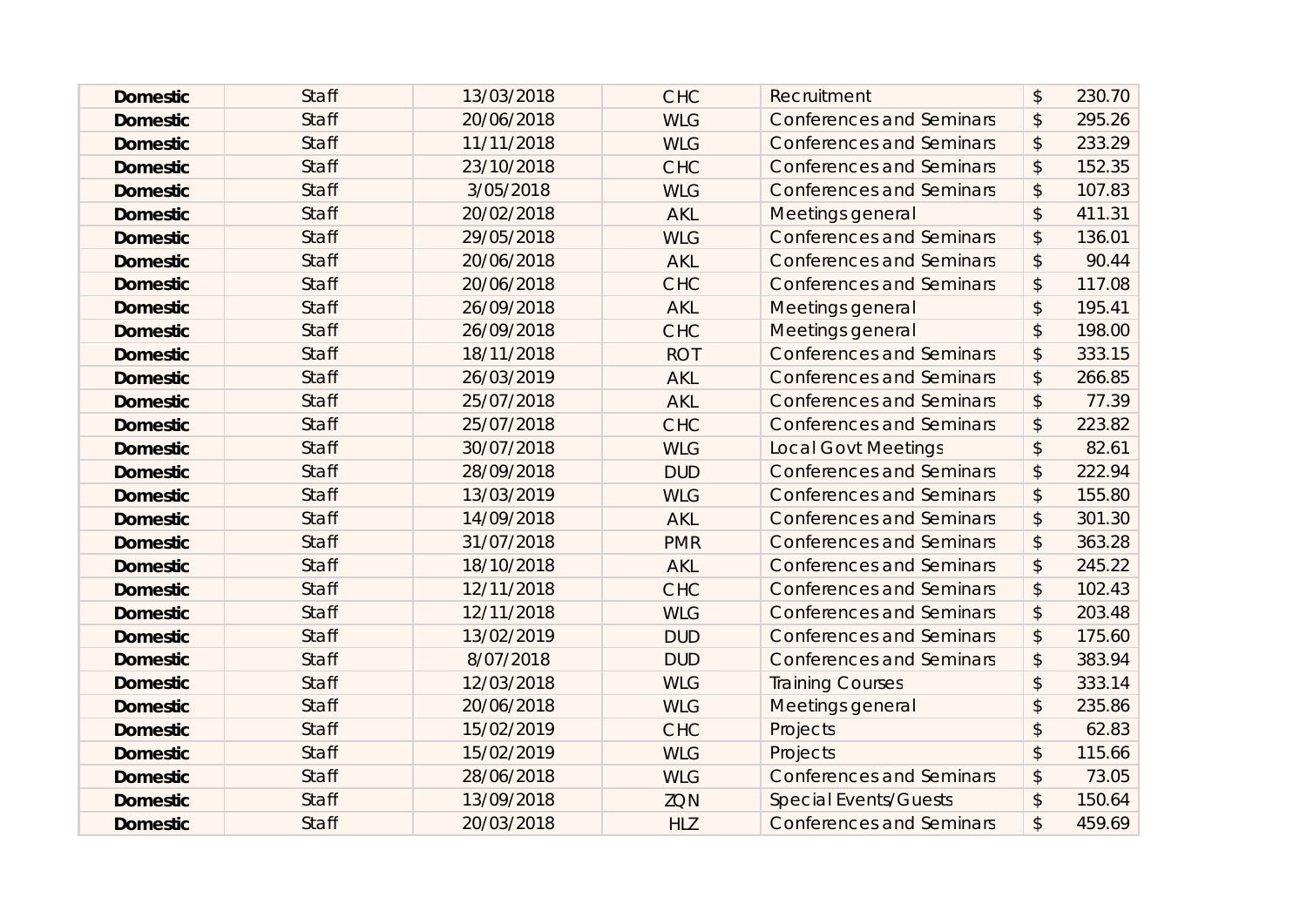| <b>Domestic</b> | <b>Staff</b> | 22/08/2018 | <b>AKL</b> | <b>Conferences and Seminars</b> | $\boldsymbol{\mathsf{S}}$ | 419.23 |
|-----------------|--------------|------------|------------|---------------------------------|---------------------------|--------|
| <b>Domestic</b> | <b>Staff</b> | 31/01/2019 | <b>AKL</b> | <b>Conferences and Seminars</b> | $\boldsymbol{\mathsf{S}}$ | 117.08 |
| <b>Domestic</b> | <b>Staff</b> | 31/01/2019 | <b>CHC</b> | <b>Conferences and Seminars</b> | $\boldsymbol{\hat{z}}$    | 60.00  |
| <b>Domestic</b> | <b>Staff</b> | 12/02/2018 | <b>WLG</b> | <b>Conferences and Seminars</b> | $\mathcal{L}$             | 284.93 |
| <b>Domestic</b> | <b>Staff</b> | 23/07/2018 | <b>AKL</b> | <b>Training Courses</b>         | $\mathfrak{D}$            | 146.09 |
| <b>Domestic</b> | <b>Staff</b> | 2/05/2018  | <b>BHE</b> | Projects                        | $\sqrt{3}$                | 129.12 |
| <b>Domestic</b> | <b>Staff</b> | 2/05/2018  | <b>CHC</b> | Projects                        | $\mathfrak{D}$            | 73.05  |
| <b>Domestic</b> | <b>Staff</b> | 2/05/2018  | <b>WLG</b> | Projects                        | $\mathfrak{D}$            | 51.00  |
| <b>Domestic</b> | <b>Staff</b> | 28/05/2018 | <b>BHE</b> | <b>Conferences and Seminars</b> | $\boldsymbol{\mathsf{S}}$ | 301.56 |
| <b>Domestic</b> | <b>Staff</b> | 24/01/2019 | <b>AKL</b> | Projects                        | $\mathsf{\$}$             | 128.70 |
| <b>Domestic</b> | <b>Staff</b> | 6/04/2018  | <b>WLG</b> | Meetings general                | $\mathfrak{D}$            | 128.70 |
| <b>Domestic</b> | <b>Staff</b> | 12/06/2018 | <b>WLG</b> | <b>Conferences and Seminars</b> | $\boldsymbol{\hat{z}}$    | 154.08 |
| <b>Domestic</b> | <b>Staff</b> | 20/06/2018 | <b>CHC</b> | <b>Conferences and Seminars</b> | \$                        | 137.74 |
| <b>Domestic</b> | <b>Staff</b> | 20/06/2018 | <b>WLG</b> | <b>Conferences and Seminars</b> | $\boldsymbol{\mathsf{S}}$ | 34.78  |
| <b>Domestic</b> | <b>Staff</b> | 13/09/2018 | <b>AKL</b> | <b>Conferences and Seminars</b> | \$                        | 263.86 |
| <b>Domestic</b> | <b>Staff</b> | 25/08/2018 | <b>AKL</b> | <b>Supplier Meetings</b>        | $\boldsymbol{\mathsf{S}}$ | 150.64 |
| <b>Domestic</b> | <b>Staff</b> | 13/05/2018 | <b>DUD</b> | <b>Conferences and Seminars</b> | $\frac{1}{2}$             | 248.77 |
| <b>Domestic</b> | <b>Staff</b> | 12/09/2018 | <b>CHC</b> | <b>Training Courses</b>         | $\mathcal{L}$             | 156.68 |
| <b>Domestic</b> | <b>Staff</b> | 12/09/2018 | <b>WLG</b> | <b>Training Courses</b>         | $\mathfrak{D}$            | 61.74  |
| <b>Domestic</b> | <b>Staff</b> | 1/08/2018  | <b>AKL</b> | <b>Conferences and Seminars</b> | $\frac{1}{2}$             | 139.46 |
| <b>Domestic</b> | <b>Staff</b> | 1/08/2018  | <b>CHC</b> | <b>Conferences and Seminars</b> | $\boldsymbol{\mathsf{S}}$ | 46.96  |
| <b>Domestic</b> | <b>Staff</b> | 13/02/2019 | <b>WLG</b> | <b>Local Govt Meetings</b>      | \$                        | 84.35  |
| <b>Domestic</b> | <b>Staff</b> | 16/04/2018 | <b>CHC</b> | Recruitment                     | $\mathsf{\$}$             | 328.84 |
| <b>Domestic</b> | <b>Staff</b> | 11/04/2018 | <b>AKL</b> | <b>Conferences and Seminars</b> | \$                        | 363.48 |
| <b>Domestic</b> | <b>Staff</b> | 3/05/2018  | <b>WLG</b> | Meetings general                | $\boldsymbol{\hat{z}}$    | 546.65 |
| <b>Domestic</b> | <b>Staff</b> | 18/09/2018 | <b>HLZ</b> | <b>Conferences and Seminars</b> | $\frac{1}{2}$             | 341.75 |
| <b>Domestic</b> | <b>Staff</b> | 20/03/2018 | <b>WLG</b> | <b>Conferences and Seminars</b> | $\boldsymbol{\mathsf{S}}$ | 78.27  |
| <b>Domestic</b> | <b>Staff</b> | 22/03/2018 | <b>CHC</b> | <b>Local Govt Meetings</b>      | $\frac{1}{2}$             | 8.62   |
| <b>Domestic</b> | <b>Staff</b> | 30/04/2018 | <b>CHC</b> | <b>Conferences and Seminars</b> | $\frac{1}{2}$             | 34.78  |
| <b>Domestic</b> | <b>Staff</b> | 30/04/2018 | <b>WLG</b> | <b>Conferences and Seminars</b> | \$                        | 97.28  |
| <b>Domestic</b> | <b>Staff</b> | 4/10/2018  | <b>AKL</b> | <b>Training Courses</b>         | $\boldsymbol{\hat{z}}$    | 125.66 |
| <b>Domestic</b> | <b>Staff</b> | 19/03/2018 | <b>WLG</b> | <b>Conferences and Seminars</b> | \$                        | 302.16 |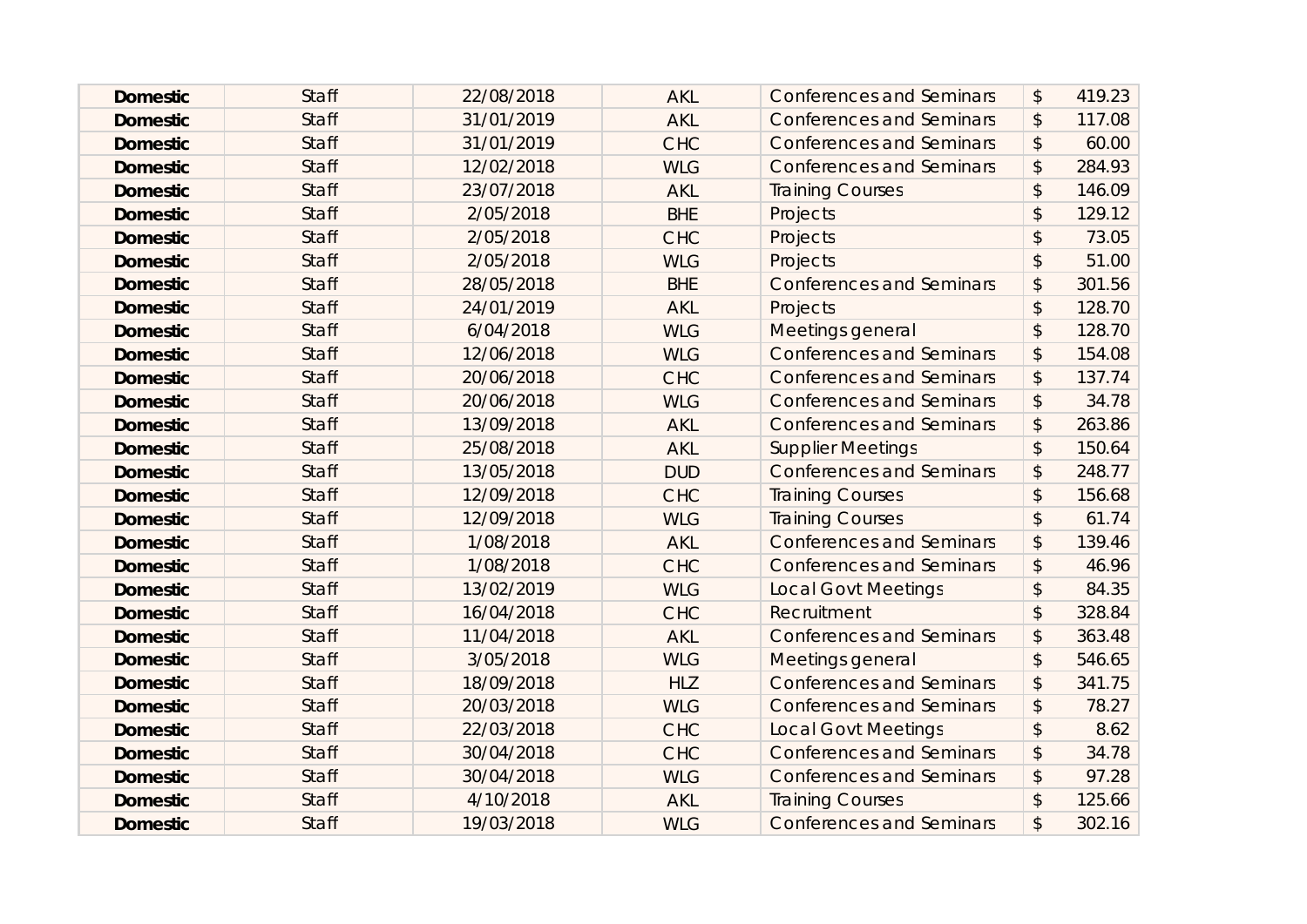| <b>Domestic</b> | <b>Staff</b> | 8/06/2018  | <b>AKL</b> | <b>Conferences and Seminars</b> | $\boldsymbol{\mathsf{S}}$ | 132.57 |
|-----------------|--------------|------------|------------|---------------------------------|---------------------------|--------|
| <b>Domestic</b> | <b>Staff</b> | 8/06/2018  | <b>CHC</b> | <b>Conferences and Seminars</b> | $\boldsymbol{\hat{z}}$    | 46.96  |
| <b>Domestic</b> | <b>Staff</b> | 21/03/2018 | <b>PMR</b> | <b>Conferences and Seminars</b> | \$                        | 261.69 |
| <b>Domestic</b> | <b>Staff</b> | 17/05/2018 | <b>AKL</b> | <b>Conferences and Seminars</b> | $\boldsymbol{\mathsf{S}}$ | 29.57  |
| <b>Domestic</b> | <b>Staff</b> | 17/05/2018 | <b>CHC</b> | <b>Conferences and Seminars</b> | $\boldsymbol{\mathsf{S}}$ | 85.22  |
| <b>Domestic</b> | <b>Staff</b> | 11/05/2018 | <b>DUD</b> | <b>Conferences and Seminars</b> | $\boldsymbol{\hat{z}}$    | 311.62 |
| <b>Domestic</b> | <b>Staff</b> | 8/06/2018  | <b>WLG</b> | <b>Conferences and Seminars</b> | \$                        | 197.12 |
| <b>Domestic</b> | <b>Staff</b> | 4/07/2018  | <b>WLG</b> | <b>Conferences and Seminars</b> | $\boldsymbol{\mathsf{S}}$ | 461.42 |
| <b>Domestic</b> | <b>Staff</b> | 20/08/2018 | <b>WLG</b> | <b>Conferences and Seminars</b> | $\boldsymbol{\mathsf{S}}$ | 161.82 |
| <b>Domestic</b> | <b>Staff</b> | 28/09/2018 | <b>DUD</b> | <b>Conferences and Seminars</b> | \$                        | 222.94 |
| <b>Domestic</b> | <b>Staff</b> | 24/05/2018 | <b>WLG</b> | Meetings general                | $\mathsf{\$}$             | 110.19 |
| <b>Domestic</b> | <b>Staff</b> | 15/11/2018 | <b>NPL</b> | <b>Conferences and Seminars</b> | $\boldsymbol{\mathsf{S}}$ | 228.12 |
| <b>Domestic</b> | <b>Staff</b> | 23/05/2018 | <b>ZQN</b> | <b>Conferences and Seminars</b> | \$                        | 328.84 |
| <b>Domestic</b> | <b>Staff</b> | 7/12/2018  | <b>CHC</b> | <b>Local Govt Meetings</b>      | $\boldsymbol{\mathsf{S}}$ | 144.62 |
| <b>Domestic</b> | <b>Staff</b> | 7/12/2018  | <b>WLG</b> | <b>Local Govt Meetings</b>      | $\boldsymbol{\mathsf{S}}$ | 42.61  |
| <b>Domestic</b> | <b>Staff</b> | 18/01/2019 | <b>CHC</b> | <b>Special Events/Guests</b>    | $\frac{1}{2}$             | 158.38 |
| <b>Domestic</b> | <b>Staff</b> | 10/05/2018 | <b>IVC</b> | <b>Conferences and Seminars</b> | $\frac{1}{2}$             | 406.31 |
| <b>Domestic</b> | <b>Staff</b> | 27/09/2018 | <b>HLZ</b> | Meetings general                | $\mathcal{L}$             | 586.23 |
| <b>Domestic</b> | <b>Staff</b> | 15/06/2018 | <b>CHC</b> | <b>Conferences and Seminars</b> | \$                        | 150.65 |
| <b>Domestic</b> | <b>Staff</b> | 13/09/2018 | <b>AKL</b> | <b>Conferences and Seminars</b> | $\sqrt{2}$                | 244.05 |
| <b>Domestic</b> | <b>Staff</b> | 17/05/2018 | <b>AKL</b> | <b>Conferences and Seminars</b> | $\boldsymbol{\mathsf{S}}$ | 205.74 |
| <b>Domestic</b> | <b>Staff</b> | 20/06/2018 | <b>ROT</b> | <b>Conferences and Seminars</b> | \$                        | 43.48  |
| <b>Domestic</b> | <b>Staff</b> | 19/11/2018 | <b>WLG</b> | <b>Training Courses</b>         | $\mathsf{\$}$             | 189.37 |
| <b>Domestic</b> | <b>Staff</b> | 17/06/2018 | <b>AKL</b> | <b>Conferences and Seminars</b> | $\boldsymbol{\hat{z}}$    | 132.57 |
| <b>Domestic</b> | <b>Staff</b> | 26/02/2019 | <b>WLG</b> | <b>Conferences and Seminars</b> | \$                        | 253.08 |
| <b>Domestic</b> | <b>Staff</b> | 18/09/2018 | <b>AKL</b> | <b>Conferences and Seminars</b> | $\sqrt{2}$                | 220.38 |
| <b>Domestic</b> | <b>Staff</b> | 23/01/2019 | <b>AKL</b> | <b>Special Events/Guests</b>    | $\mathcal{L}$             | 140.87 |
| <b>Domestic</b> | <b>Staff</b> | 23/01/2019 | <b>CHC</b> | <b>Special Events/Guests</b>    | $\boldsymbol{\mathsf{S}}$ | 111.91 |
| <b>Domestic</b> | <b>Staff</b> | 31/10/2018 | <b>AKL</b> | Meetings general                | $\sqrt{2}$                | 323.66 |
| <b>Domestic</b> | <b>Staff</b> | 13/02/2019 | <b>WLG</b> | <b>Conferences and Seminars</b> | \$                        | 180.00 |
| <b>Domestic</b> | <b>Staff</b> | 1/05/2018  | <b>WLG</b> | Meetings general                | $\boldsymbol{\mathsf{S}}$ | 243.62 |
| <b>Domestic</b> | <b>Staff</b> | 18/08/2018 | <b>AKL</b> | Meetings general                | \$                        | 140.31 |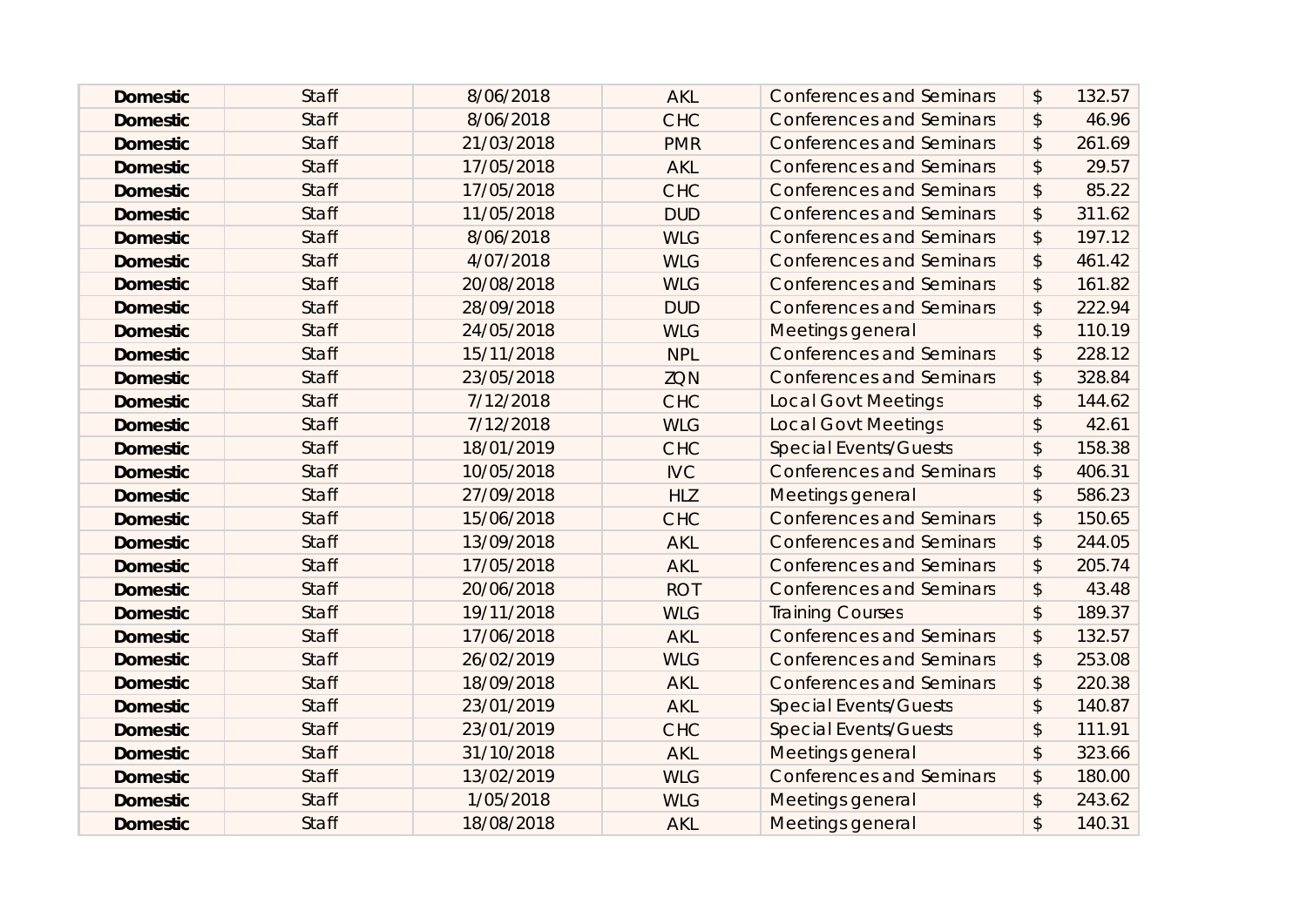| <b>Domestic</b> | <b>Staff</b> | 9/02/2019  | <b>WLG</b> | Meetings general                | $\mathcal{L}$             | 197.99 |
|-----------------|--------------|------------|------------|---------------------------------|---------------------------|--------|
| <b>Domestic</b> | <b>Staff</b> | 18/05/2019 | <b>AKL</b> | Meetings general                | $\boldsymbol{\mathsf{S}}$ | 134.29 |
| <b>Domestic</b> | <b>Staff</b> | 16/10/2018 | <b>AKL</b> | <b>Conferences and Seminars</b> | \$                        | 352.18 |
| <b>Domestic</b> | <b>Staff</b> | 20/06/2018 | <b>WLG</b> | Meetings general                | $\mathcal{L}$             | 338.32 |
| <b>Domestic</b> | <b>Staff</b> | 13/02/2019 | <b>WLG</b> | Projects                        | $\mathsf{\$}$             | 123.96 |
| <b>Domestic</b> | <b>Staff</b> | 20/08/2018 | <b>WLG</b> | <b>Conferences and Seminars</b> | $\boldsymbol{\mathsf{S}}$ | 165.26 |
| <b>Domestic</b> | <b>Staff</b> | 27/07/2018 | <b>WLG</b> | <b>Conferences and Seminars</b> | \$                        | 377.05 |
| <b>Domestic</b> | <b>Staff</b> | 12/02/2019 | <b>WLG</b> | <b>Conferences and Seminars</b> | $\boldsymbol{\mathsf{S}}$ | 223.82 |
| <b>Domestic</b> | <b>Staff</b> | 11/04/2018 | <b>CHC</b> | <b>Conferences and Seminars</b> | \$                        |        |
| <b>Domestic</b> | <b>Staff</b> | 23/11/2018 | <b>CHC</b> | <b>Conferences and Seminars</b> | $\boldsymbol{\mathsf{S}}$ | 116.52 |
| <b>Domestic</b> | <b>Staff</b> | 23/11/2018 | <b>WLG</b> | <b>Conferences and Seminars</b> | $\boldsymbol{\mathsf{S}}$ | 126.54 |
| <b>Domestic</b> | <b>Staff</b> | 12/02/2019 | <b>WLG</b> | <b>Conferences and Seminars</b> | $\boldsymbol{\hat{z}}$    | 299.57 |
| <b>Domestic</b> | <b>Staff</b> | 9/11/2018  | <b>DUD</b> | Meetings general                | $\mathcal{L}$             | 261.68 |
| <b>Domestic</b> | <b>Staff</b> | 12/06/2018 | <b>AKL</b> | <b>Training Courses</b>         | $\mathfrak{D}$            | 113.05 |
| <b>Domestic</b> | <b>Staff</b> | 23/10/2018 | <b>AKL</b> | <b>Conferences and Seminars</b> | \$                        | 60.88  |
| <b>Domestic</b> | <b>Staff</b> | 23/10/2018 | <b>CHC</b> | <b>Conferences and Seminars</b> | \$                        | 66.28  |
| <b>Domestic</b> | <b>Staff</b> | 17/09/2018 | <b>AKL</b> | <b>Conferences and Seminars</b> | $\boldsymbol{\mathsf{S}}$ | 90.39  |
| <b>Domestic</b> | <b>Staff</b> | 17/09/2018 | <b>CHC</b> | <b>Conferences and Seminars</b> | $\boldsymbol{\hat{z}}$    | 164.42 |
| <b>Domestic</b> | <b>Staff</b> | 7/03/2018  | <b>AKL</b> | <b>Conferences and Seminars</b> | \$                        | 163.48 |
| <b>Domestic</b> | <b>Staff</b> | 8/03/2018  | <b>AKL</b> | <b>Conferences and Seminars</b> | $\boldsymbol{\mathsf{S}}$ | 256.52 |
| <b>Domestic</b> | <b>Staff</b> | 27/02/2019 | <b>AKL</b> | <b>Conferences and Seminars</b> | $\boldsymbol{\mathsf{S}}$ | 59.13  |
| <b>Domestic</b> | <b>Staff</b> | 15/05/2018 | <b>WLG</b> | <b>Conferences and Seminars</b> | $\boldsymbol{\hat{z}}$    | 81.74  |
| <b>Domestic</b> | <b>Staff</b> | 23/07/2018 | <b>WLG</b> | <b>Conferences and Seminars</b> | $\boldsymbol{\mathsf{S}}$ | 87.83  |
| <b>Domestic</b> | <b>Staff</b> | 20/07/2018 | <b>NSN</b> | Projects                        | $\mathcal{L}$             | 210.03 |
| <b>Domestic</b> | <b>Staff</b> | 27/07/2018 | <b>CHC</b> | Projects                        | $\mathsf{\$}$             | 149.79 |
| <b>Domestic</b> | <b>Staff</b> | 27/07/2018 | <b>WLG</b> | Projects                        | $\mathsf{\$}$             | 121.74 |
| <b>Domestic</b> | <b>Staff</b> | 13/09/2018 | <b>AKL</b> | Projects                        | $\mathfrak{D}$            | 172.18 |
| <b>Domestic</b> | <b>Staff</b> | 13/09/2018 | <b>CHC</b> | Projects                        | \$                        | 139.46 |
| <b>Domestic</b> | <b>Staff</b> | 27/04/2018 | <b>AKL</b> | Projects                        | $\mathfrak{D}$            | 163.48 |
| <b>Domestic</b> | <b>Staff</b> | 12/06/2018 | <b>AKL</b> | <b>Training Courses</b>         | $\mathcal{L}$             | 113.05 |
| <b>Domestic</b> | <b>Staff</b> | 23/10/2018 | <b>AKL</b> | <b>Conferences and Seminars</b> | \$                        | 139.13 |
| <b>Domestic</b> | <b>Staff</b> | 17/05/2018 | <b>AKL</b> | <b>Conferences and Seminars</b> | $\mathfrak{P}$            | 247.92 |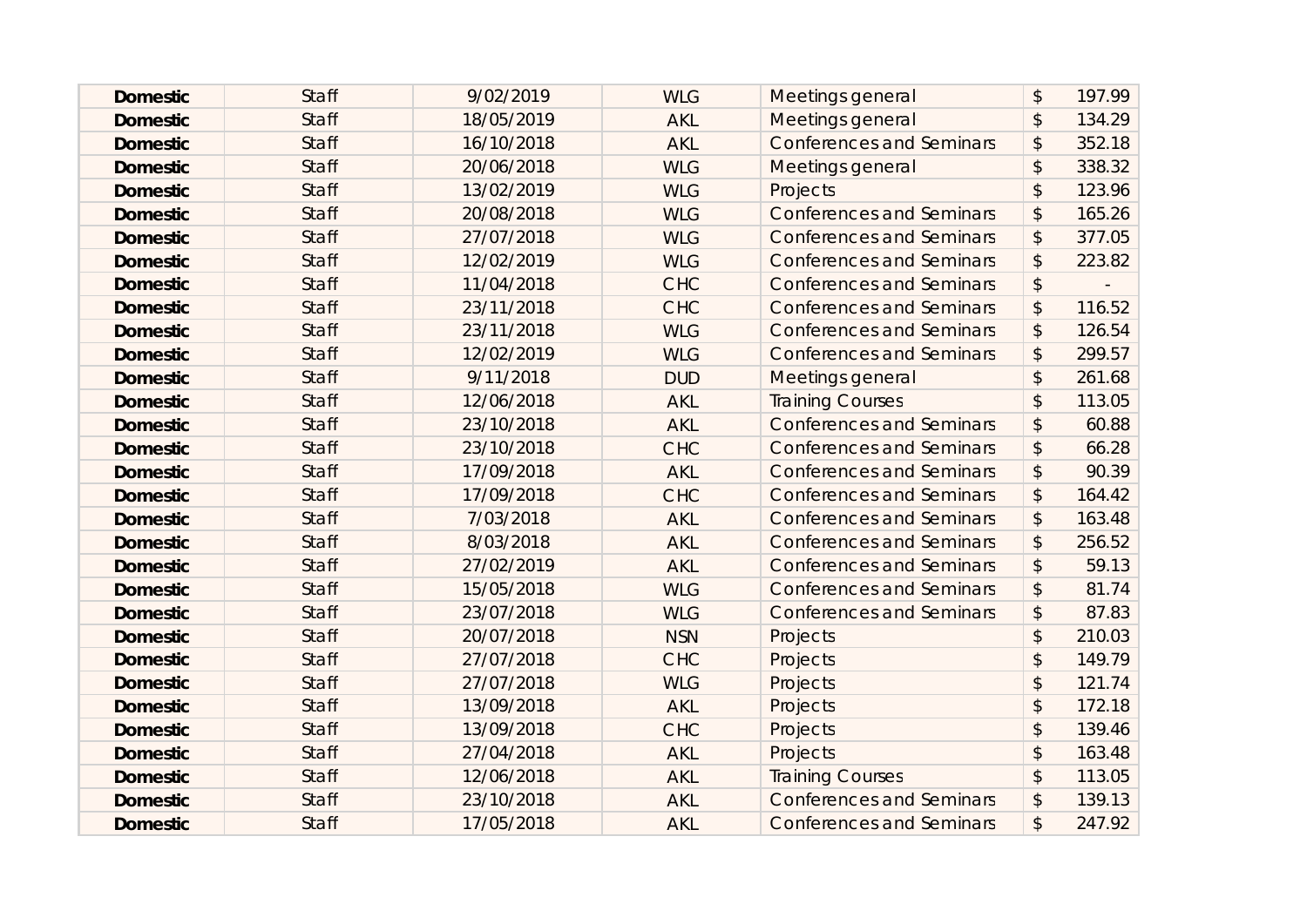| <b>Domestic</b> | <b>Staff</b> | 17/05/2018 | <b>CHC</b> | <b>Conferences and Seminars</b> | $\boldsymbol{\mathsf{S}}$ | 73.05  |
|-----------------|--------------|------------|------------|---------------------------------|---------------------------|--------|
| <b>Domestic</b> | <b>Staff</b> | 12/03/2018 | <b>CHC</b> | Recruitment                     | $\boldsymbol{\mathsf{S}}$ | 273.76 |
| <b>Domestic</b> | <b>Staff</b> | 12/03/2018 | <b>WLG</b> | Recruitment                     | $\boldsymbol{\mathsf{S}}$ | 120.51 |
| <b>Domestic</b> | <b>Staff</b> | 28/05/2018 | <b>DUD</b> | Projects                        | $\mathcal{L}$             | 185.07 |
| <b>Domestic</b> | <b>Staff</b> | 17/03/2018 | <b>WLG</b> | <b>Conferences and Seminars</b> | $\boldsymbol{\hat{z}}$    | 258.25 |
| <b>Domestic</b> | <b>Staff</b> | 14/12/2018 | <b>CHC</b> | <b>Conferences and Seminars</b> | $\boldsymbol{\mathsf{S}}$ | 86.09  |
| <b>Domestic</b> | <b>Staff</b> | 14/12/2018 | <b>WLG</b> | <b>Conferences and Seminars</b> | $\mathcal{L}$             | 144.62 |
| <b>Domestic</b> | <b>Staff</b> | 20/08/2018 | <b>CHC</b> | <b>Local Govt Meetings</b>      | $\boldsymbol{\mathsf{S}}$ | 49.57  |
| <b>Domestic</b> | <b>Staff</b> | 20/08/2018 | <b>WLG</b> | <b>Local Govt Meetings</b>      | $\boldsymbol{\mathsf{S}}$ | 126.54 |
| <b>Domestic</b> | <b>Staff</b> | 4/09/2018  | <b>CHC</b> | <b>Conferences and Seminars</b> | $\boldsymbol{\mathsf{S}}$ | 130.44 |
| <b>Domestic</b> | <b>Staff</b> | 4/09/2018  | <b>WLG</b> | <b>Conferences and Seminars</b> | $\boldsymbol{\hat{z}}$    | 57.68  |
| <b>Domestic</b> | <b>Staff</b> | 12/03/2018 | <b>WLG</b> | <b>Training Courses</b>         | $\mathsf{\$}$             | 333.14 |
| <b>Domestic</b> | <b>Staff</b> | 28/08/2018 | <b>AKL</b> | <b>Conferences and Seminars</b> | \$                        | 115.66 |
| <b>Domestic</b> | <b>Staff</b> | 28/06/2018 | <b>AKL</b> | <b>Conferences and Seminars</b> | $\boldsymbol{\mathsf{S}}$ | 222.10 |
| <b>Domestic</b> | <b>Staff</b> | 4/07/2018  | <b>CHC</b> | <b>Conferences and Seminars</b> | $\boldsymbol{\hat{z}}$    | 232.43 |
| <b>Domestic</b> | <b>Staff</b> | 4/07/2018  | <b>WLG</b> | <b>Conferences and Seminars</b> | \$                        | 49.57  |
| <b>Domestic</b> | <b>Staff</b> | 29/03/2018 | <b>AKL</b> | Projects                        | $\mathfrak{D}$            | 151.31 |
| <b>Domestic</b> | <b>Staff</b> | 26/11/2018 | <b>WLG</b> | <b>Local Govt Meetings</b>      | $\mathcal{L}$             | 141.74 |
| <b>Domestic</b> | <b>Staff</b> | 11/03/2018 | <b>ZQN</b> | <b>Conferences and Seminars</b> | \$                        | 302.15 |
| <b>Domestic</b> | <b>Staff</b> | 19/04/2018 | <b>CHC</b> | <b>Local Govt Meetings</b>      | $\mathfrak{D}$            | 283.22 |
| <b>Domestic</b> | <b>Staff</b> | 19/04/2018 | <b>WLG</b> | <b>Local Govt Meetings</b>      | $\boldsymbol{\mathsf{S}}$ | 151.31 |
| <b>Domestic</b> | <b>Staff</b> | 7/06/2018  | <b>WLG</b> | <b>Local Govt Meetings</b>      | $\boldsymbol{\mathsf{S}}$ | 351.23 |
| <b>Domestic</b> | <b>Staff</b> | 12/09/2018 | <b>WLG</b> | <b>Local Govt Meetings</b>      | $\mathfrak{D}$            | 371.88 |
| <b>Domestic</b> | <b>Staff</b> | 26/09/2018 | <b>AKL</b> | Meetings general                | $\mathfrak{D}$            | 98.27  |
| <b>Domestic</b> | <b>Staff</b> | 3/12/2018  | <b>WLG</b> | <b>Training Courses</b>         | $\mathfrak{D}$            | 113.92 |
| <b>Domestic</b> | <b>Staff</b> | 8/07/2018  | <b>DUD</b> | <b>Conferences and Seminars</b> | $\sqrt{2}$                | 383.94 |
| <b>Domestic</b> | <b>Staff</b> | 9/03/2018  | <b>AKL</b> | Meetings general                | $\mathfrak{D}$            | 93.83  |
| <b>Domestic</b> | <b>Staff</b> | 13/03/2018 | <b>CHC</b> | Meetings general                | $\boldsymbol{\mathsf{S}}$ | 119.66 |
| <b>Domestic</b> | <b>Staff</b> | 19/03/2018 | <b>WLG</b> | <b>Conferences and Seminars</b> | $\frac{1}{2}$             | 302.16 |
| <b>Domestic</b> | <b>Staff</b> | 28/06/2018 | <b>CHC</b> | <b>Conferences and Seminars</b> | \$                        | 185.94 |
| <b>Domestic</b> | <b>Staff</b> | 28/06/2018 | <b>WLG</b> | <b>Conferences and Seminars</b> | \$                        | 132.57 |
| <b>Domestic</b> | <b>Staff</b> | 24/10/2018 | <b>WLG</b> | <b>Conferences and Seminars</b> | $\mathfrak{P}$            | 143.74 |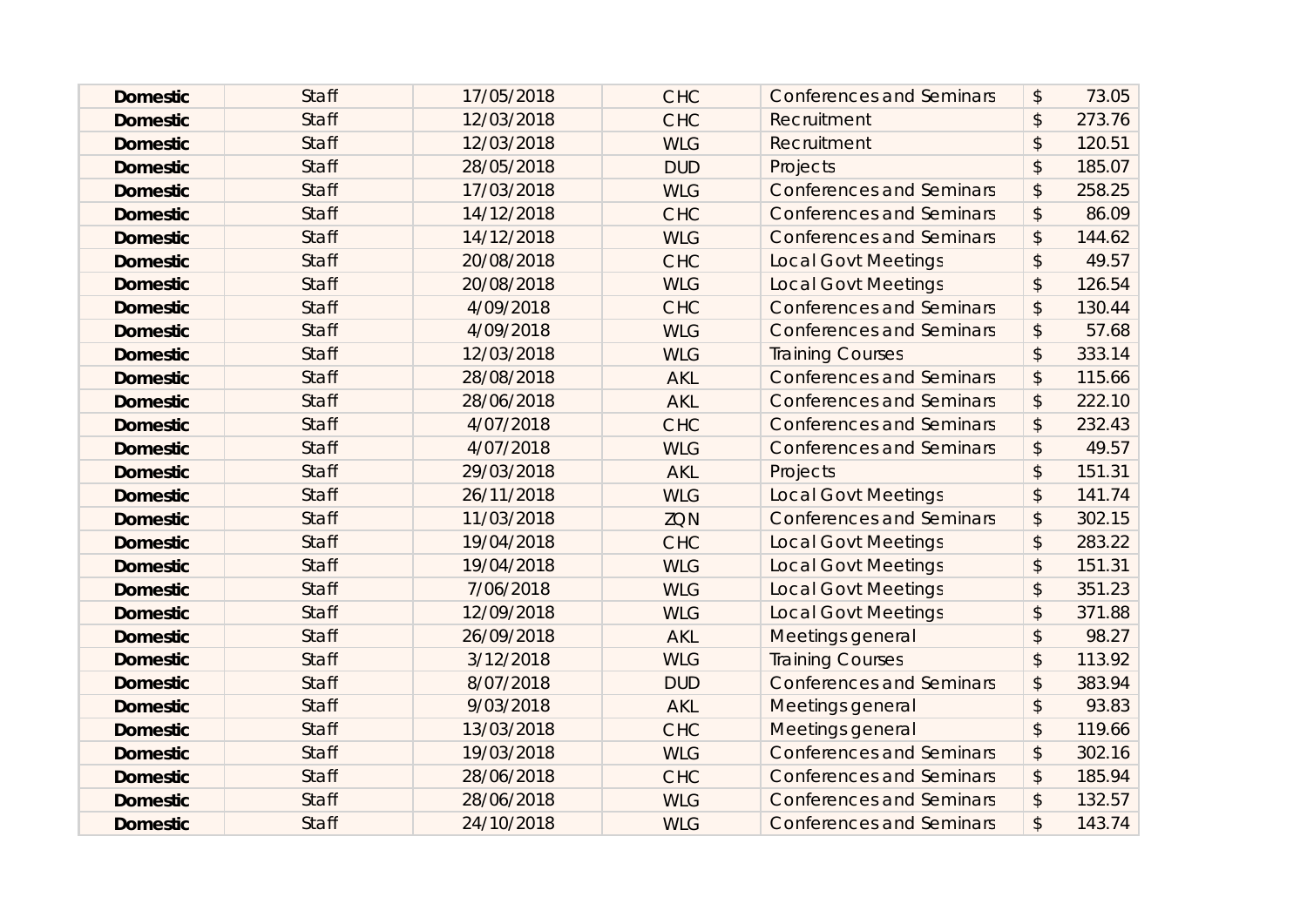| <b>Domestic</b> | <b>Staff</b> | 12/02/2019 | <b>WLG</b> | <b>Conferences and Seminars</b> | $\boldsymbol{\mathsf{S}}$ | 440.74 |
|-----------------|--------------|------------|------------|---------------------------------|---------------------------|--------|
| <b>Domestic</b> | <b>Staff</b> | 27/07/2018 | <b>AKL</b> | Projects                        | $\mathfrak{D}$            | 167.86 |
| <b>Domestic</b> | <b>Staff</b> | 27/07/2018 | <b>CHC</b> | Projects                        | \$                        | 60.00  |
| <b>Domestic</b> | <b>Staff</b> | 15/08/2018 | <b>NPE</b> | Meetings general                | $\boldsymbol{\mathsf{S}}$ | 596.13 |
| <b>Domestic</b> | <b>Staff</b> | 25/07/2018 | <b>WLG</b> | <b>Training Courses</b>         | $\mathfrak{D}$            | 125.66 |
| <b>Domestic</b> | <b>Staff</b> | 20/08/2018 | <b>WLG</b> | <b>Training Courses</b>         | $\mathcal{L}$             | 265.14 |
| <b>Domestic</b> | <b>Staff</b> | 1/05/2018  | <b>WLG</b> | <b>Conferences and Seminars</b> | \$                        | 197.99 |
| <b>Domestic</b> | <b>Staff</b> | 29/05/2018 | <b>AKL</b> | <b>Conferences and Seminars</b> | $\boldsymbol{\mathsf{S}}$ | 59.13  |
| <b>Domestic</b> | <b>Staff</b> | 25/09/2018 | <b>TRG</b> | <b>Conferences and Seminars</b> | $\boldsymbol{\mathsf{S}}$ | 277.20 |
| <b>Domestic</b> | <b>Staff</b> | 18/11/2018 | <b>WLG</b> | <b>Conferences and Seminars</b> | \$                        | 151.50 |
| <b>Domestic</b> | <b>Staff</b> | 26/11/2018 | <b>WLG</b> | <b>Training Courses</b>         | $\sqrt{2}$                | 115.36 |
| <b>Domestic</b> | <b>Staff</b> | 20/08/2018 | <b>AKL</b> | <b>Conferences and Seminars</b> | $\boldsymbol{\mathsf{S}}$ | 124.35 |
| <b>Domestic</b> | <b>Staff</b> | 28/03/2018 | <b>CHC</b> | <b>Conferences and Seminars</b> | \$                        | 133.92 |
| <b>Domestic</b> | <b>Staff</b> | 28/03/2018 | <b>WLG</b> | <b>Conferences and Seminars</b> | $\boldsymbol{\mathsf{S}}$ | 120.51 |
| <b>Domestic</b> | <b>Staff</b> | 20/06/2018 | <b>WLG</b> | <b>Conferences and Seminars</b> | \$                        | 143.74 |
| <b>Domestic</b> | <b>Staff</b> | 5/09/2018  | <b>WLG</b> | Meetings general                | $\boldsymbol{\mathsf{S}}$ | 125.66 |
| <b>Domestic</b> | <b>Staff</b> | 4/10/2018  | <b>WLG</b> | <b>Conferences and Seminars</b> | $\sqrt{2}$                | 253.94 |
| <b>Domestic</b> | <b>Staff</b> | 30/10/2018 | <b>WLG</b> | <b>Conferences and Seminars</b> | \$                        | 532.86 |
| <b>Domestic</b> | <b>Staff</b> | 27/11/2018 | <b>WLG</b> | <b>Conferences and Seminars</b> | \$                        | 226.40 |
| <b>Domestic</b> | <b>Staff</b> | 1/05/2018  | <b>WLG</b> | <b>Conferences and Seminars</b> | $\frac{1}{2}$             | 136.01 |
| <b>Domestic</b> | <b>Staff</b> | 15/03/2018 | <b>WLG</b> | Meetings general                | $\mathcal{L}$             | 376.19 |
| <b>Domestic</b> | <b>Staff</b> | 14/09/2018 | <b>AKL</b> | <b>Conferences and Seminars</b> | $\boldsymbol{\mathsf{S}}$ | 298.71 |
| <b>Domestic</b> | <b>Staff</b> | 10/09/2018 | <b>ZQN</b> | <b>Conferences and Seminars</b> | $\sqrt{2}$                | 396.85 |
| <b>Domestic</b> | <b>Staff</b> | 1/05/2018  | <b>CHC</b> | <b>Conferences and Seminars</b> | $\boldsymbol{\mathsf{S}}$ | 64.56  |
| <b>Domestic</b> | <b>Staff</b> | 1/05/2018  | <b>WLG</b> | <b>Conferences and Seminars</b> | \$                        | 116.53 |
| <b>Domestic</b> | <b>Staff</b> | 8/06/2018  | <b>AKL</b> | <b>Conferences and Seminars</b> | $\frac{1}{2}$             | 132.57 |
| <b>Domestic</b> | <b>Staff</b> | 8/06/2018  | <b>CHC</b> | <b>Conferences and Seminars</b> | $\boldsymbol{\mathsf{S}}$ | 73.05  |
| <b>Domestic</b> | <b>Staff</b> | 13/08/2018 | <b>ROT</b> | <b>Conferences and Seminars</b> | \$                        | 502.74 |
| <b>Domestic</b> | <b>Staff</b> | 1/05/2018  | <b>CHC</b> | <b>Conferences and Seminars</b> | $\sqrt{2}$                | 55.09  |
| <b>Domestic</b> | <b>Staff</b> | 1/05/2018  | <b>WLG</b> | <b>Conferences and Seminars</b> | $\boldsymbol{\mathsf{S}}$ | 68.70  |
| <b>Domestic</b> | <b>Staff</b> | 11/05/2018 | <b>AKL</b> | <b>Conferences and Seminars</b> | \$                        | 469.16 |
| <b>Domestic</b> | <b>Staff</b> | 15/02/2018 | <b>CHC</b> | <b>Conferences and Seminars</b> | $\mathfrak{P}$            | 105.88 |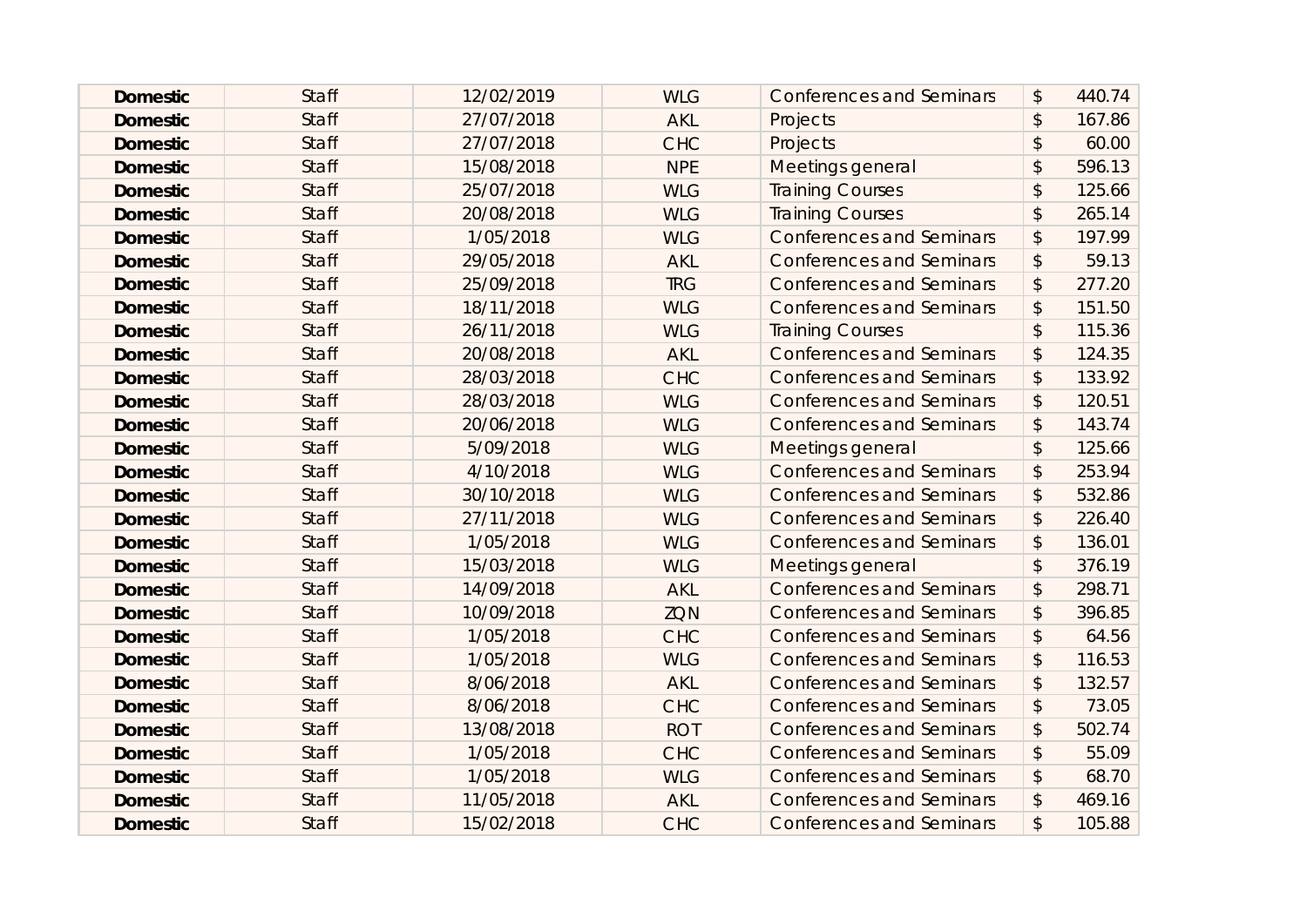| <b>Domestic</b> | <b>Staff</b> | 15/02/2018 | <b>WLG</b> | <b>Conferences and Seminars</b> | $\boldsymbol{\mathsf{S}}$ | 43.48  |
|-----------------|--------------|------------|------------|---------------------------------|---------------------------|--------|
| <b>Domestic</b> | <b>Staff</b> | 19/04/2018 | <b>WLG</b> | <b>Local Govt Meetings</b>      | $\boldsymbol{\mathsf{S}}$ | 99.13  |
| <b>Domestic</b> | <b>Staff</b> | 20/06/2018 | <b>WLG</b> | <b>Conferences and Seminars</b> | \$                        | 107.83 |
| <b>Domestic</b> | <b>Staff</b> | 12/11/2018 | <b>TRG</b> | <b>Local Govt Meetings</b>      | $\boldsymbol{\mathsf{S}}$ | 576.77 |
| <b>Domestic</b> | <b>Staff</b> | 11/05/2018 | <b>CHC</b> | <b>Conferences and Seminars</b> | $\boldsymbol{\mathsf{S}}$ | 59.40  |
| <b>Domestic</b> | <b>Staff</b> | 11/05/2018 | <b>WLG</b> | <b>Conferences and Seminars</b> | $\boldsymbol{\mathsf{S}}$ | 37.39  |
| <b>Domestic</b> | <b>Staff</b> | 27/11/2018 | <b>AKL</b> | <b>Conferences and Seminars</b> | \$                        | 64.78  |
| <b>Domestic</b> | <b>Staff</b> | 27/11/2018 | <b>CHC</b> | <b>Conferences and Seminars</b> | $\boldsymbol{\mathsf{S}}$ | 66.28  |
| <b>Domestic</b> | <b>Staff</b> | 27/11/2018 | <b>CHC</b> | Meetings general                | $\mathcal{L}$             | 67.83  |
| <b>Domestic</b> | <b>Staff</b> | 27/11/2018 | <b>WLG</b> | Meetings general                | $\boldsymbol{\mathsf{S}}$ | 144.62 |
| <b>Domestic</b> | <b>Staff</b> | 29/05/2018 | <b>AKL</b> | <b>Conferences and Seminars</b> | $\boldsymbol{\mathsf{S}}$ | 59.13  |
| <b>Domestic</b> | <b>Staff</b> | 1/12/2018  | <b>WLG</b> | <b>Conferences and Seminars</b> | $\boldsymbol{\mathsf{S}}$ | 485.52 |
| <b>Domestic</b> | <b>Staff</b> | 31/07/2018 | <b>AKL</b> | <b>Special Events/Guests</b>    | \$                        | 152.37 |
| <b>Domestic</b> | <b>Staff</b> | 31/07/2018 | <b>CHC</b> | <b>Special Events/Guests</b>    | $\mathcal{L}$             | 60.88  |
| <b>Domestic</b> | <b>Staff</b> | 17/05/2018 | <b>AKL</b> | <b>Conferences and Seminars</b> | $\mathcal{L}$             | 191.97 |
| <b>Domestic</b> | <b>Staff</b> | 17/10/2018 | <b>WLG</b> | <b>Special Events/Guests</b>    | $\sqrt{2}$                | 125.66 |
| <b>Domestic</b> | <b>Staff</b> | 28/06/2018 | <b>HLZ</b> | <b>Local Govt Meetings</b>      | $\sqrt{2}$                | 366.71 |
| <b>Domestic</b> | <b>Staff</b> | 30/05/2018 | <b>CHC</b> | <b>Conferences and Seminars</b> | $\boldsymbol{\mathsf{S}}$ | 59.40  |
| <b>Domestic</b> | <b>Staff</b> | 30/05/2018 | <b>WLG</b> | <b>Conferences and Seminars</b> | $\boldsymbol{\mathsf{S}}$ | 34.78  |
| <b>Domestic</b> | <b>Staff</b> | 1/08/2018  | <b>AKL</b> | <b>Conferences and Seminars</b> | $\frac{1}{2}$             | 167.86 |
| <b>Domestic</b> | <b>Staff</b> | 1/08/2018  | <b>CHC</b> | <b>Conferences and Seminars</b> | $\mathcal{L}$             | 51.30  |
| <b>Domestic</b> | <b>Staff</b> | 13/04/2018 | <b>WLG</b> | <b>Conferences and Seminars</b> | \$                        | 189.57 |
| <b>Domestic</b> | <b>Staff</b> | 19/01/2019 | <b>CHC</b> | <b>Special Events/Guests</b>    | $\sqrt[6]{\frac{1}{2}}$   | 162.35 |
| <b>Domestic</b> | <b>Staff</b> | 19/01/2019 | <b>WLG</b> | <b>Special Events/Guests</b>    | $\mathcal{L}$             | 28.92  |
| <b>Domestic</b> | <b>Staff</b> | 19/11/2018 | <b>CHC</b> | <b>Conferences and Seminars</b> | $\boldsymbol{\mathsf{S}}$ | 66.28  |
| <b>Domestic</b> | <b>Staff</b> | 19/11/2018 | <b>WLG</b> | <b>Conferences and Seminars</b> | $\frac{1}{2}$             | 46.96  |
| <b>Domestic</b> | <b>Staff</b> | 18/09/2018 | <b>HLZ</b> | <b>Conferences and Seminars</b> | $\boldsymbol{\mathsf{S}}$ | 278.05 |
| <b>Domestic</b> | <b>Staff</b> | 27/06/2018 | <b>AKL</b> | <b>Special Events/Guests</b>    | $\frac{1}{2}$             | 68.70  |
| <b>Domestic</b> | <b>Staff</b> | 27/06/2018 | <b>CHC</b> | <b>Special Events/Guests</b>    | $\sqrt{2}$                | 62.83  |
| <b>Domestic</b> | <b>Staff</b> | 28/06/2018 | <b>AKL</b> | <b>Conferences and Seminars</b> | $\boldsymbol{\mathsf{S}}$ | 222.10 |
| <b>Domestic</b> | <b>Staff</b> | 21/03/2018 | <b>CHC</b> | Meetings general                | $\boldsymbol{\mathsf{S}}$ | 460.55 |
| <b>Domestic</b> | <b>Staff</b> | 28/06/2018 | <b>AKL</b> | <b>Conferences and Seminars</b> | \$                        | 184.22 |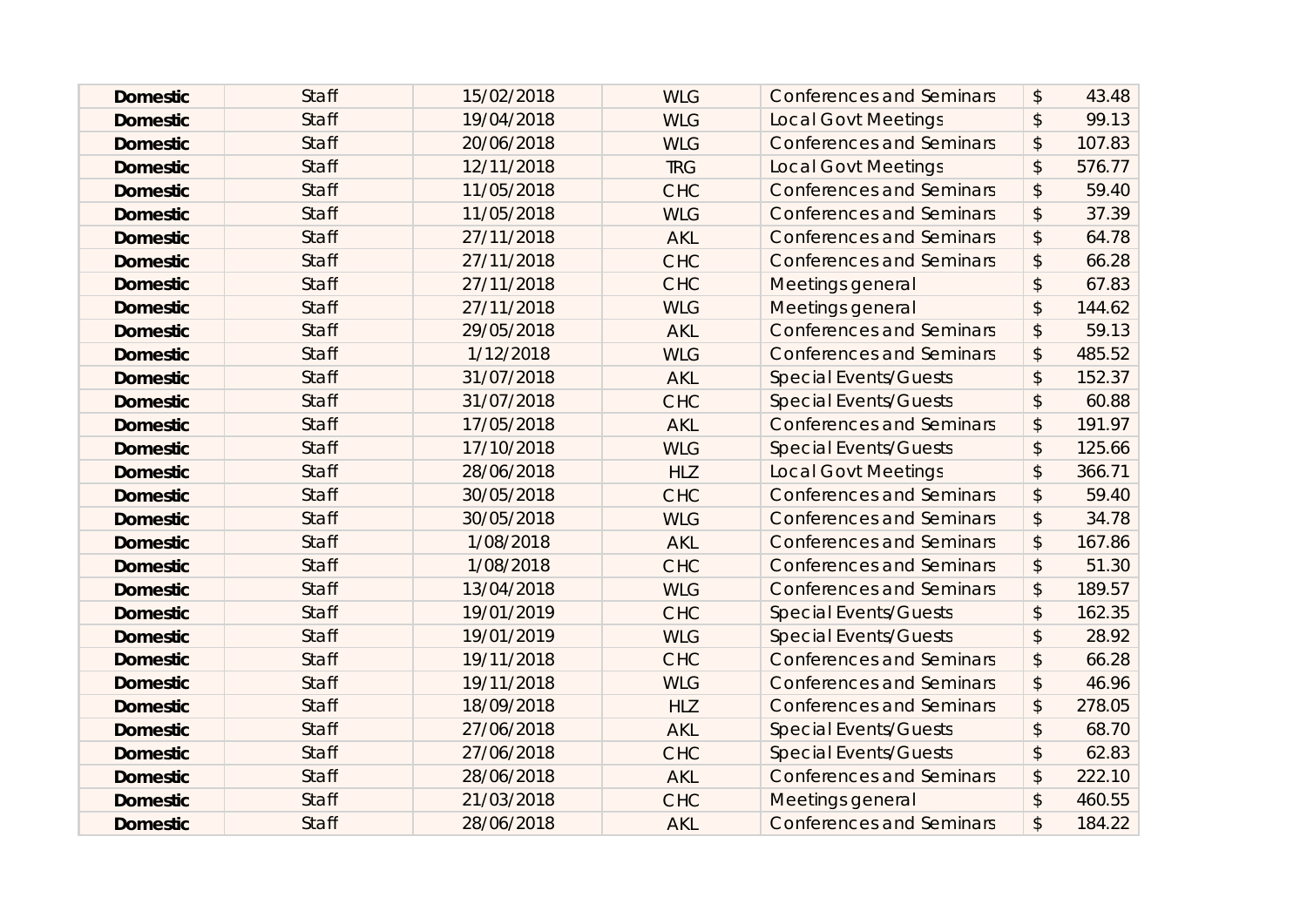| <b>Domestic</b> | <b>Staff</b>       | 17/02/2019 | <b>AKL</b> | <b>Conferences and Seminars</b> | $\boldsymbol{\mathsf{S}}$ | 272.02 |
|-----------------|--------------------|------------|------------|---------------------------------|---------------------------|--------|
| <b>Domestic</b> | <b>Staff</b>       | 18/11/2018 | <b>CHC</b> | <b>Conferences and Seminars</b> | $\boldsymbol{\mathsf{S}}$ | 75.75  |
| <b>Domestic</b> | <b>Staff</b>       | 18/11/2018 | <b>WLG</b> | <b>Conferences and Seminars</b> | \$                        | 53.04  |
| <b>Domestic</b> | <b>Staff</b>       | 9/04/2018  | <b>CHC</b> | <b>Conferences and Seminars</b> | \$                        | 97.28  |
| <b>Domestic</b> | <b>Staff</b>       | 9/04/2018  | <b>WLG</b> | <b>Conferences and Seminars</b> | $\boldsymbol{\mathsf{S}}$ | 43.48  |
| <b>Domestic</b> | <b>Staff</b>       | 17/04/2018 | <b>WLG</b> | <b>Conferences and Seminars</b> | $\boldsymbol{\mathsf{S}}$ | 235.00 |
| <b>Domestic</b> | <b>Staff</b>       | 17/04/2018 | <b>WLG</b> | <b>Conferences and Seminars</b> | \$                        | 43.48  |
| <b>Domestic</b> | <b>Staff</b>       | 21/03/2018 | <b>TRG</b> | <b>Conferences and Seminars</b> | $\boldsymbol{\mathsf{S}}$ | 371.02 |
| <b>Domestic</b> | <b>Staff</b>       | 7/11/2018  | <b>DUD</b> | <b>Conferences and Seminars</b> | \$                        | 204.86 |
| <b>Domestic</b> | <b>Staff</b>       | 18/03/2018 | <b>WLG</b> | <b>Conferences and Seminars</b> | \$                        | 320.22 |
| <b>Domestic</b> | <b>Staff</b>       | 5/09/2018  | <b>AKL</b> | <b>Conferences and Seminars</b> | $\boldsymbol{\mathsf{S}}$ | 206.60 |
| <b>Domestic</b> | <b>Staff</b>       | 9/08/2018  | <b>CHC</b> | <b>Local Govt Meetings</b>      | $\mathcal{L}$             | 49.57  |
| <b>Domestic</b> | <b>Staff</b>       | 9/08/2018  | <b>WLG</b> | <b>Local Govt Meetings</b>      | \$                        | 62.83  |
| <b>Domestic</b> | <b>Staff</b>       | 11/09/2018 | <b>HLZ</b> | <b>Conferences and Seminars</b> | $\mathcal{L}$             | 198.00 |
| <b>Domestic</b> | <b>Staff</b>       | 21/02/2019 | <b>CHC</b> | Meetings general                | $\mathcal{L}$             | 144.62 |
| <b>Domestic</b> | <b>Staff</b>       | 21/02/2019 | <b>WLG</b> | Meetings general                | \$                        | 33.92  |
| <b>Domestic</b> | <b>Staff</b>       | 19/03/2018 | <b>AKL</b> | Meetings general                | \$                        | 163.48 |
| <b>Domestic</b> | <b>Staff</b>       | 20/06/2018 | <b>CHC</b> | Meetings general                | $\sqrt{3}$                | 144.62 |
| <b>Domestic</b> | <b>Staff</b>       | 20/06/2018 | <b>WLG</b> | Meetings general                | $\boldsymbol{\mathsf{S}}$ | 36.52  |
| <b>Domestic</b> | <b>Staff</b>       | 14/05/2018 | <b>AKL</b> | <b>Conferences and Seminars</b> | $\boldsymbol{\mathsf{S}}$ | 95.13  |
| <b>Domestic</b> | <b>Staff</b>       | 30/01/2019 | <b>CHC</b> | Projects                        | $\mathcal{L}$             | 151.51 |
| <b>Domestic</b> | <b>Staff</b>       | 19/09/2018 | <b>BHE</b> | Projects                        | $\mathcal{L}$             | 176.66 |
| <b>Domestic</b> | <b>Staff</b>       | 28/05/2018 | <b>DUD</b> | Projects                        | $\mathbf{\hat{S}}$        | 230.70 |
| <b>Domestic</b> | <b>Staff</b>       | 24/01/2019 | <b>AKL</b> | Projects                        | $\mathcal{L}$             | 128.70 |
| <b>Domestic</b> | <b>Staff</b>       | 29/05/2018 | <b>AKL</b> | <b>Conferences and Seminars</b> | \$                        | 59.13  |
| <b>Domestic</b> | <b>Staff</b>       | 18/11/2018 | <b>CHC</b> | <b>Conferences and Seminars</b> | $\frac{1}{2}$             | 75.75  |
| <b>Domestic</b> | <b>Staff</b>       | 18/11/2018 | <b>WLG</b> | <b>Conferences and Seminars</b> | $\boldsymbol{\mathsf{S}}$ | 105.22 |
| <b>Domestic</b> | <b>Deon Swiggs</b> | 15/11/2018 | <b>NPL</b> | <b>Conferences and Seminars</b> | \$                        | 210.04 |
| <b>Domestic</b> | <b>Staff</b>       | 18/06/2018 | <b>KKE</b> | <b>Site Visits</b>              | $\boldsymbol{\mathsf{S}}$ |        |
| <b>Domestic</b> | <b>Staff</b>       | 11/07/2018 | <b>KKE</b> | Meetings general                | $\mathcal{L}$             | 742.06 |
| <b>Domestic</b> | <b>Staff</b>       | 29/03/2018 | <b>AKL</b> | <b>Local Govt Meetings</b>      | \$                        | 227.83 |
| <b>Domestic</b> | <b>Staff</b>       | 16/05/2018 | <b>HLZ</b> | Meetings general                | $\mathsf{\$}$             | 557.83 |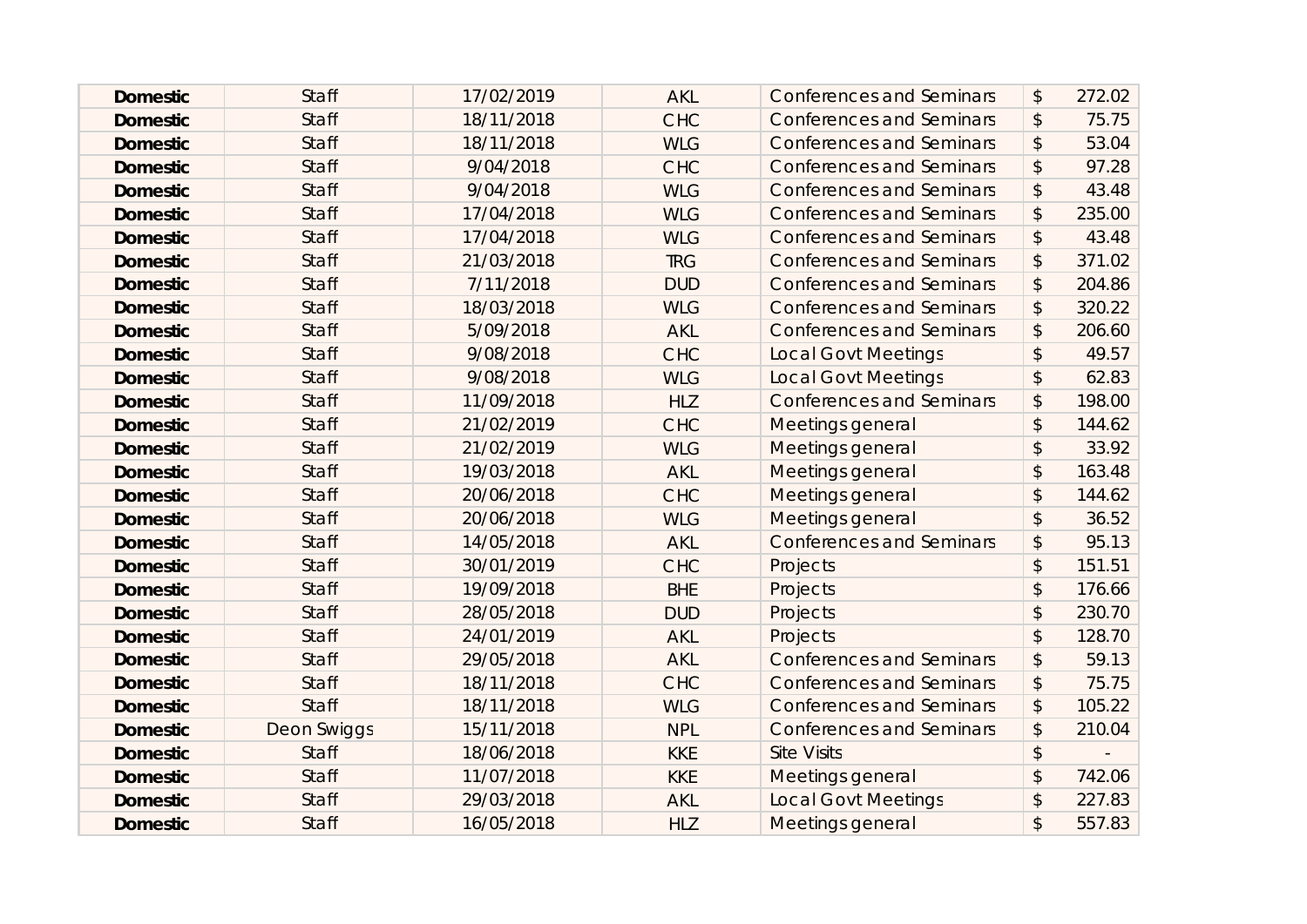| <b>Domestic</b> | Sara Templeton | 16/04/2018 | <b>WLG</b> | <b>Conferences and Seminars</b> | $\frac{1}{2}$             | 364.13 |
|-----------------|----------------|------------|------------|---------------------------------|---------------------------|--------|
| <b>Domestic</b> | Sara Templeton | 20/04/2018 | <b>CHC</b> | <b>Local Govt Meetings</b>      | $\boldsymbol{\hat{z}}$    | 129.12 |
| <b>Domestic</b> | Sara Templeton | 20/04/2018 | <b>NSN</b> | <b>Local Govt Meetings</b>      | $\boldsymbol{\hat{z}}$    | 114.49 |
| <b>Domestic</b> | Sara Templeton | 30/07/2018 | <b>PMR</b> | <b>Conferences and Seminars</b> | $\frac{1}{2}$             | 217.78 |
| <b>Domestic</b> | Sara Templeton | 7/09/2018  | <b>CHC</b> | <b>Local Govt Meetings</b>      | $\boldsymbol{\hat{z}}$    | 278.91 |
| <b>Domestic</b> | Sara Templeton | 7/09/2018  | <b>WLG</b> | <b>Local Govt Meetings</b>      | $\boldsymbol{\hat{z}}$    | 58.26  |
| <b>Domestic</b> | Sara Templeton | 25/10/2018 | <b>IVC</b> | <b>Local Govt Meetings</b>      | \$                        | 248.77 |
| <b>Domestic</b> | Sara Templeton | 13/02/2019 | <b>DUD</b> | <b>Conferences and Seminars</b> | $\boldsymbol{\mathsf{S}}$ | 157.52 |
| <b>Domestic</b> | <b>Staff</b>   | 10/08/2018 | <b>NSN</b> | <b>Training Courses</b>         | $\boldsymbol{\mathsf{S}}$ | 197.14 |
| <b>Domestic</b> | <b>Staff</b>   | 20/08/2018 | <b>WLG</b> | <b>Training Courses</b>         | $\boldsymbol{\mathsf{S}}$ | 252.22 |
| <b>Domestic</b> | <b>Staff</b>   | 18/11/2018 | <b>WLG</b> | <b>Conferences and Seminars</b> | $\boldsymbol{\mathsf{S}}$ | 151.50 |
| <b>Domestic</b> | <b>Staff</b>   | 9/04/2018  | <b>WLG</b> | Meetings general                | $\boldsymbol{\hat{z}}$    | 340.90 |
| <b>Domestic</b> | <b>Staff</b>   | 12/11/2018 | <b>WLG</b> | <b>Conferences and Seminars</b> | \$                        | 197.14 |
| <b>Domestic</b> | <b>Staff</b>   | 9/09/2018  | ZQN        | <b>Conferences and Seminars</b> | $\frac{1}{2}$             | 327.12 |
| <b>Domestic</b> | <b>Staff</b>   | 13/06/2018 | <b>CHC</b> | <b>Special Events/Guests</b>    | $\boldsymbol{\hat{z}}$    | 297.00 |
| <b>Domestic</b> | <b>Staff</b>   | 7/11/2018  | <b>DUD</b> | <b>Conferences and Seminars</b> | $\frac{1}{2}$             | 334.86 |
| <b>Domestic</b> | <b>Staff</b>   | 1/05/2018  | <b>WLG</b> | <b>Conferences and Seminars</b> | $\frac{1}{2}$             | 136.01 |
| <b>Domestic</b> | <b>Staff</b>   | 21/02/2019 | <b>AKL</b> | <b>External Consultants</b>     | $\mathfrak{D}$            | 345.20 |
| <b>Domestic</b> | <b>Staff</b>   | 20/06/2018 | <b>AKL</b> | <b>Conferences and Seminars</b> | \$                        | 150.64 |
| <b>Domestic</b> | <b>Staff</b>   | 20/03/2019 | <b>DUD</b> | <b>Conferences and Seminars</b> | \$                        | 175.60 |
| <b>Domestic</b> | <b>Staff</b>   | 29/05/2018 | <b>AKL</b> | <b>Conferences and Seminars</b> | $\boldsymbol{\hat{z}}$    | 59.13  |
| <b>Domestic</b> | <b>Staff</b>   | 23/03/2019 | <b>AKL</b> | <b>Conferences and Seminars</b> | $\frac{1}{2}$             | 217.40 |
| <b>Domestic</b> | <b>Staff</b>   | 25/09/2018 | <b>AKL</b> | <b>Conferences and Seminars</b> | \$                        | 173.92 |
| <b>Domestic</b> | <b>Staff</b>   | 22/05/2018 | <b>ZQN</b> | <b>Conferences and Seminars</b> | $\boldsymbol{\hat{z}}$    | 389.10 |
| <b>Domestic</b> | <b>Staff</b>   | 20/03/2019 | <b>DUD</b> | <b>Conferences and Seminars</b> | \$                        | 295.26 |
| <b>Domestic</b> | <b>Staff</b>   | 6/06/2018  | <b>AKL</b> | <b>Special Events/Guests</b>    | \$                        | 68.70  |
| <b>Domestic</b> | <b>Staff</b>   | 6/06/2018  | <b>CHC</b> | <b>Special Events/Guests</b>    | $\mathfrak{D}$            | 62.83  |
| <b>Domestic</b> | <b>Staff</b>   | 2/05/2018  | <b>AKL</b> | <b>Conferences and Seminars</b> | \$                        | 307.32 |
| <b>Domestic</b> | <b>Staff</b>   | 7/06/2018  | <b>WLG</b> | <b>Conferences and Seminars</b> | $\boldsymbol{\hat{z}}$    | 243.62 |
| <b>Domestic</b> | <b>Staff</b>   | 26/07/2018 | <b>WLG</b> | <b>Conferences and Seminars</b> | \$                        | 451.94 |
| <b>Domestic</b> | <b>Staff</b>   | 29/08/2018 | <b>AKL</b> | Meetings general                | $\boldsymbol{\hat{z}}$    | 181.74 |
| <b>Domestic</b> | <b>Staff</b>   | 6/09/2018  | <b>ZQN</b> | <b>Conferences and Seminars</b> | \$                        | 564.71 |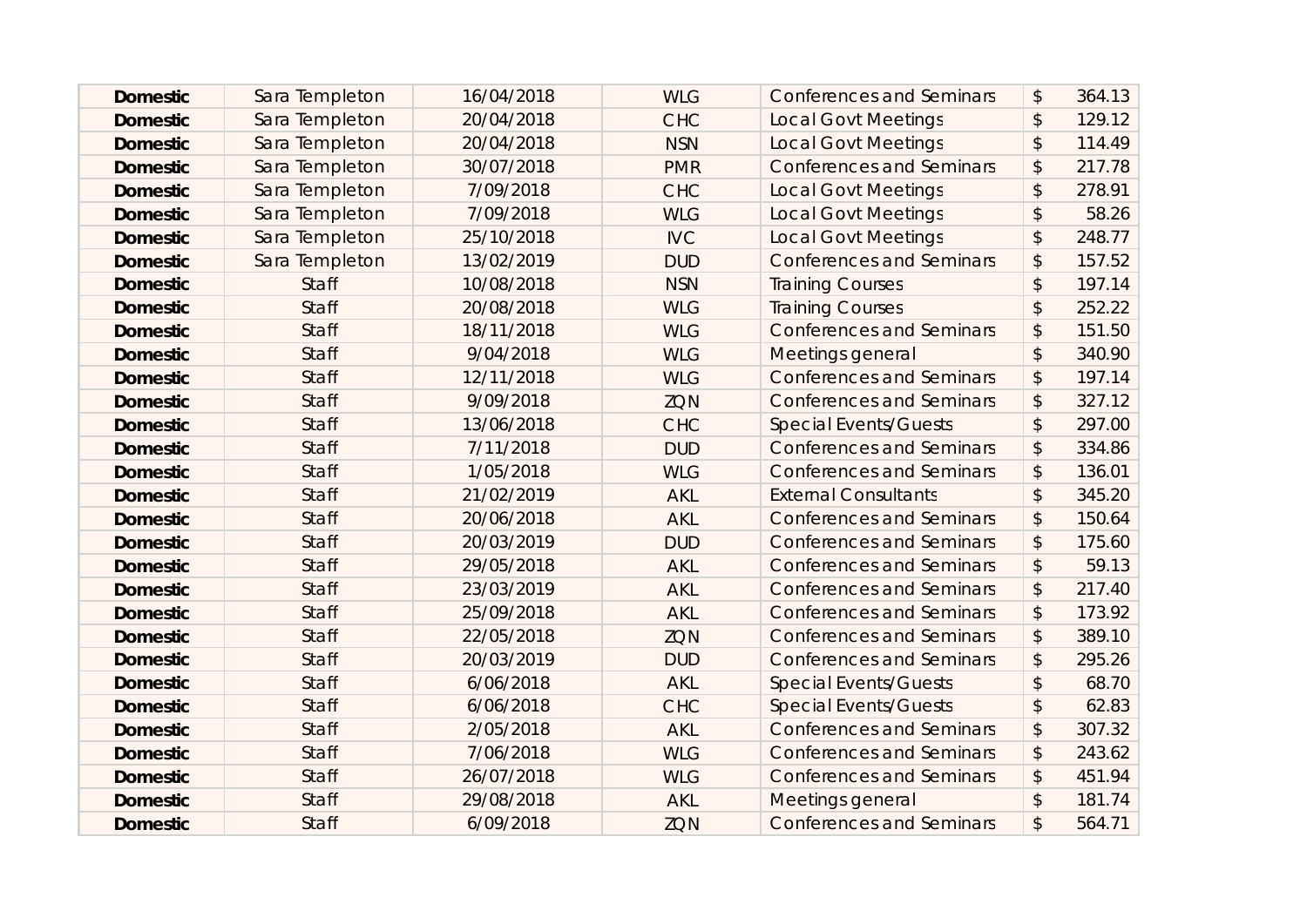| <b>Domestic</b> | <b>Staff</b>         | 16/07/2018 | <b>CHC</b> | <b>External Consultants</b>     | $\boldsymbol{\hat{z}}$    | 247.05 |
|-----------------|----------------------|------------|------------|---------------------------------|---------------------------|--------|
| <b>Domestic</b> | <b>Andrew Turner</b> | 7/03/2018  | <b>WLG</b> | <b>Local Govt Meetings</b>      | \$                        | 419.23 |
| <b>Domestic</b> | <b>Andrew Turner</b> | 19/04/2018 | <b>CHC</b> | <b>Local Govt Meetings</b>      | $\boldsymbol{\hat{z}}$    | 150.65 |
| <b>Domestic</b> | <b>Andrew Turner</b> | 19/04/2018 | <b>NSN</b> | <b>Conferences and Seminars</b> | \$                        | 129.12 |
| <b>Domestic</b> | <b>Andrew Turner</b> | 11/05/2018 | <b>WLG</b> | <b>Local Govt Meetings</b>      | $\mathfrak{D}$            | 314.22 |
| <b>Domestic</b> | <b>Andrew Turner</b> | 6/07/2018  | <b>WLG</b> | <b>Local Govt Meetings</b>      | $\boldsymbol{\mathsf{S}}$ | 332.28 |
| <b>Domestic</b> | <b>Andrew Turner</b> | 17/08/2018 | <b>AKL</b> | <b>Local Govt Meetings</b>      | $\boldsymbol{\mathsf{S}}$ | 223.82 |
| <b>Domestic</b> | <b>Andrew Turner</b> | 17/08/2018 | <b>CHC</b> | <b>Local Govt Meetings</b>      | $\boldsymbol{\hat{z}}$    | 290.97 |
| <b>Domestic</b> | <b>Andrew Turner</b> | 13/09/2018 | <b>AKL</b> | <b>Special Events/Guests</b>    | $\boldsymbol{\hat{z}}$    | 313.34 |
| <b>Domestic</b> | <b>Andrew Turner</b> | 12/10/2018 | <b>AKL</b> | <b>Special Events/Guests</b>    | $\boldsymbol{\hat{z}}$    | 223.82 |
| <b>Domestic</b> | <b>Andrew Turner</b> | 12/10/2018 | <b>CHC</b> | <b>Special Events/Guests</b>    | $\boldsymbol{\hat{z}}$    | 110.19 |
| <b>Domestic</b> | <b>Andrew Turner</b> | 9/11/2018  | <b>ZQN</b> | Meetings general                | $\boldsymbol{\hat{z}}$    |        |
| <b>Domestic</b> | <b>Andrew Turner</b> | 19/11/2018 | <b>WLG</b> | <b>Local Govt Meetings</b>      | \$                        | 593.21 |
| <b>Domestic</b> | <b>Andrew Turner</b> | 12/03/2018 | <b>WLG</b> | <b>Training Courses</b>         | $\mathfrak{D}$            | 333.14 |
| <b>Domestic</b> | <b>Staff</b>         | 30/05/2018 | <b>AKL</b> | <b>External Consultants</b>     | \$                        | 518.23 |
| <b>Domestic</b> | <b>Staff</b>         | 23/05/2018 | <b>ZON</b> | <b>Conferences and Seminars</b> | $\boldsymbol{\hat{z}}$    | 269.02 |
| <b>Domestic</b> | <b>Staff</b>         | 14/03/2019 | <b>CHC</b> | <b>Conferences and Seminars</b> | $\frac{1}{2}$             | 203.16 |
| <b>Domestic</b> | <b>Staff</b>         | 14/03/2019 | <b>WLG</b> | <b>Conferences and Seminars</b> | $\boldsymbol{\hat{z}}$    | 144.62 |
| <b>Domestic</b> | <b>Staff</b>         | 28/05/2018 | <b>DUD</b> | Projects                        | $\boldsymbol{\mathsf{S}}$ | 185.07 |
| <b>Domestic</b> | <b>Staff</b>         | 1/05/2018  | <b>CHC</b> | <b>Conferences and Seminars</b> | $\frac{1}{2}$             | 55.09  |
| <b>Domestic</b> | <b>Staff</b>         | 1/05/2018  | <b>WLG</b> | <b>Conferences and Seminars</b> | \$                        | 68.70  |
| <b>Domestic</b> | <b>Staff</b>         | 22/05/2018 | <b>WLG</b> | <b>Conferences and Seminars</b> | \$                        | 90.44  |
| <b>Domestic</b> | <b>Staff</b>         | 6/02/2019  | <b>AKL</b> | <b>Conferences and Seminars</b> | \$                        | 393.84 |
| <b>Domestic</b> | <b>Staff</b>         | 4/11/2018  | <b>WLG</b> | <b>Conferences and Seminars</b> | $\mathfrak{D}$            | 510.06 |
| <b>Domestic</b> | <b>Staff</b>         | 30/08/2018 | <b>WLG</b> | <b>Conferences and Seminars</b> | \$                        | 123.96 |
| <b>Domestic</b> | <b>Staff</b>         | 12/10/2018 | <b>CHC</b> | <b>Special Events/Guests</b>    | $\boldsymbol{\hat{z}}$    | 336.58 |
| <b>Domestic</b> | <b>Staff</b>         | 12/10/2018 | <b>CHC</b> | <b>Special Events/Guests</b>    | $\boldsymbol{\hat{z}}$    | 336.58 |
| <b>Domestic</b> | <b>Staff</b>         | 11/11/2018 | <b>CHC</b> | Projects                        | $\frac{1}{2}$             | 243.62 |
| <b>Domestic</b> | <b>Staff</b>         | 4/02/2019  | <b>CHC</b> | <b>Special Events/Guests</b>    | $\boldsymbol{\hat{z}}$    | 346.06 |
| <b>Domestic</b> | <b>Staff</b>         | 20/08/2018 | <b>TRG</b> | <b>Conferences and Seminars</b> | $\boldsymbol{\mathsf{S}}$ | 639.62 |
| <b>Domestic</b> | <b>Staff</b>         | 20/08/2018 | <b>TRG</b> | <b>Conferences and Seminars</b> | \$                        | 639.62 |
| <b>Domestic</b> | <b>Staff</b>         | 7/12/2018  | <b>CHC</b> | Meetings general                | $\mathfrak{D}$            | 264.28 |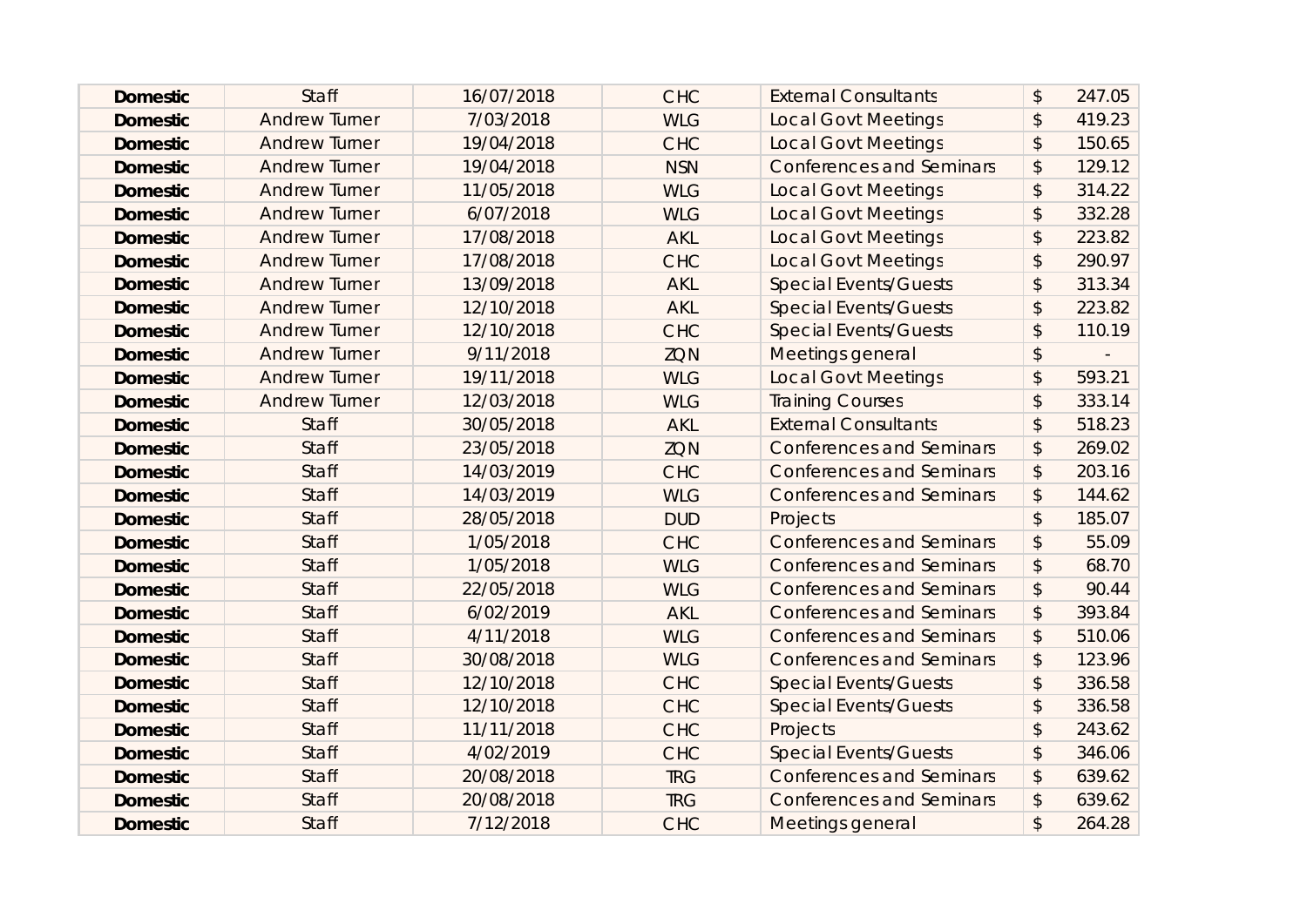| <b>Domestic</b> | <b>Staff</b> | 7/12/2018  | <b>WLG</b> | Meetings general                | $\boldsymbol{\mathsf{S}}$ | 86.09  |
|-----------------|--------------|------------|------------|---------------------------------|---------------------------|--------|
| <b>Domestic</b> | <b>Staff</b> | 25/09/2018 | <b>CHC</b> | <b>Conferences and Seminars</b> | $\boldsymbol{\mathsf{S}}$ | 232.43 |
| <b>Domestic</b> | <b>Staff</b> | 25/09/2018 | <b>WLG</b> | <b>Conferences and Seminars</b> | \$                        | 36.52  |
| <b>Domestic</b> | <b>Staff</b> | 3/12/2018  | <b>AKL</b> | <b>Conferences and Seminars</b> | \$                        | 77.48  |
| <b>Domestic</b> | <b>Staff</b> | 3/12/2018  | <b>CHC</b> | <b>Conferences and Seminars</b> | $\boldsymbol{\mathsf{S}}$ | 46.96  |
| <b>Domestic</b> | <b>Staff</b> | 21/06/2018 | <b>WLG</b> | Meetings general                | $\mathcal{L}$             | 228.97 |
| <b>Domestic</b> | <b>Staff</b> | 19/07/2018 | <b>WLG</b> | Meetings general                | $\mathsf{\$}$             | 228.97 |
| <b>Domestic</b> | <b>Staff</b> | 21/08/2018 | <b>WLG</b> | Meetings general                | $\mathsf{\$}$             | 155.80 |
| <b>Domestic</b> | <b>Staff</b> | 20/09/2018 | <b>WLG</b> | Meetings general                | $\mathcal{L}$             | 43.48  |
| <b>Domestic</b> | <b>Staff</b> | 18/10/2018 | <b>WLG</b> | Meetings general                | $\boldsymbol{\mathsf{S}}$ | 140.76 |
| <b>Domestic</b> | <b>Staff</b> | 1/11/2018  | <b>CHC</b> | Meetings general                | $\mathcal{L}$             | 312.49 |
| <b>Domestic</b> | <b>Staff</b> | 1/11/2018  | <b>WLG</b> | Meetings general                | $\mathcal{L}$             | 49.57  |
| <b>Domestic</b> | <b>Staff</b> | 15/11/2018 | <b>WLG</b> | Meetings general                | \$                        | 46.49  |
| <b>Domestic</b> | <b>Staff</b> | 21/02/2019 | <b>WLG</b> | Meetings general                | $\mathcal{L}$             | 86.96  |
| <b>Domestic</b> | <b>Staff</b> | 22/07/2018 | <b>AKL</b> | <b>Conferences and Seminars</b> | \$                        | 196.27 |
| <b>Domestic</b> | <b>Staff</b> | 4/12/2018  | <b>AKL</b> | <b>Training Courses</b>         | $\sqrt{2}$                | 115.65 |
| <b>Domestic</b> | <b>Staff</b> | 19/09/2018 | <b>AKL</b> | <b>Conferences and Seminars</b> | $\frac{1}{2}$             | 151.50 |
| <b>Domestic</b> | <b>Staff</b> | 21/08/2018 | <b>CHC</b> | <b>Special Events/Guests</b>    | $\boldsymbol{\mathsf{S}}$ | 215.21 |
| <b>Domestic</b> | <b>Staff</b> | 6/02/2019  | <b>AKL</b> | <b>Conferences and Seminars</b> | \$                        | 393.84 |
| <b>Domestic</b> | <b>Staff</b> | 14/03/2018 | <b>CHC</b> | <b>Special Events/Guests</b>    | $\boldsymbol{\mathsf{S}}$ | 366.89 |
| <b>Domestic</b> | <b>Staff</b> | 11/04/2018 | <b>AKL</b> | <b>Conferences and Seminars</b> | $\boldsymbol{\mathsf{S}}$ | 312.92 |
| <b>Domestic</b> | <b>Staff</b> | 7/05/2018  | <b>AKL</b> | <b>Conferences and Seminars</b> | $\boldsymbol{\mathsf{S}}$ | 70.18  |
| <b>Domestic</b> | <b>Staff</b> | 7/05/2018  | <b>CHC</b> | <b>Conferences and Seminars</b> | $\sqrt{2}$                | 80.88  |
| <b>Domestic</b> | <b>Staff</b> | 12/03/2018 | <b>WLG</b> | <b>Training Courses</b>         | $\mathcal{L}$             | 333.14 |
| <b>Domestic</b> | <b>Staff</b> | 3/03/2019  | <b>AKL</b> | <b>Conferences and Seminars</b> | \$                        | 198.86 |
| <b>Domestic</b> | <b>Staff</b> | 3/03/2019  | <b>CHC</b> | <b>Conferences and Seminars</b> | $\frac{1}{2}$             | 82.61  |
| <b>Domestic</b> | <b>Staff</b> | 22/02/2018 | <b>AKL</b> | Meetings general                | $\boldsymbol{\mathsf{S}}$ | 403.74 |
| <b>Domestic</b> | <b>Staff</b> | 16/05/2018 | <b>HLZ</b> | <b>Conferences and Seminars</b> | \$                        | 239.31 |
| <b>Domestic</b> | <b>Staff</b> | 18/09/2018 | <b>HLZ</b> | <b>Conferences and Seminars</b> | $\boldsymbol{\mathsf{S}}$ | 341.75 |
| <b>Domestic</b> | <b>Staff</b> | 24/02/2018 | <b>HLZ</b> | <b>Conferences and Seminars</b> | \$                        | 563.86 |
| <b>Domestic</b> | <b>Staff</b> | 29/05/2018 | <b>AKL</b> | <b>Conferences and Seminars</b> | \$                        | 75.75  |
| <b>Domestic</b> | <b>Staff</b> | 29/05/2018 | <b>CHC</b> | <b>Conferences and Seminars</b> | $\mathfrak{P}$            | 46.96  |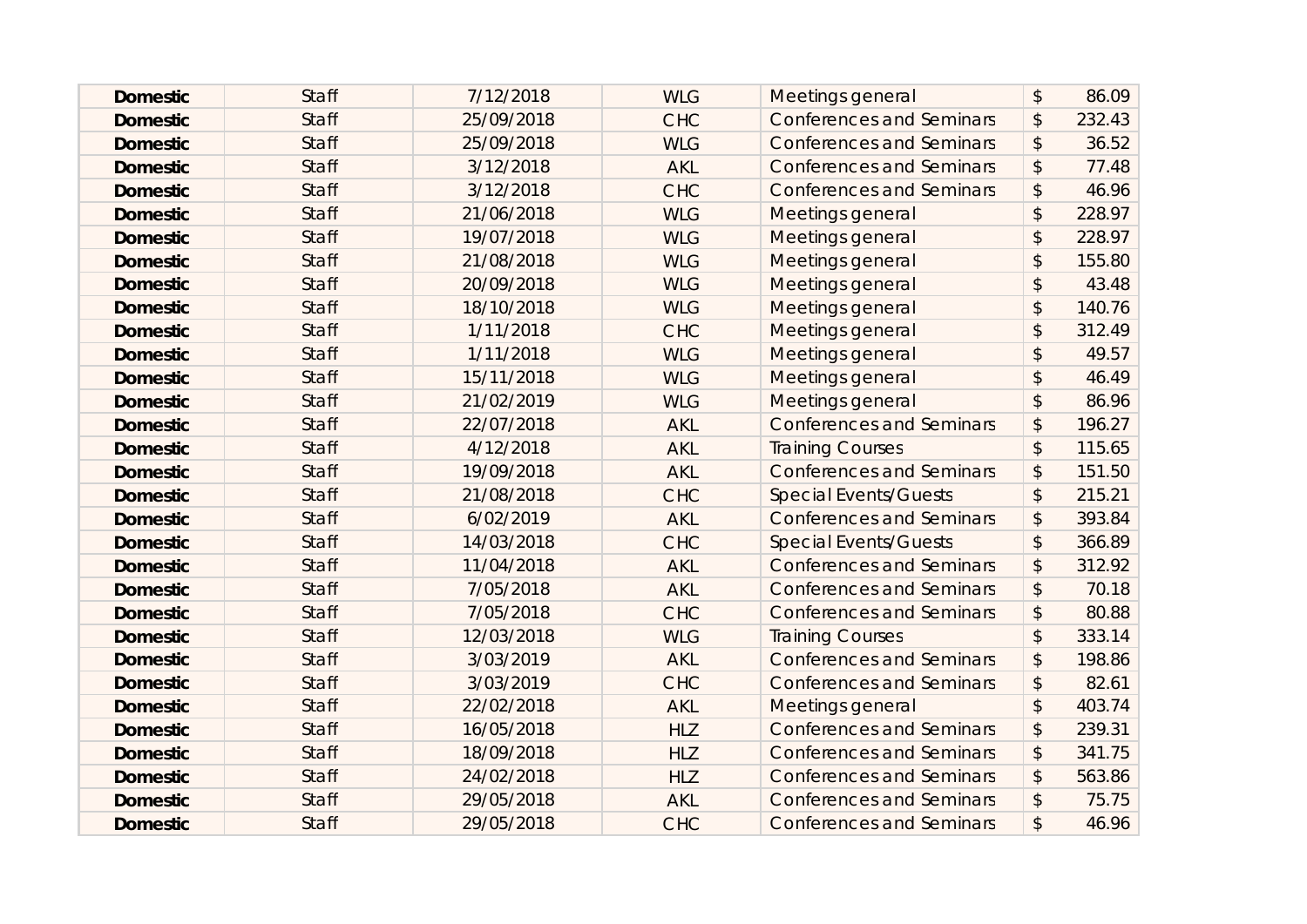| <b>Domestic</b> | <b>Staff</b> | 25/10/2018 | <b>WLG</b> | Meetings general                | $\mathcal{L}$             | 106.09 |
|-----------------|--------------|------------|------------|---------------------------------|---------------------------|--------|
| <b>Domestic</b> | <b>Staff</b> | 11/07/2018 | <b>CHC</b> | <b>Conferences and Seminars</b> | \$                        | 159.13 |
| <b>Domestic</b> | <b>Staff</b> | 11/07/2018 | <b>WLG</b> | <b>Conferences and Seminars</b> | $\boldsymbol{\mathsf{S}}$ | 80.91  |
| <b>Domestic</b> | <b>Staff</b> | 15/02/2018 | <b>WLG</b> | <b>Conferences and Seminars</b> | \$                        | 43.48  |
| <b>Domestic</b> | <b>Staff</b> | 25/05/2018 | <b>WLG</b> | Projects                        | $\boldsymbol{\mathsf{S}}$ | 125.22 |
| <b>Domestic</b> | <b>Staff</b> | 21/06/2018 | <b>WLG</b> | <b>Conferences and Seminars</b> | $\boldsymbol{\mathsf{S}}$ | 110.19 |
| <b>Domestic</b> | <b>Staff</b> | 7/09/2018  | <b>WLG</b> | <b>Conferences and Seminars</b> | $\mathcal{L}$             | 195.66 |
| <b>Domestic</b> | <b>Staff</b> | 15/10/2018 | <b>CHC</b> | <b>Conferences and Seminars</b> | \$                        | 102.43 |
| <b>Domestic</b> | <b>Staff</b> | 15/10/2018 | <b>WLG</b> | <b>Conferences and Seminars</b> | \$                        | 49.57  |
| <b>Domestic</b> | <b>Staff</b> | 22/11/2018 | <b>WLG</b> | Meetings general                | $\mathcal{L}$             | 106.74 |
| <b>Domestic</b> | <b>Staff</b> | 28/08/2018 | <b>AKL</b> | <b>Training Courses</b>         | $\mathcal{L}$             | 115.66 |
| <b>Domestic</b> | <b>Staff</b> | 18/09/2018 | <b>AKL</b> | <b>Conferences and Seminars</b> | $\boldsymbol{\mathsf{S}}$ | 46.96  |
| <b>Domestic</b> | <b>Staff</b> | 18/09/2018 | <b>CHC</b> | <b>Conferences and Seminars</b> | \$                        | 77.48  |
| <b>Domestic</b> | <b>Staff</b> | 3/04/2018  | <b>AKL</b> | Meetings general                | $\mathcal{L}$             | 333.14 |
| <b>Domestic</b> | <b>Staff</b> | 11/11/2018 | <b>CHC</b> | <b>Training Courses</b>         | \$                        | 194.78 |
| <b>Domestic</b> | <b>Staff</b> | 11/11/2018 | <b>WLG</b> | <b>Training Courses</b>         | $\mathcal{L}$             | 157.54 |
| <b>Domestic</b> | <b>Staff</b> | 3/03/2018  | <b>CHC</b> | Meetings general                | \$                        | 164.42 |
| <b>Domestic</b> | <b>Staff</b> | 3/03/2018  | <b>WLG</b> | Meetings general                | $\mathcal{L}$             | 46.96  |
| <b>Domestic</b> | <b>Staff</b> | 13/04/2018 | <b>WLG</b> | <b>Conferences and Seminars</b> | \$                        | 189.57 |
| <b>Domestic</b> | <b>Staff</b> | 16/06/2018 | <b>WLG</b> | <b>Local Govt Meetings</b>      | $\mathcal{L}$             | 116.20 |
| <b>Domestic</b> | <b>Staff</b> | 28/07/2018 | <b>WLG</b> | <b>Local Govt Meetings</b>      | \$                        | 143.74 |
| <b>Domestic</b> | <b>Staff</b> | 21/02/2018 | <b>WLG</b> | <b>Local Govt Meetings</b>      | \$                        | 364.13 |
| <b>Domestic</b> | <b>Staff</b> | 23/05/2018 | <b>WLG</b> | Meetings general                | $\mathcal{L}$             | 194.56 |
| <b>Domestic</b> | <b>Staff</b> | 26/06/2018 | <b>AKL</b> | <b>Conferences and Seminars</b> | \$                        | 260.83 |
| <b>Domestic</b> | <b>Staff</b> | 26/06/2018 | <b>CHC</b> | <b>Conferences and Seminars</b> | \$                        | 100.71 |
| <b>Domestic</b> | <b>Staff</b> | 23/08/2018 | <b>CHC</b> | Meetings general                | $\sqrt{2}$                | 220.37 |
| <b>Domestic</b> | <b>Staff</b> | 23/08/2018 | <b>WLG</b> | Meetings general                | $\mathcal{L}$             | 80.91  |
| <b>Domestic</b> | <b>Staff</b> | 28/11/2018 | <b>WLG</b> | <b>Meetings general</b>         | \$                        | 80.91  |
| <b>Domestic</b> | <b>Staff</b> | 29/11/2018 | <b>CHC</b> | Meetings general                | $\mathsf{\$}$             | 220.37 |
| <b>Domestic</b> | <b>Staff</b> | 29/11/2018 | <b>WLG</b> | Meetings general                | $\mathcal{L}$             | 42.61  |
| <b>Domestic</b> | <b>Staff</b> | 20/02/2018 | <b>AKL</b> | <b>Conferences and Seminars</b> | \$                        | 615.66 |
| <b>Domestic</b> | <b>Staff</b> | 31/10/2018 | <b>HLZ</b> | <b>Conferences and Seminars</b> | \$                        | 729.14 |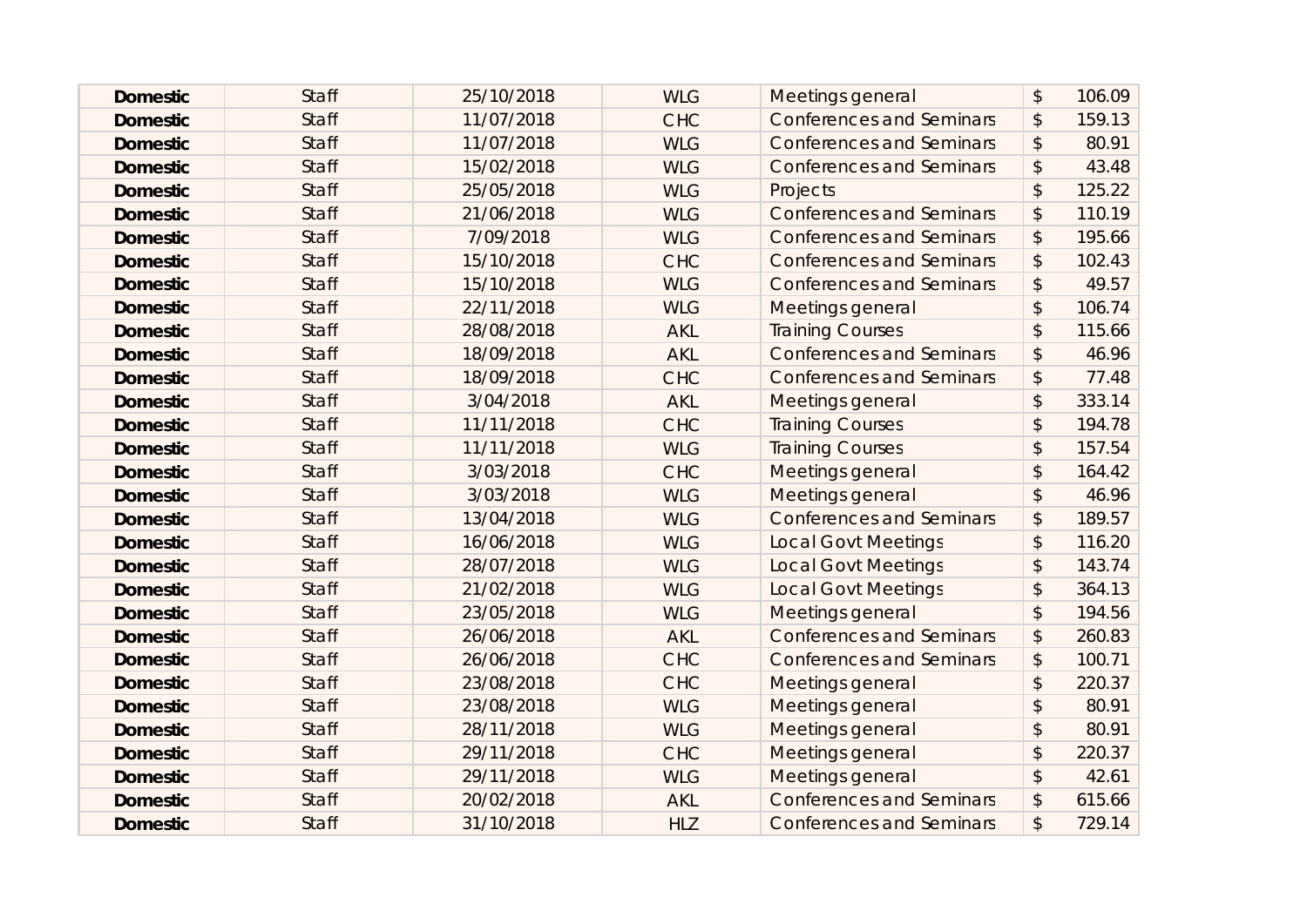| <b>Domestic</b>       | <b>Staff</b>   | 29/05/2018 | <b>AKL</b> | <b>Conferences and Seminars</b> | \$                        | 59.13        |
|-----------------------|----------------|------------|------------|---------------------------------|---------------------------|--------------|
| <b>Domestic</b>       | <b>Staff</b>   | 30/05/2018 | <b>CHC</b> | Meetings general                | \$                        | 251.37       |
| <b>Domestic</b>       | <b>Staff</b>   | 30/05/2018 | <b>WLG</b> | Meetings general                | \$                        | 34.78        |
| <b>Domestic</b>       | <b>Staff</b>   | 14/11/2018 | <b>AKL</b> | Meetings general                | \$                        | 122.62       |
| <b>Domestic</b>       | <b>Staff</b>   | 14/11/2018 | <b>WLG</b> | Meetings general                | \$                        | 105.22       |
| <b>Domestic</b>       | <b>Staff</b>   | 19/09/2018 | <b>AKL</b> | Meetings general                | \$                        | 334.88       |
| <b>Domestic</b>       | <b>Staff</b>   | 19/09/2018 | <b>WLG</b> | Meetings general                | \$                        | 67.83        |
| <b>Domestic</b>       | <b>Staff</b>   | 24/07/2018 | <b>CHC</b> | <b>Conferences and Seminars</b> | \$                        | 132.57       |
| <b>Domestic</b>       | <b>Staff</b>   | 24/07/2018 | <b>WLG</b> | <b>Conferences and Seminars</b> | \$                        | 144.62       |
| <b>Domestic</b>       | <b>Staff</b>   | 13/09/2018 | <b>CHC</b> | <b>Training Courses</b>         | \$                        | 251.37       |
| <b>Domestic</b>       | <b>Staff</b>   | 13/09/2018 | <b>WLG</b> | <b>Training Courses</b>         | $\boldsymbol{\mathsf{S}}$ | 133.43       |
| <b>Domestic</b>       | <b>Staff</b>   | 28/11/2018 | <b>AKL</b> | <b>Training Courses</b>         | $\mathfrak{D}$            | 100.00       |
| <b>Domestic</b>       | <b>Staff</b>   | 13/02/2019 | <b>CHC</b> | <b>Special Events/Guests</b>    | \$                        | 158.38       |
| <b>Domestic</b>       | <b>Staff</b>   | 25/09/2018 | <b>AKL</b> | <b>Conferences and Seminars</b> | \$                        | 160.87       |
| <b>Domestic</b>       | <b>Staff</b>   | 21/03/2018 | <b>WLG</b> | Meetings general                | \$                        | 69.57        |
| <b>Domestic</b>       | <b>Staff</b>   | 18/04/2018 | <b>CHC</b> | <b>Conferences and Seminars</b> | \$                        | 221.23       |
|                       |                |            |            |                                 |                           |              |
| <b>Domestic</b>       | <b>Staff</b>   | 18/04/2018 | <b>WLG</b> | <b>Conferences and Seminars</b> | $\boldsymbol{\mathsf{S}}$ | 34.78        |
| <b>Domestic Total</b> |                |            |            |                                 |                           | \$189,665.43 |
| International         | <b>Staff</b>   | 7/04/2018  | <b>WUH</b> | <b>Conferences and Seminars</b> | \$                        | 297.50       |
| International         | <b>Staff</b>   | 10/11/2018 | <b>EDI</b> | <b>Conferences and Seminars</b> | \$                        | 2,159.18     |
| International         | <b>Staff</b>   | 2/06/2018  | <b>MCO</b> | <b>Conferences and Seminars</b> | \$                        | 1,843.66     |
| International         | <b>Staff</b>   | 30/09/2018 | <b>NRT</b> | <b>Sister Cities Visits</b>     | $\boldsymbol{\mathsf{S}}$ | 300.00       |
| International         | <b>Staff</b>   | 28/09/2018 | <b>MSY</b> | <b>Conferences and Seminars</b> | \$                        | 1,950.08     |
| International         | Sara Templeton | 10/09/2018 | <b>SUB</b> | <b>Conferences and Seminars</b> | \$                        | 1,785.09     |
| International Total   |                |            |            |                                 | $\sqrt{2}$                | 8,335.51     |
| <b>Trans Tasman</b>   | <b>Staff</b>   | 18/03/2019 | <b>CHC</b> | <b>Conferences and Seminars</b> | \$                        | 370.14       |
| <b>Trans Tasman</b>   | <b>Staff</b>   | 18/03/2019 | <b>SYD</b> | <b>Conferences and Seminars</b> | \$                        | 238.94       |
| <b>Trans Tasman</b>   | <b>Staff</b>   | 3/07/2018  | <b>SYD</b> | <b>Conferences and Seminars</b> | \$                        | 595.08       |
| <b>Trans Tasman</b>   | <b>Staff</b>   | 18/04/2018 | <b>CHC</b> | <b>Conferences and Seminars</b> | \$                        | 276.88       |
| <b>Trans Tasman</b>   | <b>Staff</b>   | 18/04/2018 | <b>SYD</b> | <b>Conferences and Seminars</b> | $\boldsymbol{\mathsf{S}}$ | 319.88       |
| <b>Trans Tasman</b>   | <b>Staff</b>   | 18/03/2019 | <b>CHC</b> | <b>Conferences and Seminars</b> | \$                        | 232.14       |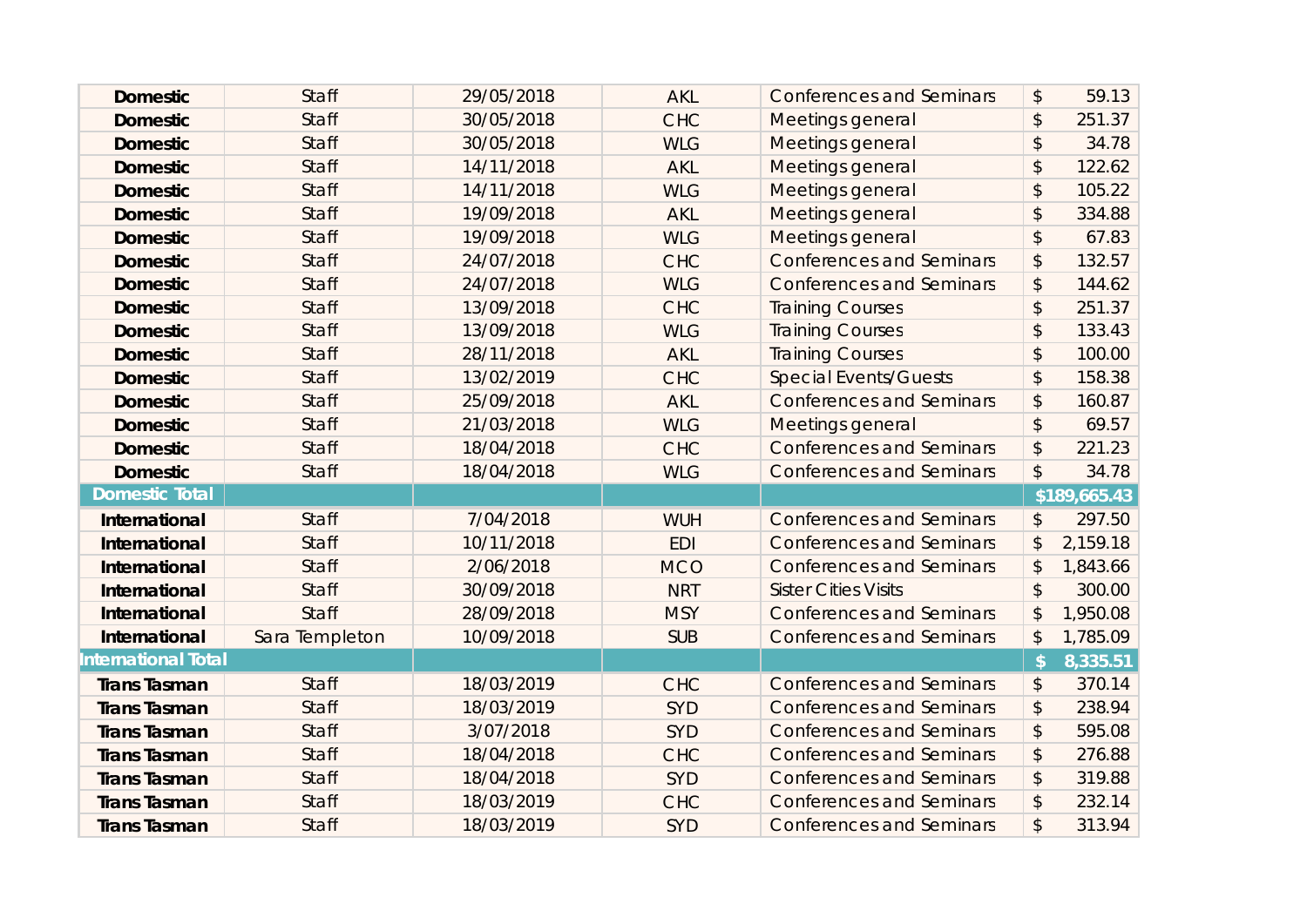| <b>Trans Tasman</b> | <b>Staff</b> | 7/09/2018  | <b>SYD</b> | <b>Conferences and Seminars</b> | \$                        | 741.28   |
|---------------------|--------------|------------|------------|---------------------------------|---------------------------|----------|
| <b>Trans Tasman</b> | <b>Staff</b> | 18/04/2018 | <b>CHC</b> | <b>Conferences and Seminars</b> | \$                        | 298.88   |
| <b>Trans Tasman</b> | <b>Staff</b> | 18/04/2018 | <b>SYD</b> | <b>Conferences and Seminars</b> | \$                        | 319.88   |
| <b>Trans Tasman</b> | <b>Staff</b> | 3/03/2018  | <b>CHC</b> | <b>Conferences and Seminars</b> | \$                        | 227.18   |
| <b>Trans Tasman</b> | <b>Staff</b> | 3/03/2018  | <b>MEL</b> | <b>Conferences and Seminars</b> | \$                        | 427.33   |
| <b>Trans Tasman</b> | <b>Staff</b> | 11/03/2018 | <b>SYD</b> | Meetings general                | $\boldsymbol{\mathsf{S}}$ | 946.06   |
| <b>Trans Tasman</b> | <b>Staff</b> | 6/03/2018  | <b>MEL</b> | Meetings general                | \$                        | 1,089.36 |
| <b>Trans Tasman</b> | <b>Staff</b> | 26/08/2018 | <b>CHC</b> | <b>Conferences and Seminars</b> | \$                        | 413.04   |
| <b>Trans Tasman</b> | <b>Staff</b> | 26/08/2018 | <b>MEL</b> | <b>Conferences and Seminars</b> | \$                        | 228.74   |
| <b>Trans Tasman</b> | <b>Staff</b> | 11/02/2019 | <b>ADL</b> | <b>Conferences and Seminars</b> | $\frac{1}{2}$             | 310.94   |
| <b>Trans Tasman</b> | <b>Staff</b> | 11/02/2019 | <b>CHC</b> | <b>Conferences and Seminars</b> | $\boldsymbol{\mathsf{S}}$ | 435.05   |
| <b>Trans Tasman</b> | <b>Staff</b> | 9/09/2018  | <b>CHC</b> | <b>Conferences and Seminars</b> | \$                        | 350.74   |
| <b>Trans Tasman</b> | <b>Staff</b> | 9/09/2018  | <b>SYD</b> | <b>Conferences and Seminars</b> | \$                        | 240.54   |
| <b>Trans Tasman</b> | <b>Staff</b> | 17/02/2019 | <b>CHC</b> | <b>Conferences and Seminars</b> | $\boldsymbol{\hat{z}}$    | 233.74   |
| <b>Trans Tasman</b> | <b>Staff</b> | 17/02/2019 | SYD        | <b>Conferences and Seminars</b> | \$                        | 277.44   |
| <b>Trans Tasman</b> | <b>Staff</b> | 13/06/2018 | <b>CHC</b> | <b>Training Courses</b>         | $\boldsymbol{\hat{z}}$    | 233.18   |
| <b>Trans Tasman</b> | <b>Staff</b> | 13/06/2018 | <b>SYD</b> | <b>Training Courses</b>         | $\mathfrak{D}$            | 228.78   |
| <b>Trans Tasman</b> | <b>Staff</b> | 5/09/2018  | <b>BNE</b> | <b>Training Courses</b>         | \$                        | 741.28   |
| <b>Trans Tasman</b> | <b>Staff</b> | 28/10/2018 | OOL        | <b>Conferences and Seminars</b> | \$                        | 1,028.49 |
| <b>Trans Tasman</b> | <b>Staff</b> | 14/11/2018 | <b>SYD</b> | <b>Training Courses</b>         | \$                        | 654.68   |
| <b>Trans Tasman</b> | <b>Staff</b> | 16/06/2019 | <b>SYD</b> | <b>Training Courses</b>         | $\mathfrak{D}$            | 190.00   |
| <b>Trans Tasman</b> | <b>Staff</b> | 13/02/2018 | <b>SYD</b> | <b>Supplier Meetings</b>        | \$                        | 106.70   |
| <b>Trans Tasman</b> | <b>Staff</b> | 1/08/2018  | <b>MEL</b> | <b>Conferences and Seminars</b> | \$                        | 526.18   |
| <b>Trans Tasman</b> | <b>Staff</b> | 1/02/2019  | <b>SYD</b> | <b>Conferences and Seminars</b> | $\boldsymbol{\mathsf{S}}$ | 492.59   |
| <b>Trans Tasman</b> | <b>Staff</b> | 21/10/2018 | <b>CHC</b> | <b>Training Courses</b>         | \$                        | 410.54   |
| <b>Trans Tasman</b> | <b>Staff</b> | 21/10/2018 | <b>SYD</b> | <b>Training Courses</b>         | \$                        | 248.34   |
| <b>Trans Tasman</b> | <b>Staff</b> | 16/05/2018 | <b>BNE</b> | <b>Conferences and Seminars</b> | $\boldsymbol{\hat{z}}$    | 903.20   |
| <b>Trans Tasman</b> | <b>Staff</b> | 15/08/2018 | <b>ADL</b> | <b>Training Courses</b>         | $\boldsymbol{\hat{z}}$    | 822.18   |
| <b>Trans Tasman</b> | <b>Staff</b> | 1/12/2018  | <b>SYD</b> | <b>Training Courses</b>         | \$                        | 274.84   |
| <b>Trans Tasman</b> | <b>Staff</b> | 26/02/2018 | <b>SYD</b> | <b>Conferences and Seminars</b> | \$                        | 811.46   |
| <b>Trans Tasman</b> | <b>Staff</b> | 10/07/2018 | <b>SYD</b> | <b>Conferences and Seminars</b> | \$                        | 532.68   |
| <b>Trans Tasman</b> | <b>Staff</b> | 24/11/2018 | <b>CHC</b> | <b>Conferences and Seminars</b> | \$                        | 228.94   |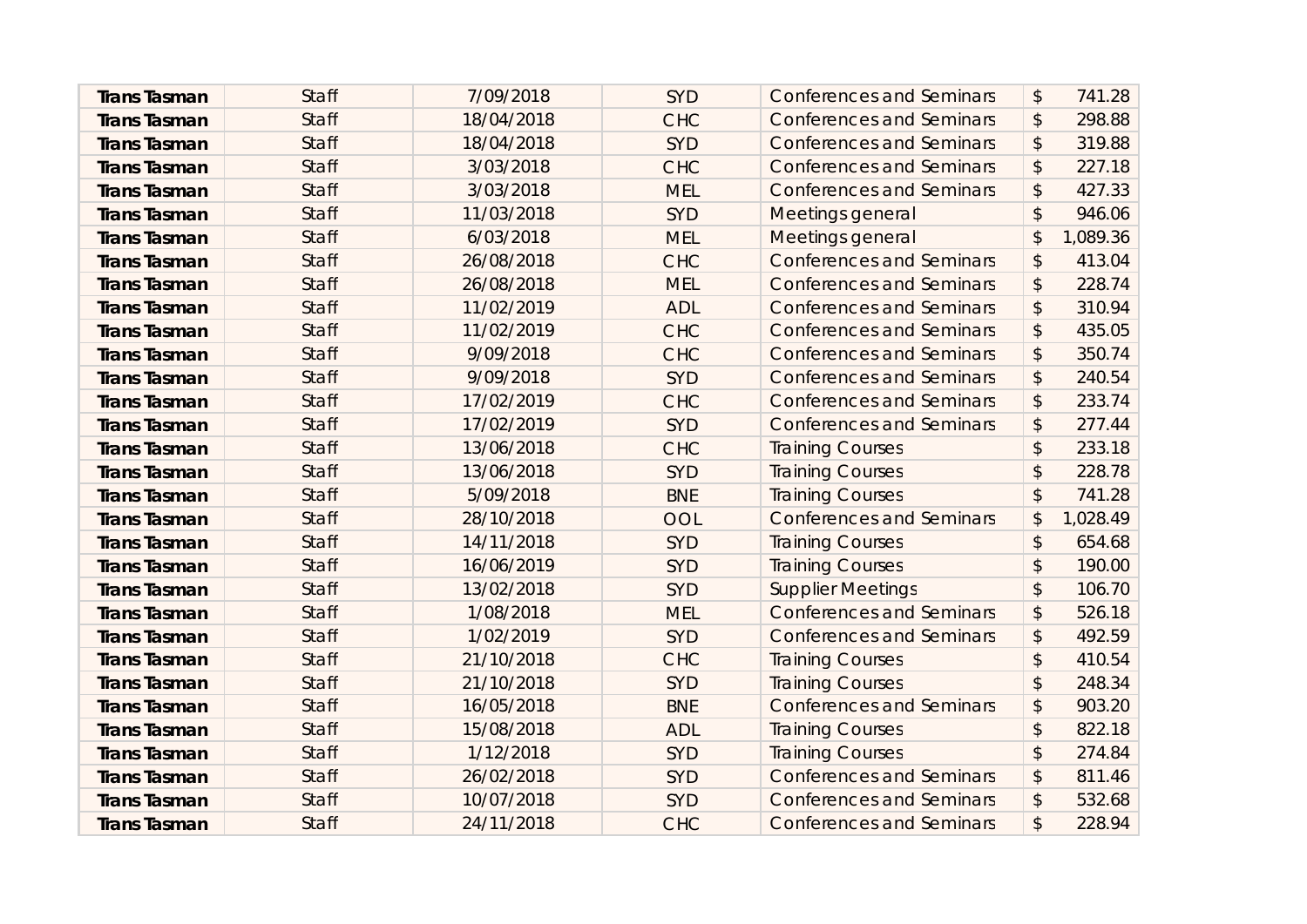| <b>Trans Tasman</b> | <b>Staff</b>         | 24/11/2018 | <b>SYD</b> | <b>Conferences and Seminars</b> | \$                        | 280.04   |
|---------------------|----------------------|------------|------------|---------------------------------|---------------------------|----------|
| <b>Trans Tasman</b> | <b>Anne Galloway</b> | 11/11/2018 | <b>ADL</b> | <b>Special Events/Guests</b>    | \$                        | 341.25   |
| <b>Trans Tasman</b> | <b>Anne Galloway</b> | 11/11/2018 | <b>CHC</b> | <b>Special Events/Guests</b>    | $\boldsymbol{\hat{z}}$    | 393.74   |
| <b>Trans Tasman</b> | <b>Staff</b>         | 24/08/2018 | <b>CHC</b> | <b>Conferences and Seminars</b> | $\frac{1}{2}$             | 413.04   |
| <b>Trans Tasman</b> | <b>Staff</b>         | 24/08/2018 | <b>MEL</b> | <b>Conferences and Seminars</b> | \$                        | 338.74   |
| <b>Trans Tasman</b> | <b>Staff</b>         | 18/04/2018 | <b>CHC</b> | <b>Conferences and Seminars</b> | \$                        | 299.18   |
| <b>Trans Tasman</b> | <b>Staff</b>         | 18/04/2018 | <b>SYD</b> | <b>Conferences and Seminars</b> | \$                        | 319.88   |
| <b>Trans Tasman</b> | <b>Staff</b>         | 30/10/2018 | <b>CHC</b> | <b>Conferences and Seminars</b> | $\boldsymbol{\hat{z}}$    | 300.44   |
| <b>Trans Tasman</b> | <b>Staff</b>         | 30/10/2018 | SYD        | <b>Conferences and Seminars</b> | \$                        | 274.74   |
| <b>Trans Tasman</b> | <b>Staff</b>         | 18/04/2018 | <b>CHC</b> | <b>Conferences and Seminars</b> | $\frac{1}{2}$             | 298.88   |
| <b>Trans Tasman</b> | <b>Staff</b>         | 18/04/2018 | <b>SYD</b> | <b>Conferences and Seminars</b> | $\boldsymbol{\mathsf{S}}$ | 319.88   |
| <b>Trans Tasman</b> | <b>Staff</b>         | 6/06/2018  | <b>SYD</b> | Meetings general                | $\mathfrak{L}$            | 554.46   |
| <b>Trans Tasman</b> | <b>Staff</b>         | 20/02/2019 | <b>HBA</b> | Meetings general                | \$                        | 1,029.58 |
| <b>Trans Tasman</b> | <b>Staff</b>         | 26/07/2018 | <b>MEL</b> | Projects                        | $\boldsymbol{\mathsf{S}}$ | 499.68   |
| <b>Trans Tasman</b> | <b>Staff</b>         | 22/10/2018 | <b>SYD</b> | <b>Conferences and Seminars</b> | \$                        | 760.88   |
| <b>Trans Tasman</b> | <b>Staff</b>         | 7/11/2018  | PER        | <b>Conferences and Seminars</b> | \$                        | 1,010.30 |
| <b>Trans Tasman</b> | <b>Staff</b>         | 23/07/2018 | <b>CHC</b> | <b>Conferences and Seminars</b> | $\boldsymbol{\mathsf{S}}$ | 251.69   |
| <b>Trans Tasman</b> | <b>Staff</b>         | 23/07/2018 | <b>SYD</b> | <b>Conferences and Seminars</b> | \$                        | 244.14   |
| <b>Trans Tasman</b> | <b>Staff</b>         | 14/08/2018 | <b>CHC</b> | <b>Conferences and Seminars</b> | \$                        | 260.44   |
| <b>Trans Tasman</b> | <b>Staff</b>         | 14/08/2018 | <b>MEL</b> | <b>Conferences and Seminars</b> | $\frac{1}{2}$             | 157.00   |
| <b>Trans Tasman</b> | <b>Staff</b>         | 18/11/2018 | <b>CHC</b> | <b>Conferences and Seminars</b> | $\boldsymbol{\mathsf{S}}$ | 314.16   |
| <b>Trans Tasman</b> | <b>Staff</b>         | 18/11/2018 | OOL        | <b>Conferences and Seminars</b> | \$                        | 594.65   |
| <b>Trans Tasman</b> | <b>Staff</b>         | 28/10/2018 | OOL        | <b>Conferences and Seminars</b> | $\boldsymbol{\mathsf{S}}$ | 803.09   |
| <b>Trans Tasman</b> | <b>Staff</b>         | 3/12/2018  | <b>MEL</b> | <b>Conferences and Seminars</b> | $\mathfrak{D}$            | 496.18   |
| <b>Trans Tasman</b> | <b>Staff</b>         | 1/08/2018  | <b>CHC</b> | <b>Supplier Meetings</b>        | $\boldsymbol{\mathsf{S}}$ | 423.14   |
| <b>Trans Tasman</b> | <b>Staff</b>         | 1/08/2018  | <b>MEL</b> | <b>Supplier Meetings</b>        | \$                        | 214.54   |
| <b>Trans Tasman</b> | <b>Staff</b>         | 11/11/2018 | <b>ADL</b> | <b>Conferences and Seminars</b> | $\boldsymbol{\mathsf{S}}$ | 452.54   |
| <b>Trans Tasman</b> | <b>Staff</b>         | 11/11/2018 | <b>CHC</b> | <b>Conferences and Seminars</b> | \$                        | 439.04   |
| <b>Trans Tasman</b> | <b>Staff</b>         | 15/06/2018 | <b>SYD</b> | <b>Conferences and Seminars</b> | $\boldsymbol{\mathsf{S}}$ | 566.24   |
| <b>Trans Tasman</b> | <b>Staff</b>         | 12/07/2018 | <b>CHC</b> | <b>Conferences and Seminars</b> | $\boldsymbol{\mathsf{S}}$ | 380.94   |
| <b>Trans Tasman</b> | <b>Staff</b>         | 12/07/2018 | <b>SYD</b> | <b>Conferences and Seminars</b> | $\boldsymbol{\mathsf{S}}$ | 437.24   |
| <b>Trans Tasman</b> | <b>Staff</b>         | 16/03/2018 | <b>CHC</b> | Projects                        | $\mathfrak{D}$            | 478.38   |